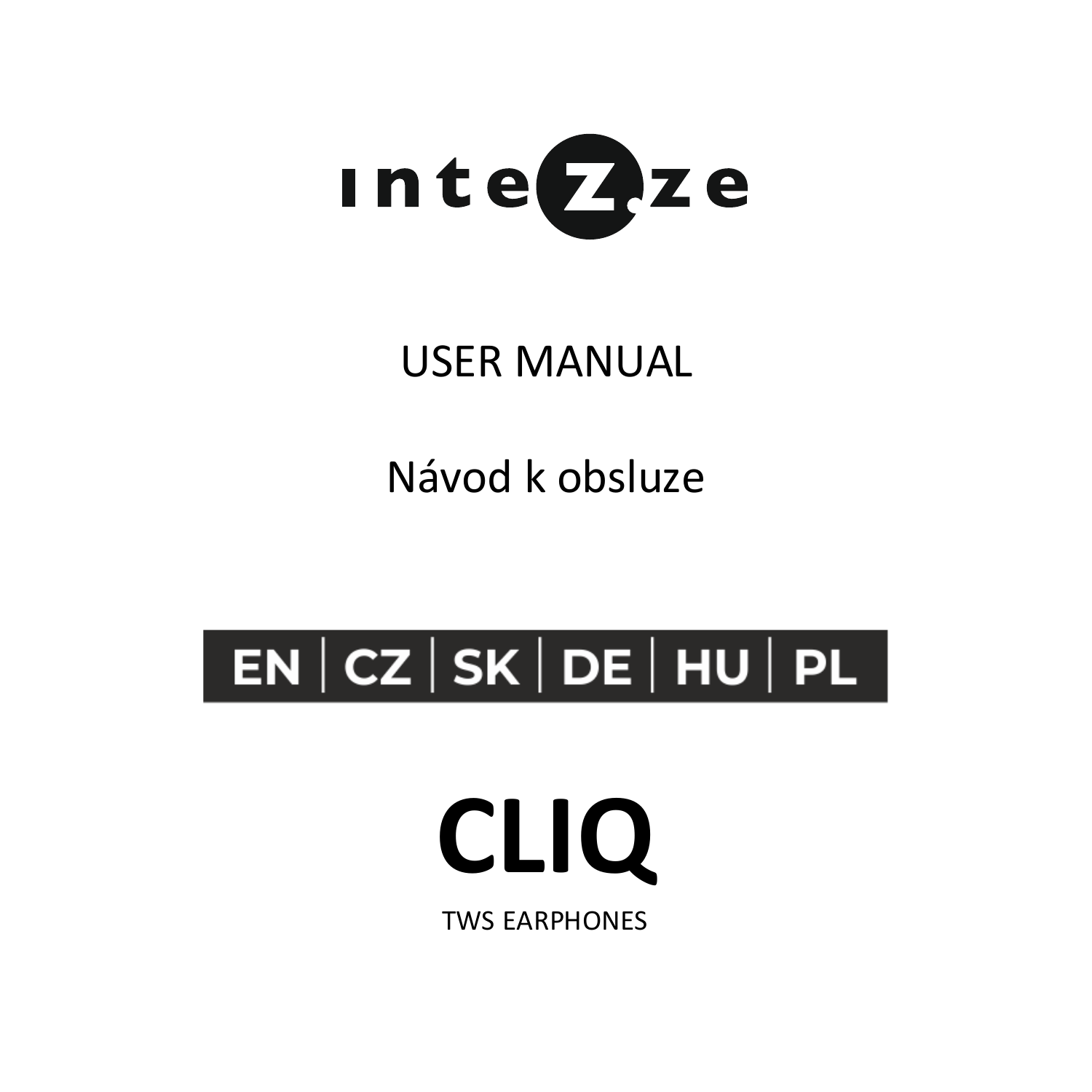### Product description



1 - Microphone 2 - Microphone 3 - LED indication 4 - Touch control area 5 - Ear tip 6 - LED indication 7 - Charging case 8 - USB-C charging interface

### Pairing

After being taken out from the charging case, the earphones will be paired automatically together. Prior to the first use with every device, it is necessary to pair the earphones:

- 1) Remove both earphones from the case and wait for about 3 seconds before pairing mode is activated (both earbuds will flash blue).
- 2) Select "Intezze CLIO" from the available BT devices on your phone and select connect (if necessary, confirm the intention to pair the earphones). After successful pairing you´ll hear a confirmation message "Connected".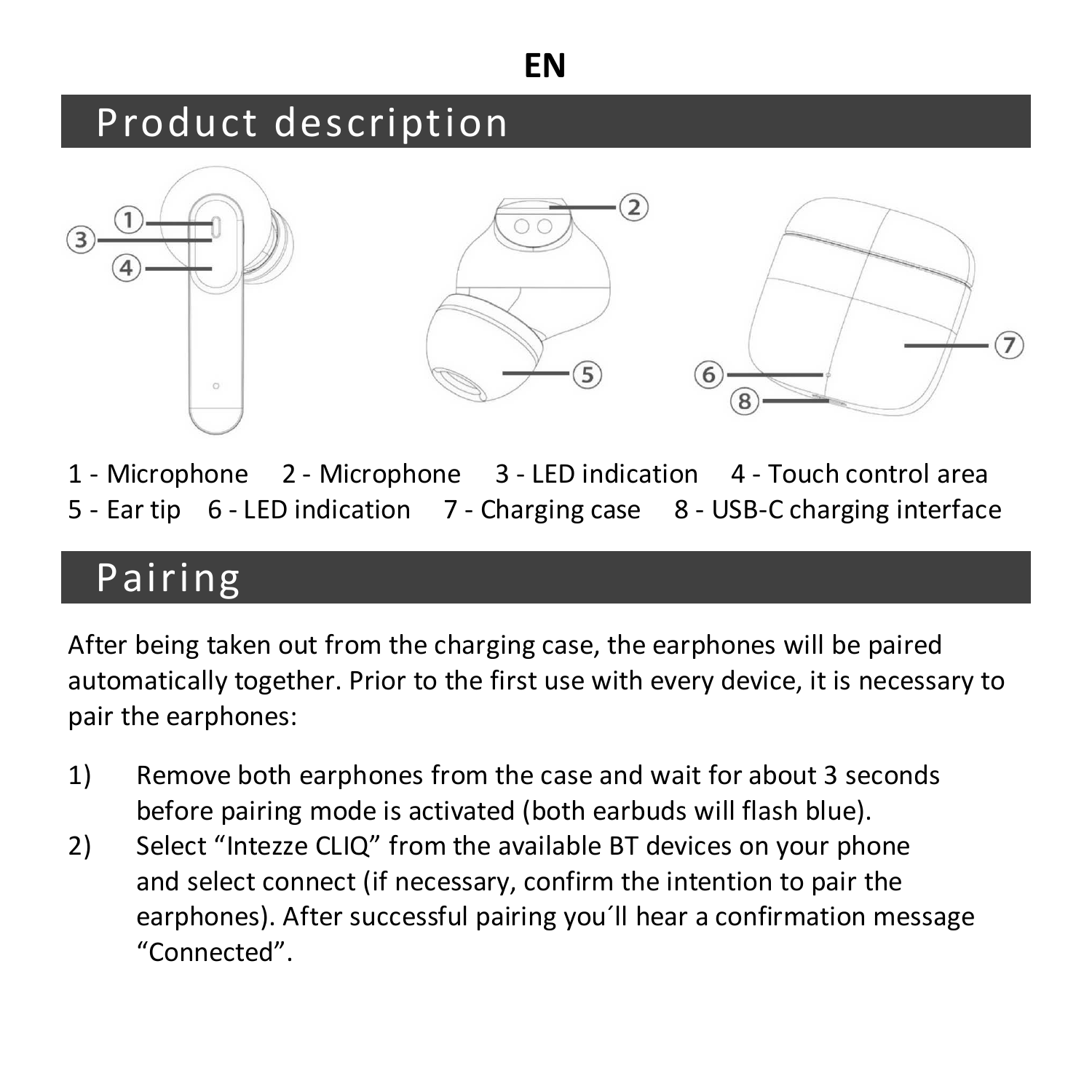### Powering ON / OFF

#### **Power ON**

Method 1: Take out the earphones from the charging case, the earphones will switch on automatically.

Method 2: In the off state, press and hold the touch area on both earphones for 3 seconds. The earphones will turn on and you can hear the prompt "power on".

#### **Power OFF**

Method 1: Put the earphones into the charging box. They will shut down automatically, but not if the charging case runs out of battery.

Method 2: Turn off your phone's Bluetooth and the earphone will automatically shut down in 3 minutes.

Method 3: Turn off your phone's Bluetooth and hold the touch area on both earbuds for 4 seconds until you hear "Power off".

### Playback controls

| Play / Pause | Touch the left or right earphone twice gently |
|--------------|-----------------------------------------------|
| Previous     | Press and hold the L touch area for 2 seconds |
| Next         | Press and hold the R touch area for 2 seconds |
| Volume +     | Touch the right earphone once gently          |
| Volume -     | Touch the left earphone once gently           |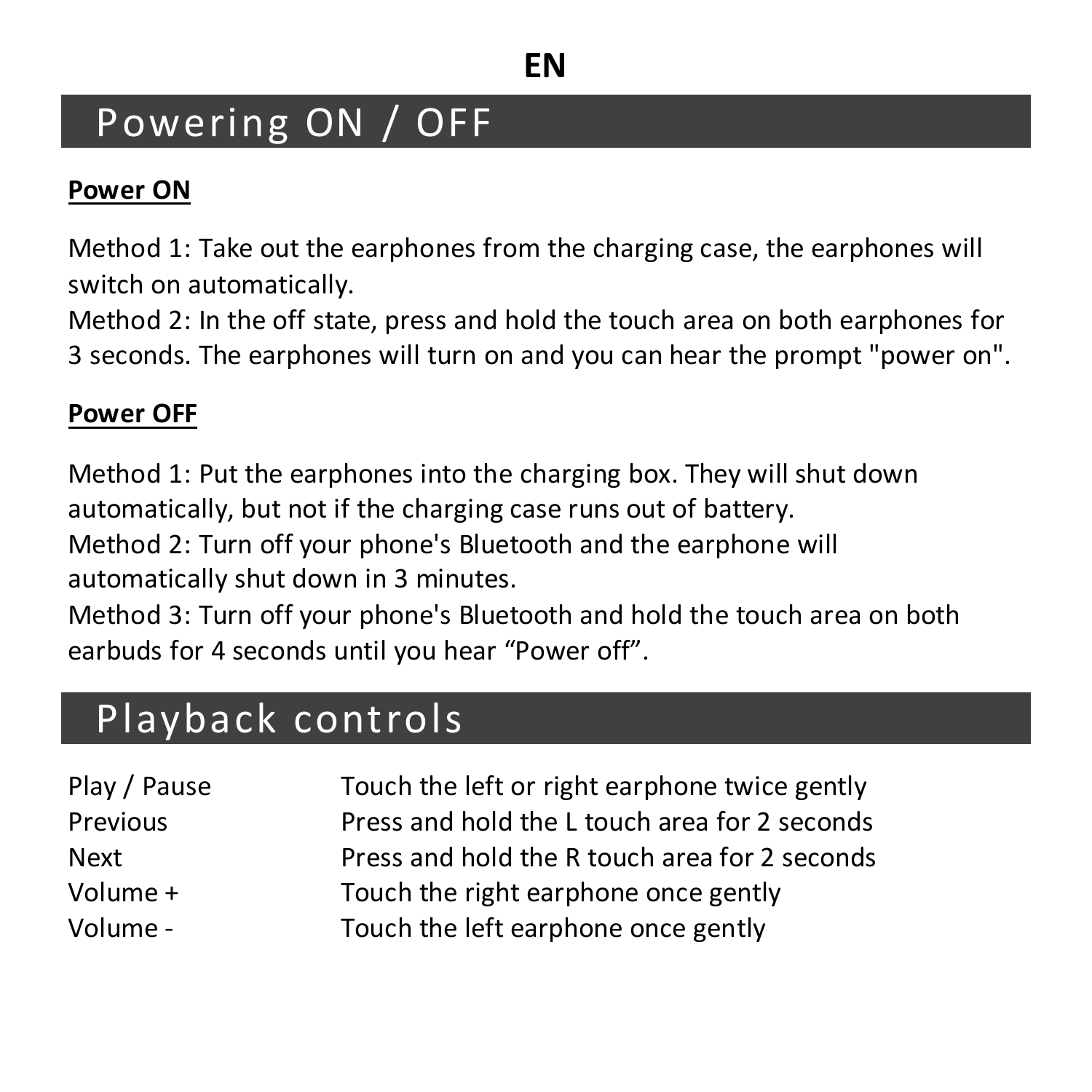### In call controls

| Answer call    |
|----------------|
| Hang up        |
| Cancel dialing |
| Reject call    |

Touch the left or right earphone once gently Touch the left or right earphone twice gently During dialing, press L / R touch area for 2 seconds Press the left or right earphone for 2 seconds

### Voice assistant

Wake up / Cancel voice assistant: Touch the left or right earphone three times gently.

### RESET function

If the earphones fail to connect / only one of the earphones is functional, you can reset them using the reset function:

- 1) Delete "Intezze CLIQ" from the list of paired devices on the phone (and deactivate the Bluetooth function on your phone).
- 2) Take both earbuds out of the case. Both earbuds' LED will flash blue and you will hear the "Pairing" prompt.
- 3) Tap the touch area of one of the earbuds 5x quickly. Both earbuds' LED will turn purple and then turn off. You will hear the "Power off" prompt.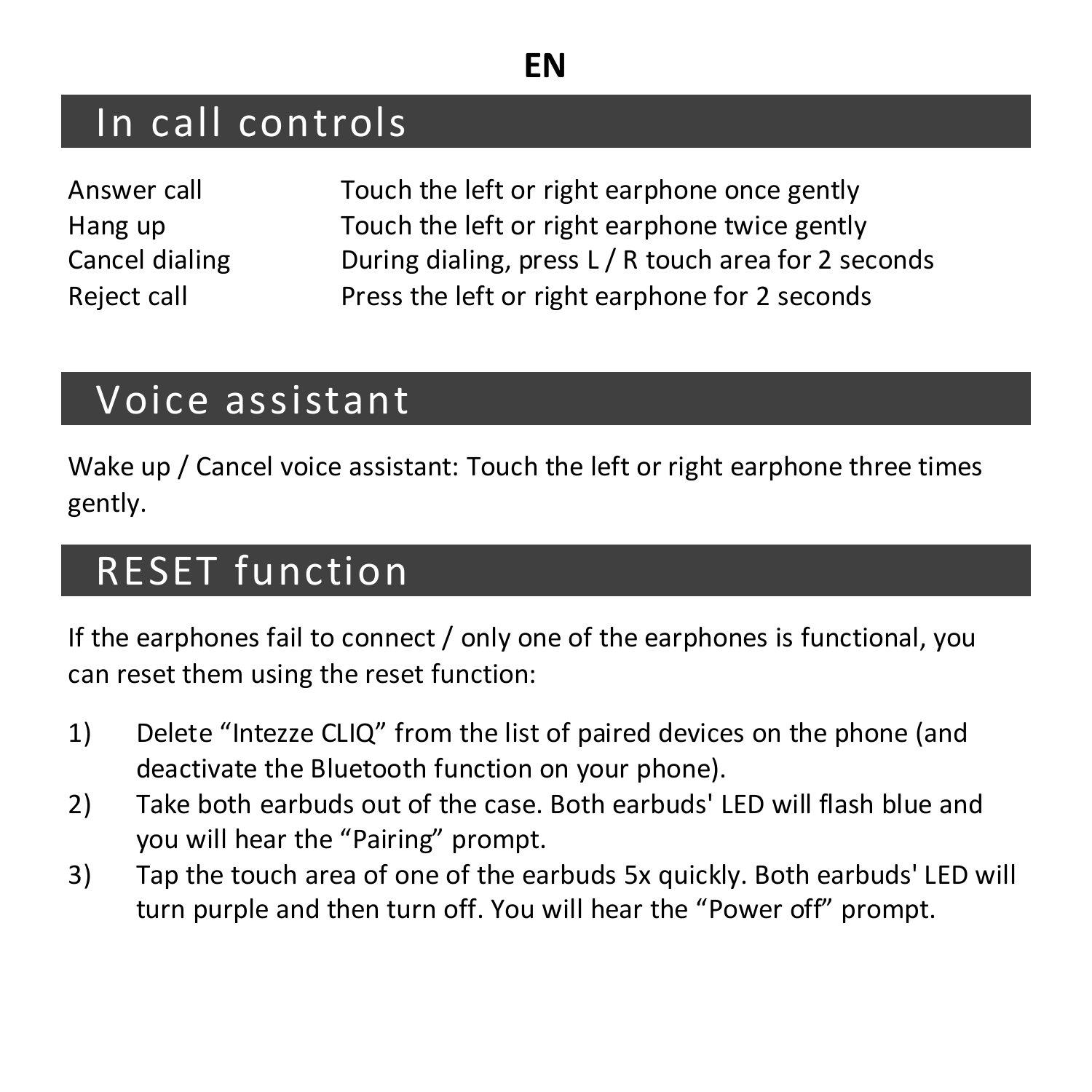- 4) Power on both earbuds by holding both touch areas for 3 seconds. You will hear the "Power on" prompt and both earbuds' LED will flash red / blue alternately.
- 5) Place the earbuds next to each other so that you can see them. After 8–10 seconds both earbuds' LED will flash blue.
- 6) Now you can repeat the pairing process with your phone.

### Charging

The earbuds and the charging case need to be fully charged prior to first use!

**Earphones:** Put the earphones into the charging box, the charging case will automatically charge the earphone, and the earphone will display a red light when charging.

**Charging case:** Use the included USB-C cable to charge the case.

### LED indication on the earbuds

#### **STATUS Indicator light**

Not paired Red and blue lights flash quickly Waiting to be paired Blue light flash quickly Paired successfully The indicator light is off Powered ON Red and blue light up quickly for 1 second Powered OFF The indicator light is off Play The indicator light is off Pause The indicator light is off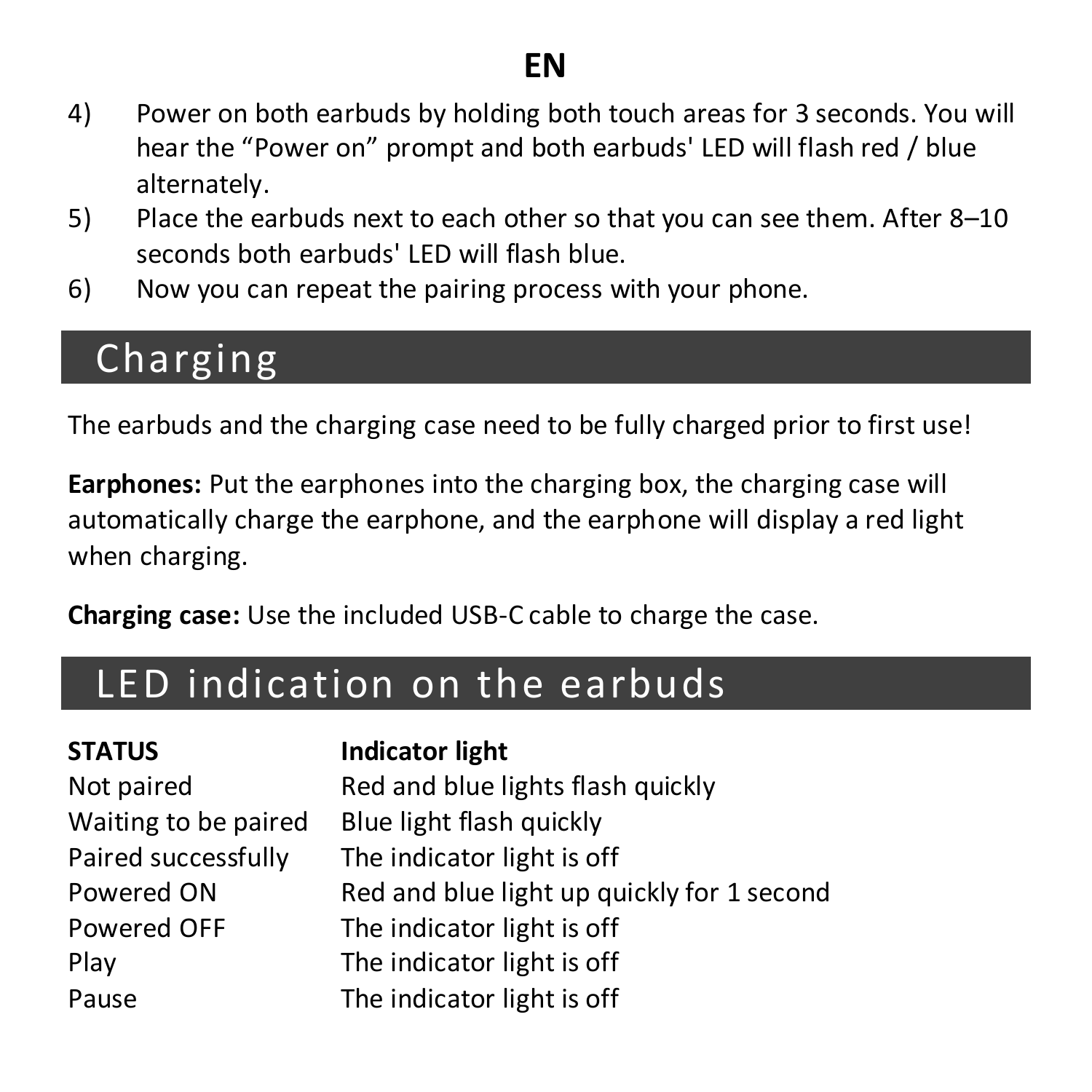| StandBv           | The indicator light is off               |
|-------------------|------------------------------------------|
| Incoming call     | Blue light flashes twice every 3 seconds |
| Call in progress  | The indicator light is off               |
| Charging          | Red light is always on                   |
| Charging complete | The indicator light is off               |

### LED indication on the case

| <b>STATUS</b>     | <b>Indicator light</b>                                   |
|-------------------|----------------------------------------------------------|
| Charging case     | When charging, the indicator light will gradually become |
|                   | bright or dim. Power indicator: Red light: 5-35%: vellow |
|                   | light: 35 -70%; green light: 70%-100%                    |
| Charging earbuds  | When you put the earbuds into the charging box, the LED  |
|                   | will show the charging box battery status for about 8    |
|                   | seconds and then it will turn off.                       |
| Charging complete | Green light turns off after 8 seconds.                   |
| Charging error    | Red light flashes quickly.                               |

### Voice prompts

| <b>STATUS</b>       | <b>PROMPT</b> |
|---------------------|---------------|
| Power on            | power on      |
| Power off           | power off     |
| Low battery         | battery low   |
| Pairing             | pairing       |
| Paired successfully | connected     |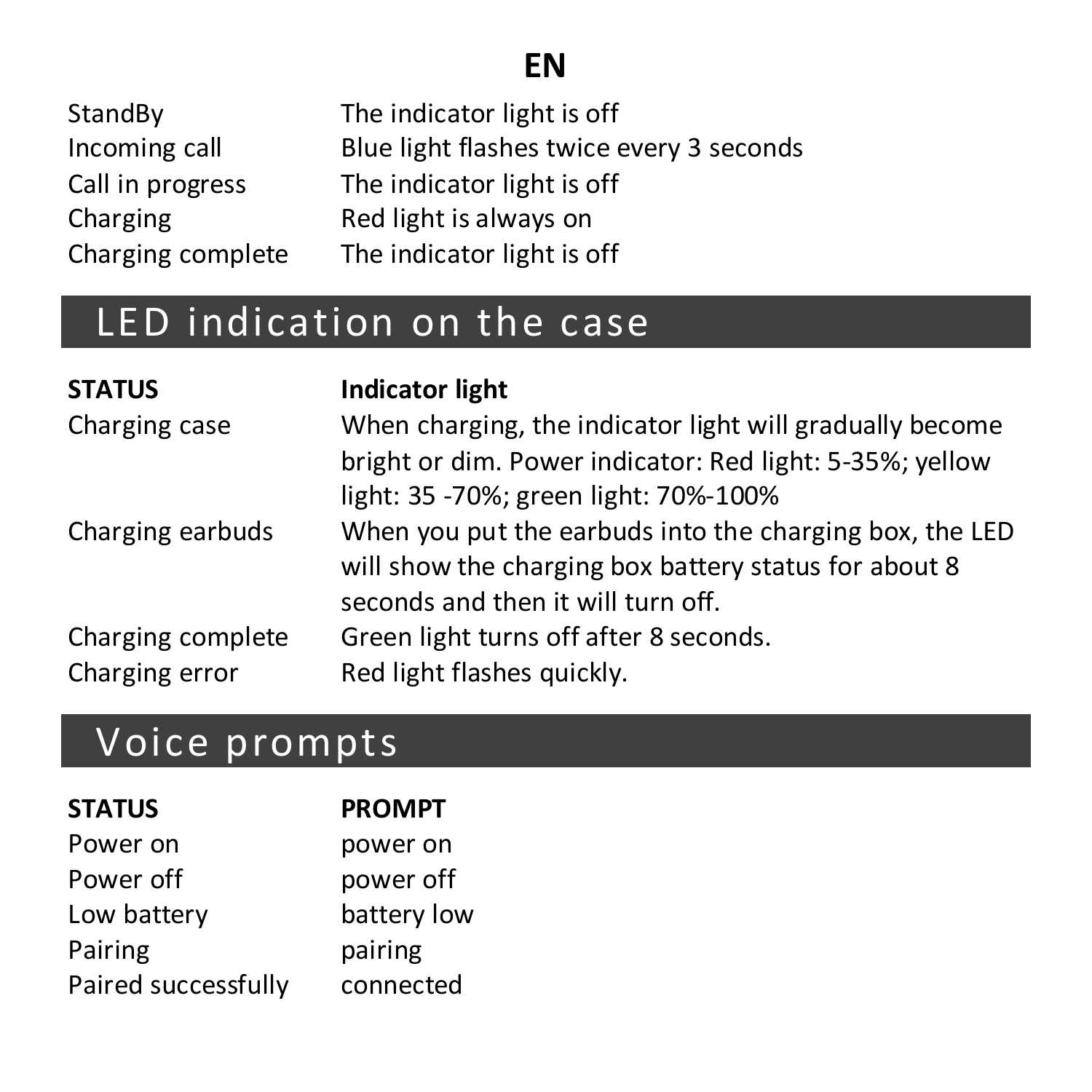Disconnect disconnected Maximum volume "DiDi" Minimum volume "DiDi"

### Special instructions

- 1) Apple iPhones and some Android phones can support the adjustment of phone volume if you need to use headphones to adjust the volume; but for some Android phones, you can only adjust the volume of earphone itself. If you need to restore the default volume, put the earphones in the charging box and take them out after the red light turns on.
- 2) When holding the earphone, do not touch the touch panel area of the earphone to avoid misoperation.

### Precautions

- 1) The case with earbuds needs to be fully charged prior to first-time use.
- 2) If the earbuds are left unused for over two weeks, please recharge the case with earbuds periodically.
- 3) Listen with the volume setting as low as possible. Listening at high volume for an extended period may result in permanent damage to your hearing.
- 4) Keep your earphones and accessories out of reach of children. Children should use the earphones only under adult supervision.
- 5) Do not expose the earphones to water for a prolonged period. Do not use it when swimming, diving, or in the shower.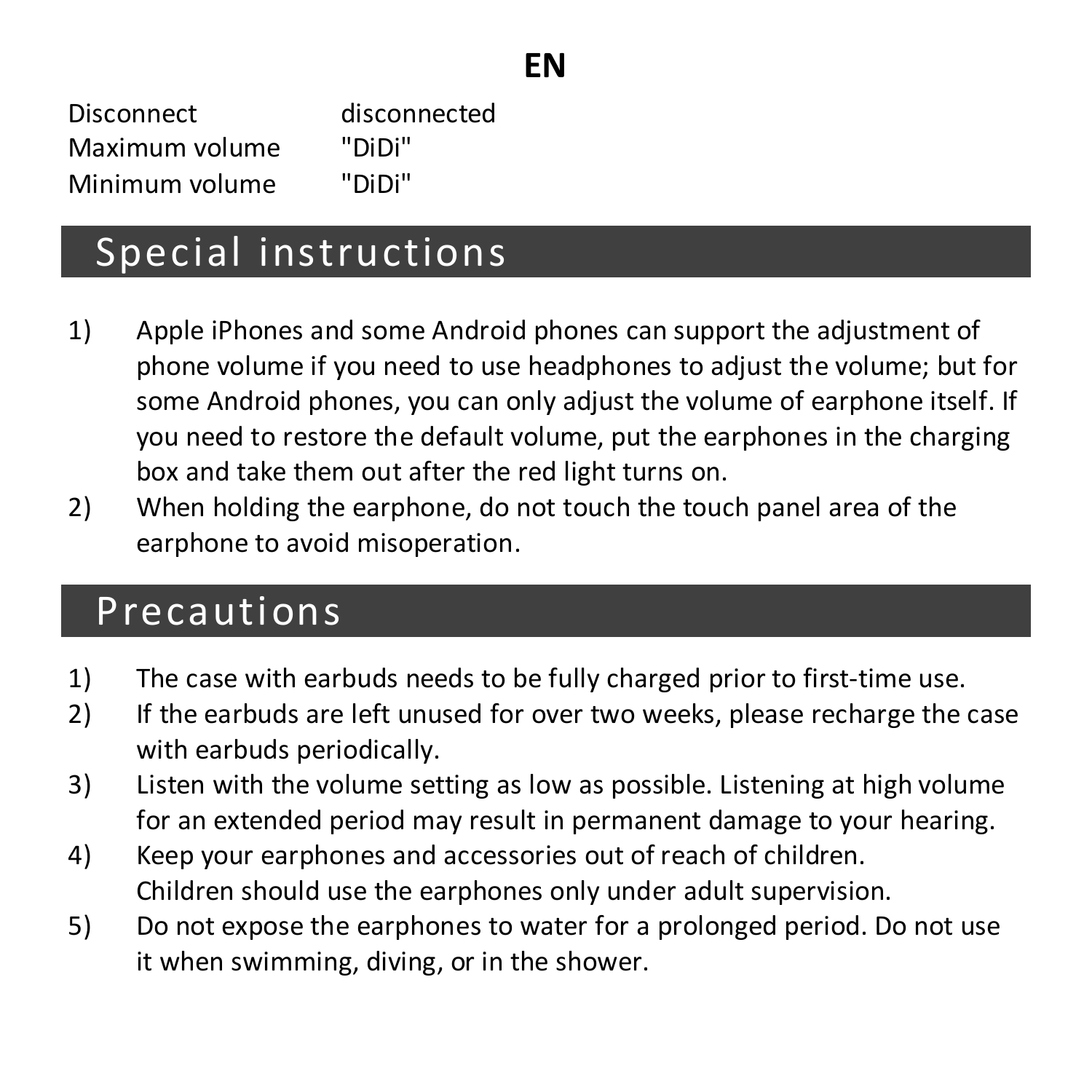- 6) Using your earphones in a moist or dusty environment, or near a strong magnetic field, may result in an internal circuit failure.
- 7) Do not store your earphones in an environment where the temperature is below -15°C or above +50°C.
- 8) Do not charge the earphones and the charging case in an environment where the temperature is below 0°C.
- 9) Do not expose your earphones or charging case to direct sunlight (such as on a window sill or on a car dashboard) for an extended period of time.
- 10) To avoid damage to your earphones, do not disassemble or tamper with them, and do not insert any foreign matter into them.
- 11) Keep the earphone grille clean on both earphones in order to avoid sound degradation.

### Warranty conditions

The warranty does not cover the following situations:

- 1) Damage caused by tampering with the device.
- 2) Filters clogged by earwax (may not be properly visible) or otherwise dirty. Cleaning must be performed by an authorized service provider and is charged.
- 3) Earphones with the earphone duct filters removed.
- 4) Physical damage to the headphones caused by a fall or impact.
- 5) Damage caused by force majeure.

**All information in this document is subject to change.**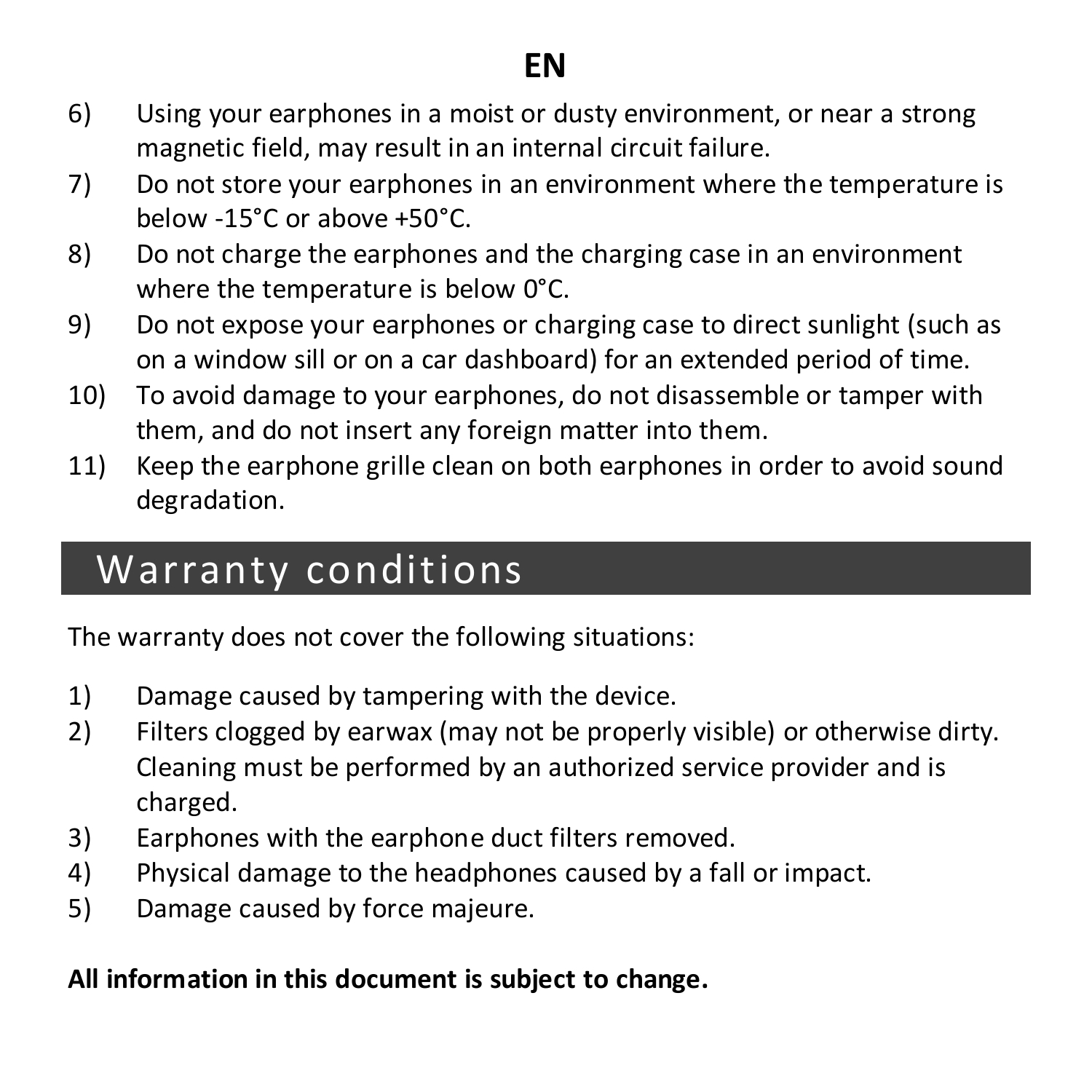

### Návod k obsluze

# **CLIQ**

TWS EARPHONES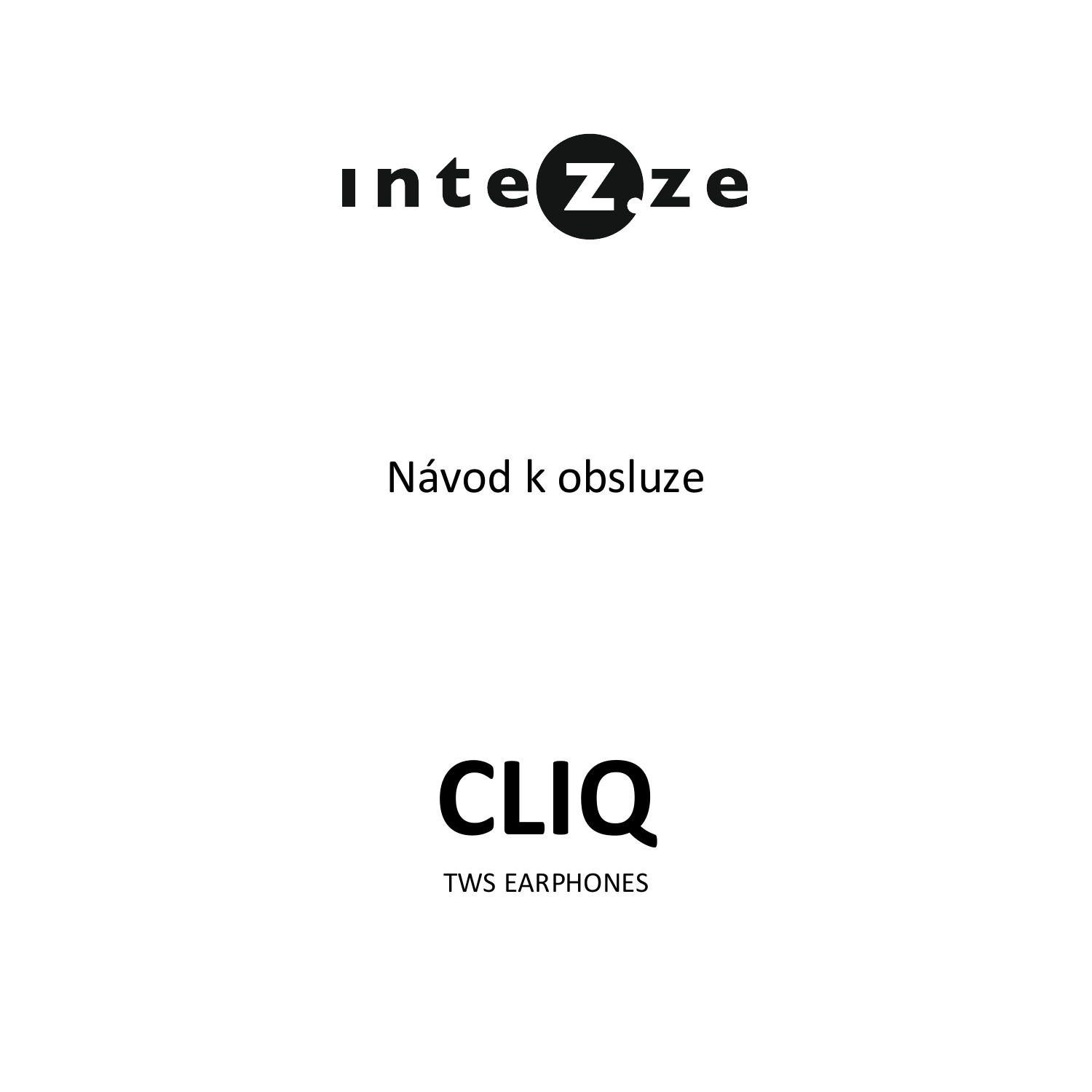### Popis sluchátek



- 1 Mikrofon 2 Mikrofon 3 LED indikace 4 Dotyková plocha
- 5 Nástavec 6 LED indikace 7 Dobíjecí pouzdro 8 Nabíjecí konektor USB-C

### Párování

Po vyjmutí z pouzdra se sluchátka automaticky navzájem spárují. Před prvním použitím s každým zařízením je nutné spárovat sluchátka také s ním:

- 1) Vyjměte obě sluchátka z pouzdra a počkejte cca 3 s, než se aktivuje párovací režim (obě sluchátka začnou blikat modře).
- 2) Na telefonu zapněte funkci Bluetooth a v dostupných BT zařízeních vyhledejte "Intezze CLIQ". Případně potvrďte spárování. Následně se ozve potvrzující hlášení "Connected".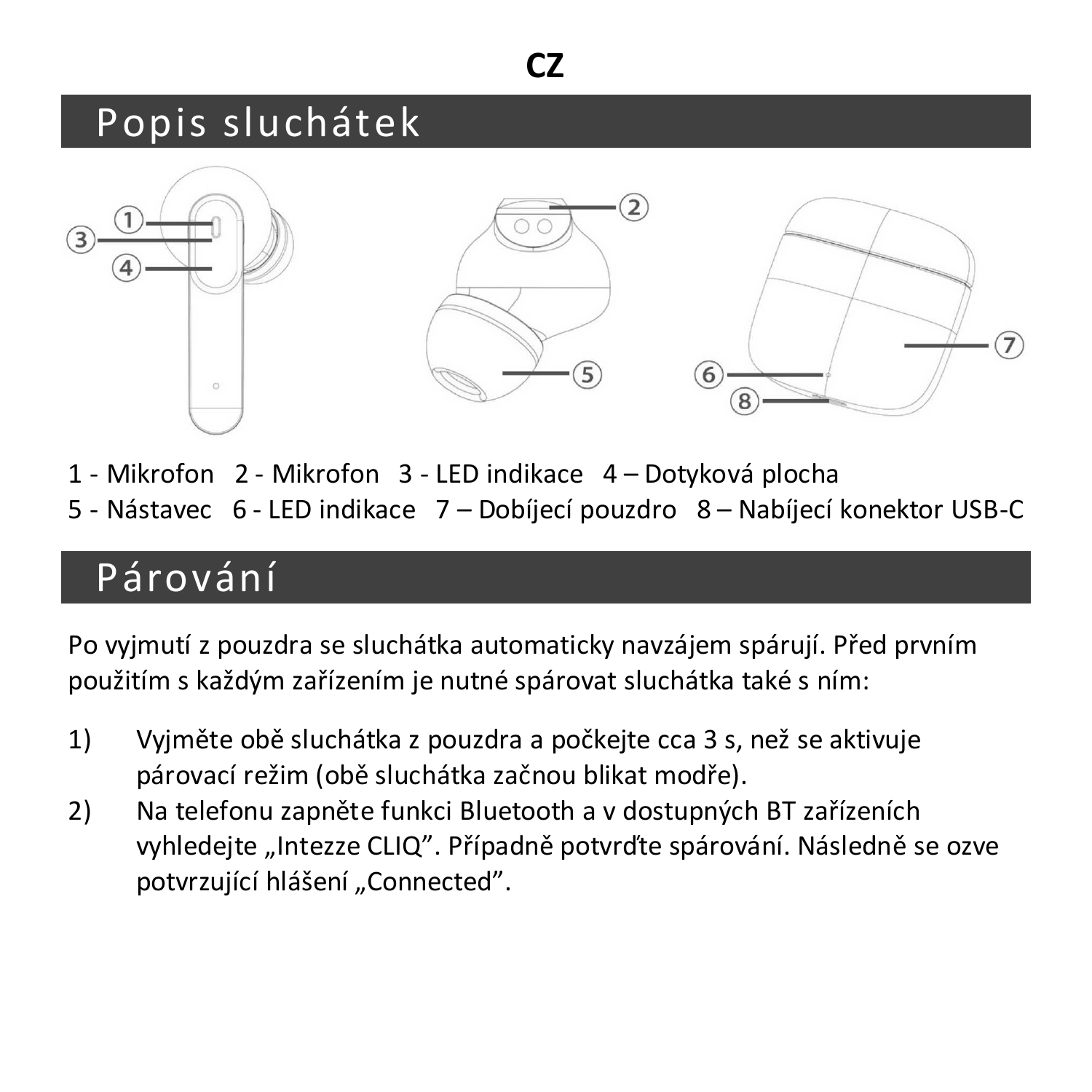### Zapnutí a vypnutí

#### **ZAPNUTÍ**

Metoda 1: Sluchátka se zapnou automaticky po vyjmutí z dobíjecího pouzdra. Metoda 2: U vypnutých sluchátek přidržte obě dotykové plošky cca 3 sekundy. Sluchátka se zapnou a ozve se hlášení "Power on".

#### **VYPNUTÍ**

Metoda 1: Sluchátka se automaticky vypnou po uložení do pouzdra. To neplatí v případě, že je pouzdro úplně vybité.

Metoda 2: Na telefonu vypněte funkci Bluetooth. Sluchátka se za 3 minuty automaticky vypnou.

Metoda 3: Na telefonu vypněte funkci Bluetooth a přidržte obě dotykové plošky cca 4 sekundy. Ozve se hlášení "Power off" a sluchátka se okamžitě vypnou.

### Ovládání přehrávání

| Play / Pauza      |
|-------------------|
| Předchozí skladba |
| Další skladba     |
| Volume +          |
| Volume -          |

2x klepněte na L nebo R dotykovou plochu sluchátka Přidržte L dotykovou plochu cca 2 sekundy Přidržte R dotykovou plochu cca 2 sekundy Krátce klepněte na R dotykovou plochu Krátce klepněte na L dotykovou plochu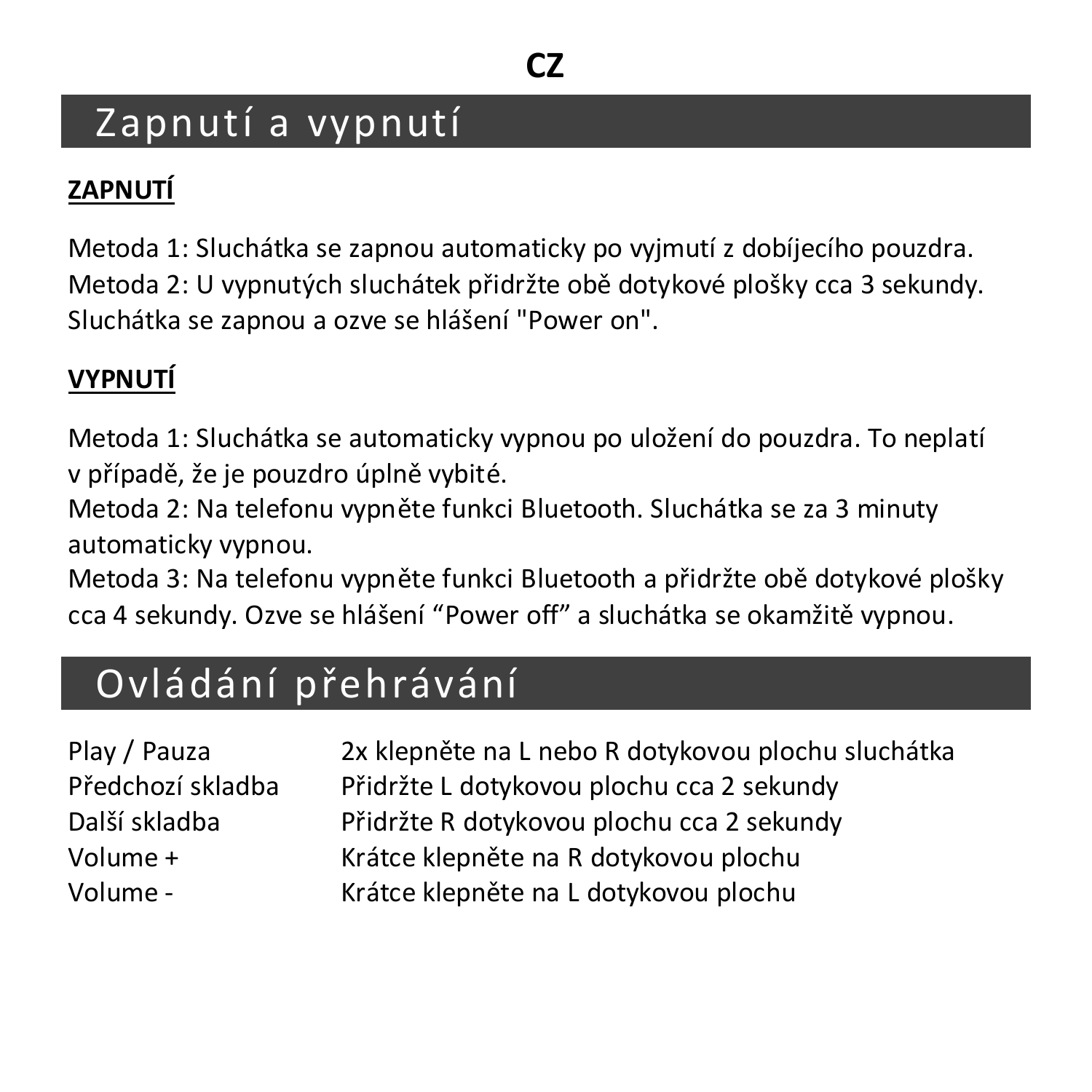### Ovládání telefonních hovorů

| Přijetí hovoru   |
|------------------|
| Zavěšení         |
| Zrušení vytáčení |
| Odmítnutí hovoru |

1x klepněte na L / R dotykovou plochu 2x klepněte na L /R dotykovou plochu Během vytáčení přidržte L / R plošku cca 2 sekundy Během vyzvánění přidržte L / R plošku cca 2 sekundy

### Hlasový asistent

Pro aktivaci / zrušení hlasového asistenta klepněte 3x na L nebo R dotykovou plochu sluchátek.

### Funkce RESET

Pokud se nedaří sluchátka připojit k telefonu / hraje pouze jedno sluchátko, můžete sluchátka resetovat pomocí následujícího postupu:

- 1) Odeberte "Intezze CLIQ" ze seznamu spárovaných zařízení na telefonu (ideálně na telefonu funkci Bluetooth také zcela vypněte).
- 2) Vyjměte obě sluchátka z pouzdra. LED diody na obou sluchátkách začnou blikat modře a ve sluchátkách se ozve hlášení "Pairing".
- 3) 5x rychle poklepejte dotykovou plošku jednoho ze sluchátek. LED diody na obou sluchátkách se nakrátko rozsvítí růžově a následně zhasnou. Ozve se hlášení "Power off" a sluchátka se vypnou.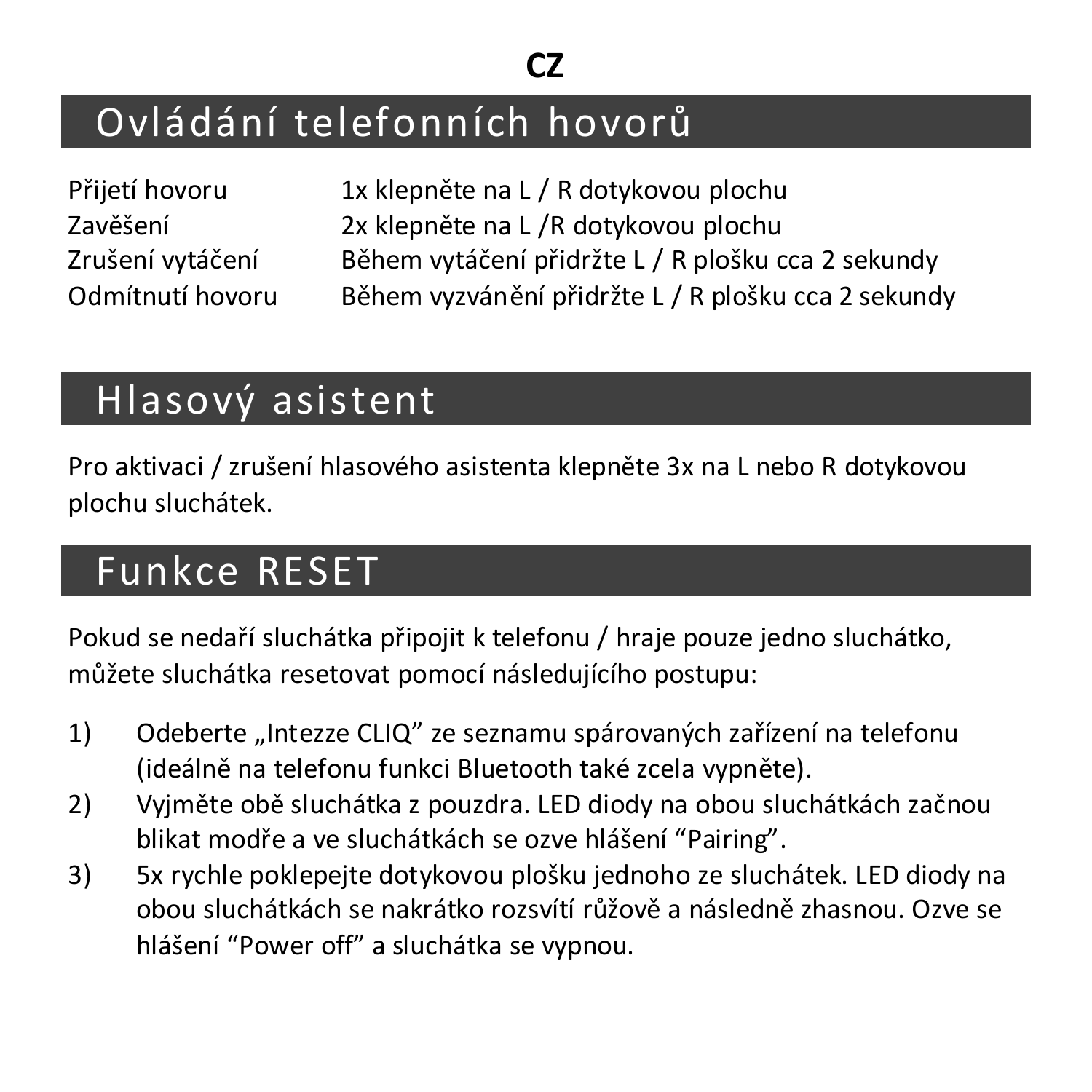- 4) Zapněte sluchátka současným přidržením obou dotykových plošek cca 3 sekundy. Ozve se hlášení "Power on" a obě LED diody začnou blikat střídavě červeně a modře.
- 5) Sluchátka položte vedle sebe tak, abyste na ně viděli. Po cca 8–10 sekundách začnou LED diody na obou sluchátkách blikat modře.
- 6) Nyní mohou být sluchátka opět spárována s telefonem.

### Nabíjení

Sluchátka spolu s pouzdrem je nutné před prvním použitím plně nabít!

**Sluchátka:** Sluchátka se začnou automaticky nabíjet po jejich vložení do pouzdra. LED diody na obou sluchátkách budou svítit během nabíjení červeně.

**Pouzdro:** Připojte pouzdro k nabíječce pomocí přiloženého kabelu USB-C.

### LED indikace na sluchátkách

| <b>STAV</b>       | <b>LED indikace</b>                  |
|-------------------|--------------------------------------|
| Nespárováno       | LED blikají rychle červeně a modře   |
| Čeká na spárování | LED bliká rychle modře               |
| Spárováno         | LED diody nesvítí                    |
| Zapnuto           | Blikne červeně a modře cca 1 sekundu |
| Vypnuto           | LED diody nesvítí                    |
| Přehrávání        | LED diody nesvítí                    |
| Pauza             | LED diody nesvítí                    |
| Režim StandBy     | LED diody nesvítí                    |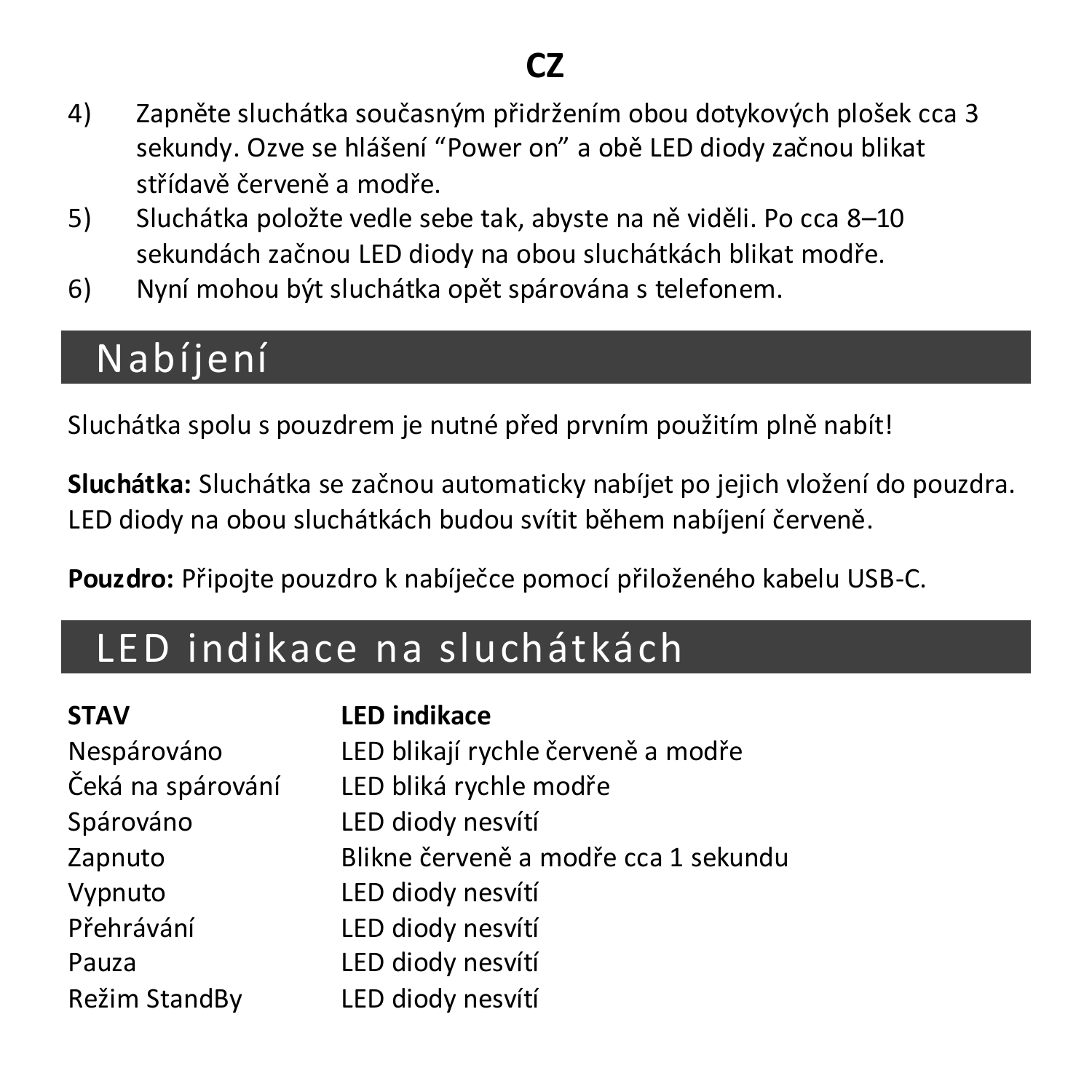| Příchozí hovor     | Blikne červeně a modře každé 3 sekundy |
|--------------------|----------------------------------------|
| Probíhající hovor  | LED diody nesvítí                      |
| Nabíiení           | LED diody svítí červeně                |
| Nabíjení dokončeno | LED diody zhasnou                      |

### LED indikace na pouzdře

| ÚDAJ               | <b>LED INDIKACE</b>                                           |
|--------------------|---------------------------------------------------------------|
| Nabíjení pouzdra   | Během nabíjení mění dioda na pouzdře postupně barvu:          |
|                    | červená: nabito 5-35 %   žlutá: nabito 35-70 %                |
|                    | zelená: nabito 70-100 %                                       |
| Nabíjení sluchátek | Ihned po vložení sluchátek do pouzdra informuje LED           |
|                    | dioda o stavu nabití pouzdra. Po 8 sekundách dioda<br>zhasne. |
| Nabíjení dokončeno | Dioda se rozsvítí zeleně a po 8 sekundách zhasne.             |
| Chyba nabíjení     | LED dioda bliká rychle červeně.                               |

### Hlášení ve sluchátkách

| <b>STAV</b>          | OZNÁMENÍ           |
|----------------------|--------------------|
| Zapnutí              | Power on           |
| Vypnutí              | Power off          |
| Baterie téměř vybitá | <b>Battery low</b> |
| Párování             | Pairing            |
| Spárováno            | Connected          |
| Odpojeno             | Disconnected       |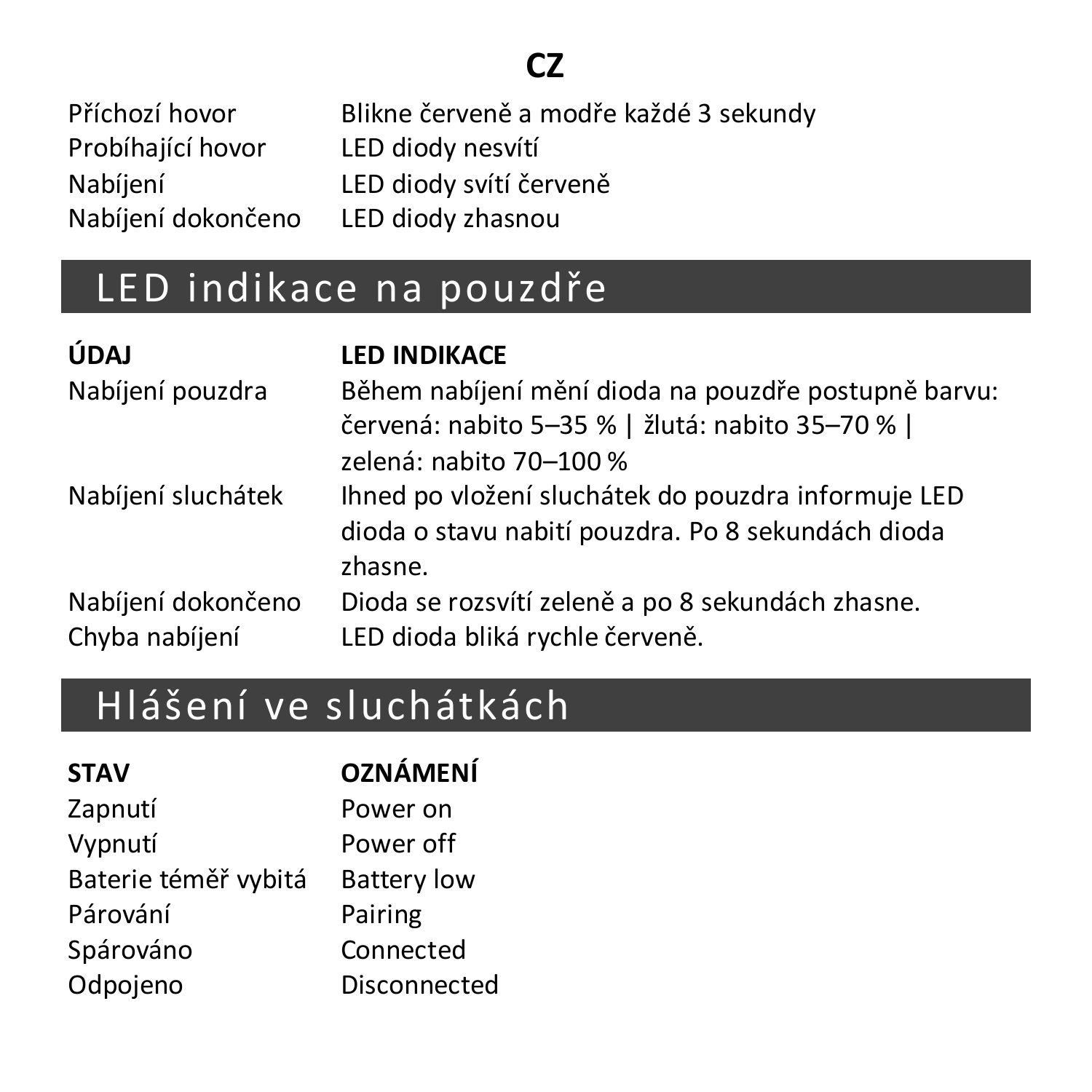Maximální hlasitost Tón "DiDi" Minimální hlasitost Tón "DiDi"

### Doplňující informace

- 1) Některé telefony Apple i Android umožňují nastavovat hlasitost sluchátek také přímo v telefonu. Některé modely to však neumožňují, a tak je nutné nastavovat hlasitost pouze na sluchátkách. Chcete-li obnovit výchozí hlasitost, vložte sluchátka zpět do pouzdra a po rozsvícení červených LED diod je vyjměte.
- 2) Během operace držte sluchátka mimo jejich dotykové plochy, aby nedošlo k nechtěné aktivaci některých funkcí.

### Upozornění

- 1) Před prvním použitím pouzdro spolu se sluchátky plně nabijte.
- 2) Pokud sluchátka delší dobu nepoužíváte, pravidelně je spolu s pouzdrem nabíjejte, aby nedošlo k poškození baterií (zkrácení jejich životnosti).
- 3) Nastavenou hlasitost udržujte na co nejnižší úrovni. Dlouhodobý hlasitý poslech nevratně poškozuje sluch!
- 4) Děti mohou sluchátka používat pouze s dozorem dospělých. Hrozí spolknutí drobných částí.
- 5) Nevystavujte sluchátka dlouhodobému působení vody. Sluchátka nejsou určena k plavání, sprchování ani potápění.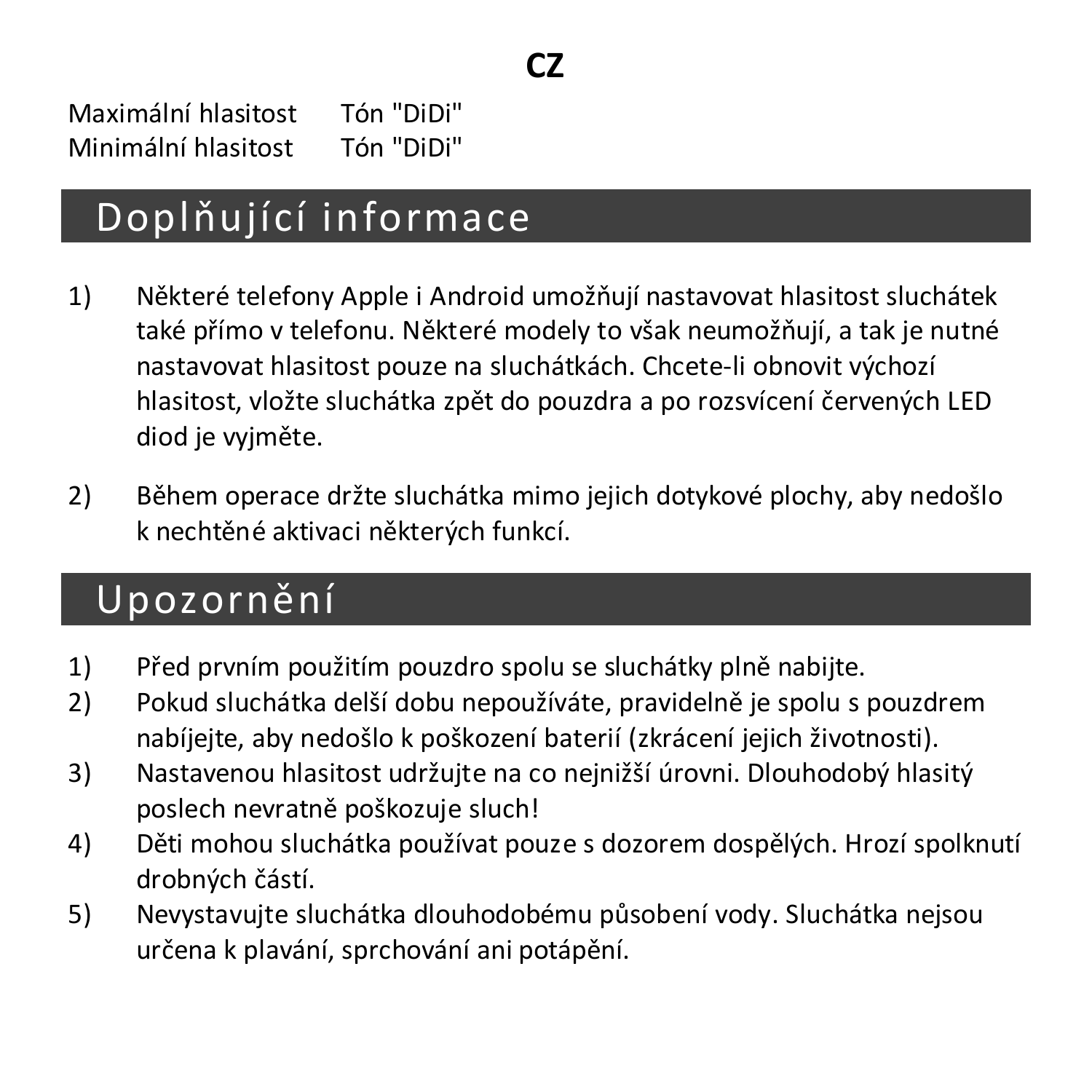- 6) Používání sluchátek ve výrazně prašném nebo vlhkém prostředí může vést k jejich poškození.
- 7) K čištění používejte pouze lehce navlhčený hadřík.
- 8) Nepoužívejte sluchátka mimo povolený rozsah teplot -15 °C až +50 °C.
- 9) Pouzdro ani sluchátka nenabíjejte v místech s teplotou nižší než 0 °C.
- 10) Neponechávejte sluchátka ani pouzdro delší dobu na přímém slunci.
- 11) Sluchátka nikdy sami nerozebírejte ani jinak neopravujte.
- 12) Mřížku zvukovodu udržujte na obou sluchátkách čistou, aby nedošlo k degradaci zvuku.

### Záruční podmínky

Záruka se nevztahuje na následující situace:

- 1) Poškození způsobené neautorizovaným zásahem do zařízení.
- 2) Filtry zanesené ušním mazem (nemusí být viditelné na pohled) nebo jinak znečištěné. Vyčištění je třeba svěřit autorizovanému servisu a je zpoplatněno.
- 3) Sluchátka s odstraněnými filtry ze zvukovodů.
- 4) Fyzické poškození sluchátek způsobené pádem nebo nárazem.
- 5) Poškození vyšší mocí.

#### **Změny obsahu vyhrazeny.**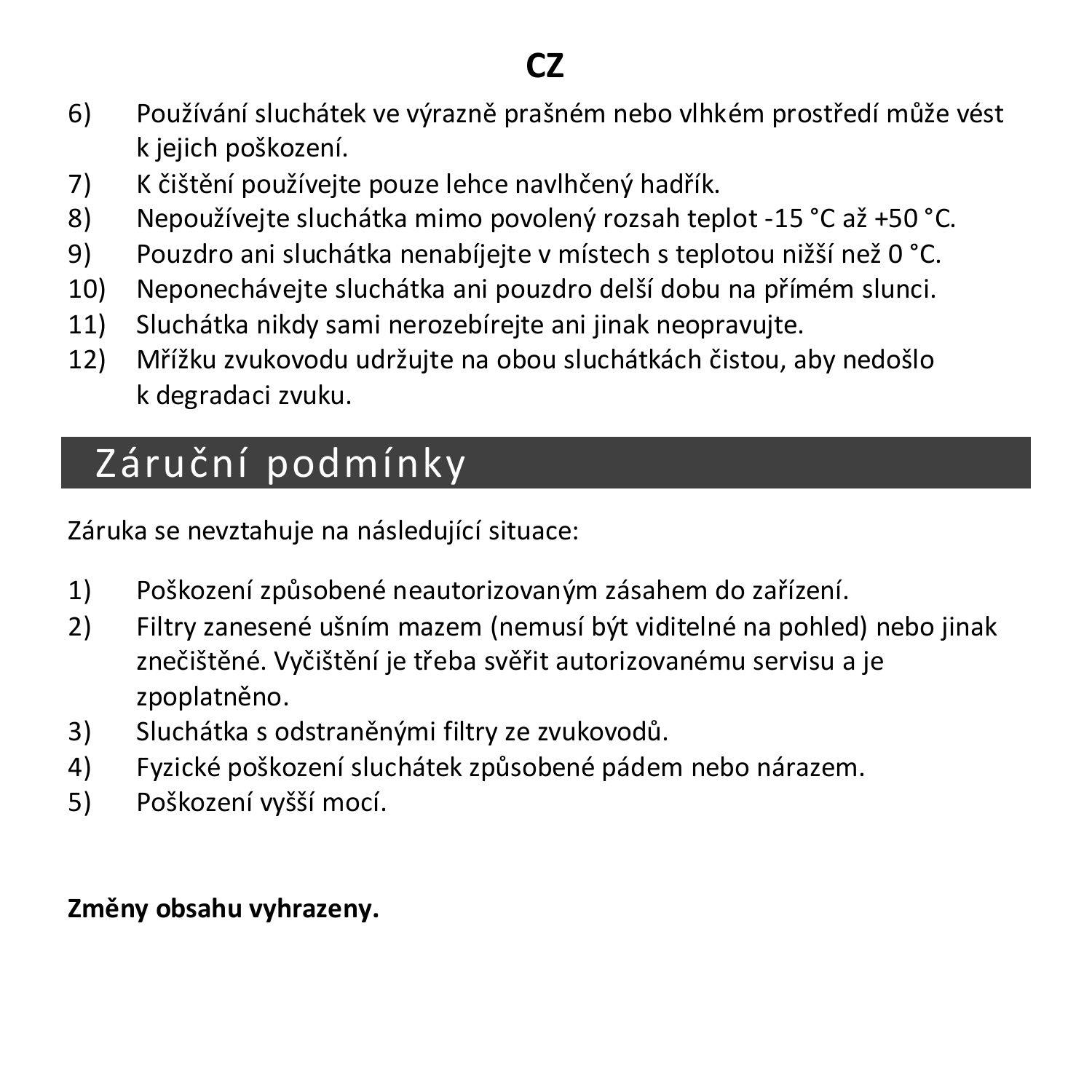

### Návod na obsluhu

# **CLIQ**

TWS EARPHONES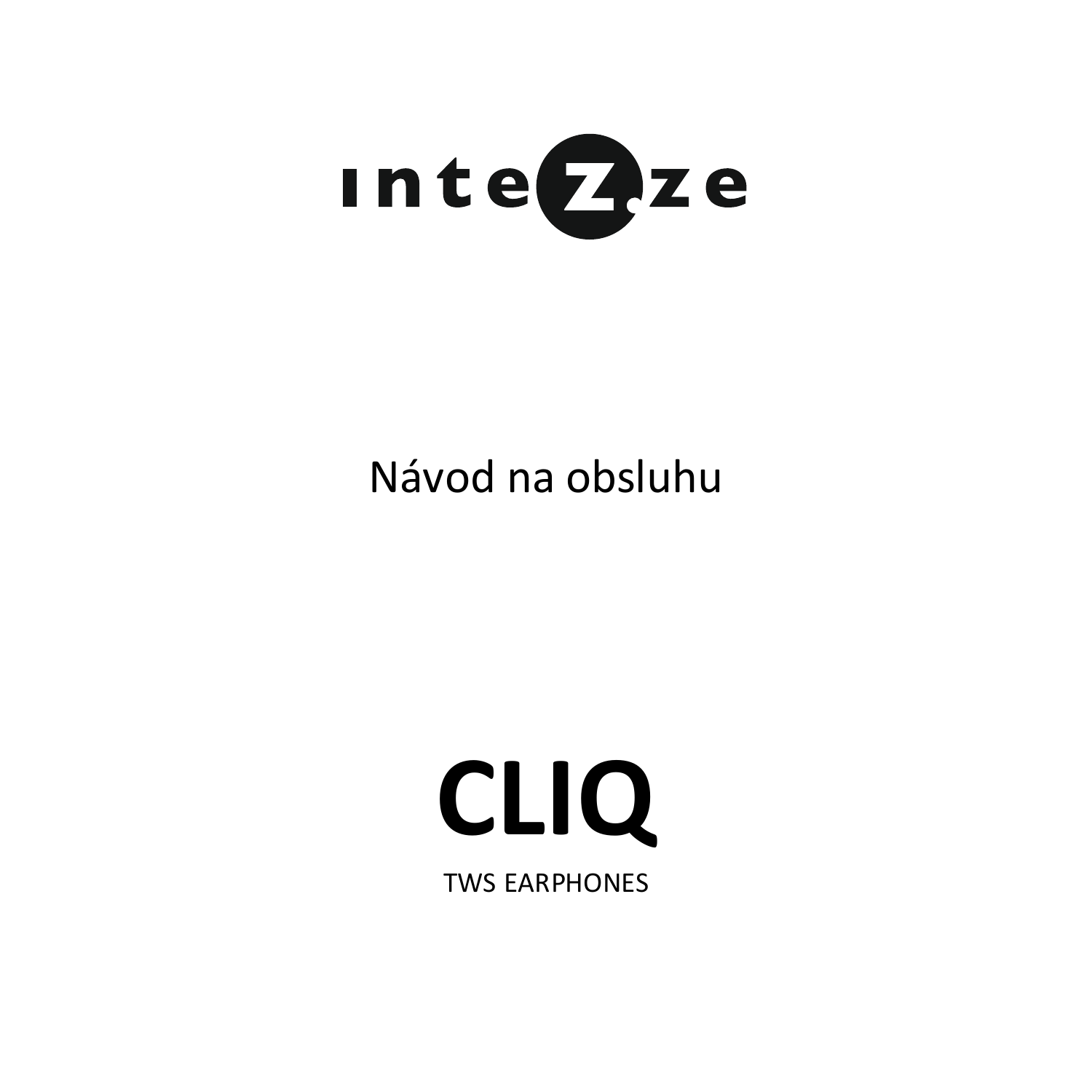#### **SK**

### Opis slúchadiel



- 1 Mikrofón 2 Mikrofón 3 LED kontrolka 4 Dotyková plocha
- 5 Nadstavec 6 LED kontrolka 7 Nabíjacie puzdro
- 8 Nabíjací konektor USB-C

### Párovanie

Po vytiahnutí z puzdra sa slúchadlá automaticky navzájom spárujú. Pred prvým použitím s každým zariadením je s ním potrebné slúchadlá spárovať:

- 1) Vytiahnite obe slúchadlá z puzdra a počkajte cca 3 sekundy, kým sa neaktivuje režim párovania (obe slúchadlá začnú blikať namodro).
- 2) Na telefóne zapnite funkciu bluetooth a v dostupných bluetooth zariadeniach vyhľadajte "Intezze CLIO". Prípadne potvrďte spárovanie. Ozve sa potvrdzujúce hlásenie "Connected" (Pripojené).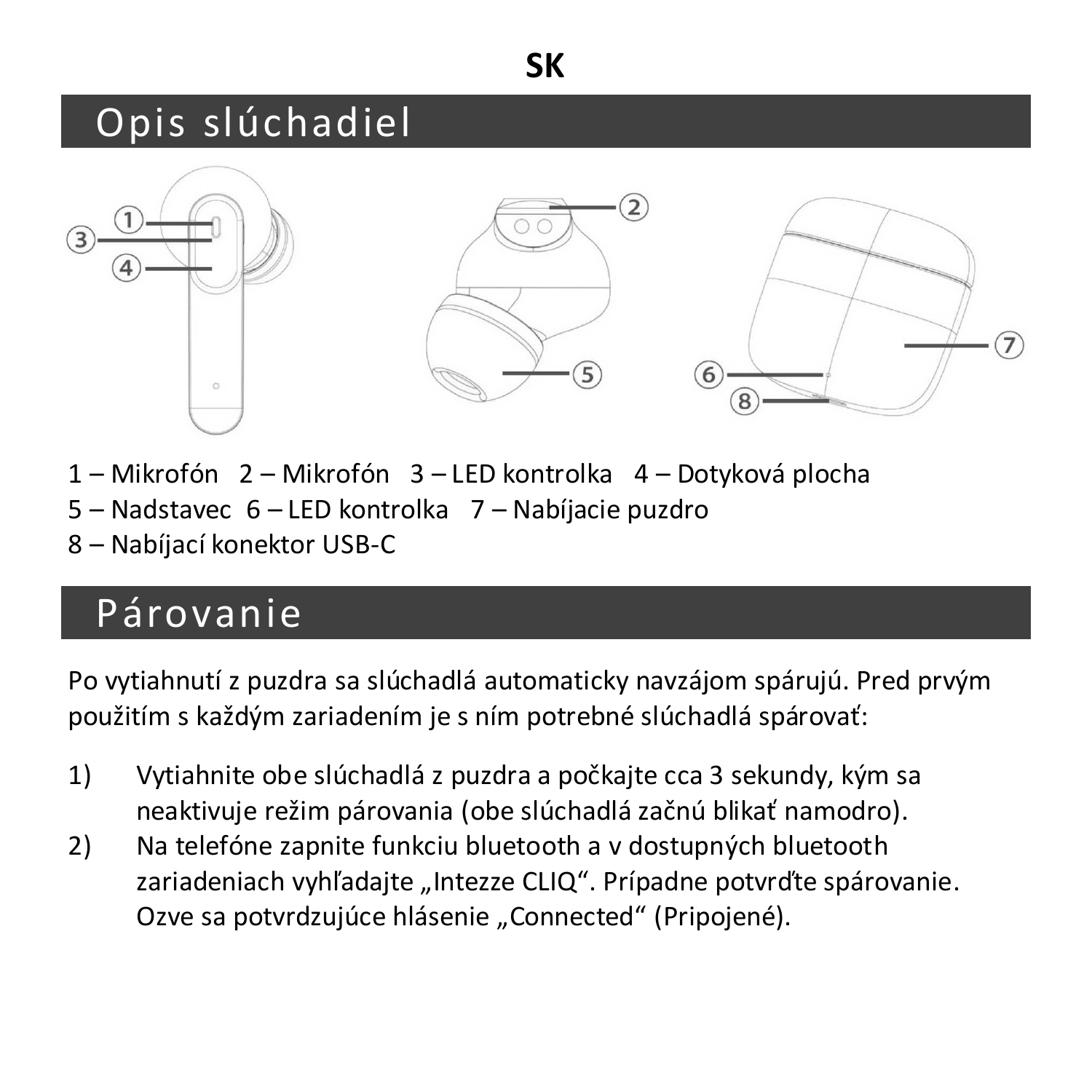### Zapnutie a vypnutie

#### **ZAPNUTIE**

Metóda č. 1: Slúchadlá sa zapnú automaticky po vytiahnutí z nabíjacieho puzdra. Metóda č. 2: Pri vypnutých slúchadlách podržte obe dotykové plochy cca na 3 sekundy. Slúchadlá sa zapnú a ozve sa hlásenie "Power on".

#### **VYPNUTIE**

Metóda č. 1: Slúchadlá sa automaticky vypnú po odložení do puzdra. To neplatí v prípade, ak je puzdro úplne vybité.

Metóda č. 2: Na telefóne vypnite funkciu bluetooth. Slúchadlá sa po 3 minútach automaticky vypnú.

Metóda č. 3: Na telefóne vypnite funkciu bluetooth a podržte obe dotykové plochy na cca 4 sekundy. Ozve sa hlásenie "Power off" a slúchadlá sa okamžite vypnú.

### Ovládanie prehrávania

Prehrávanie/Pauza 2× ťuknite na ľavú alebo pravú dotykovú plochu slúchadla Predchádz. skladba Podržte ľavú dotykovú plochu cca 2 sekundy Ďalšia skladba Podržte pravú dotykovú plochu cca 2 sekundy Hlasitosť + Krátko ťuknite na pravú dotykovú plochu Hlasitosť – Krátko ťuknite na ľavú dotykovú plochu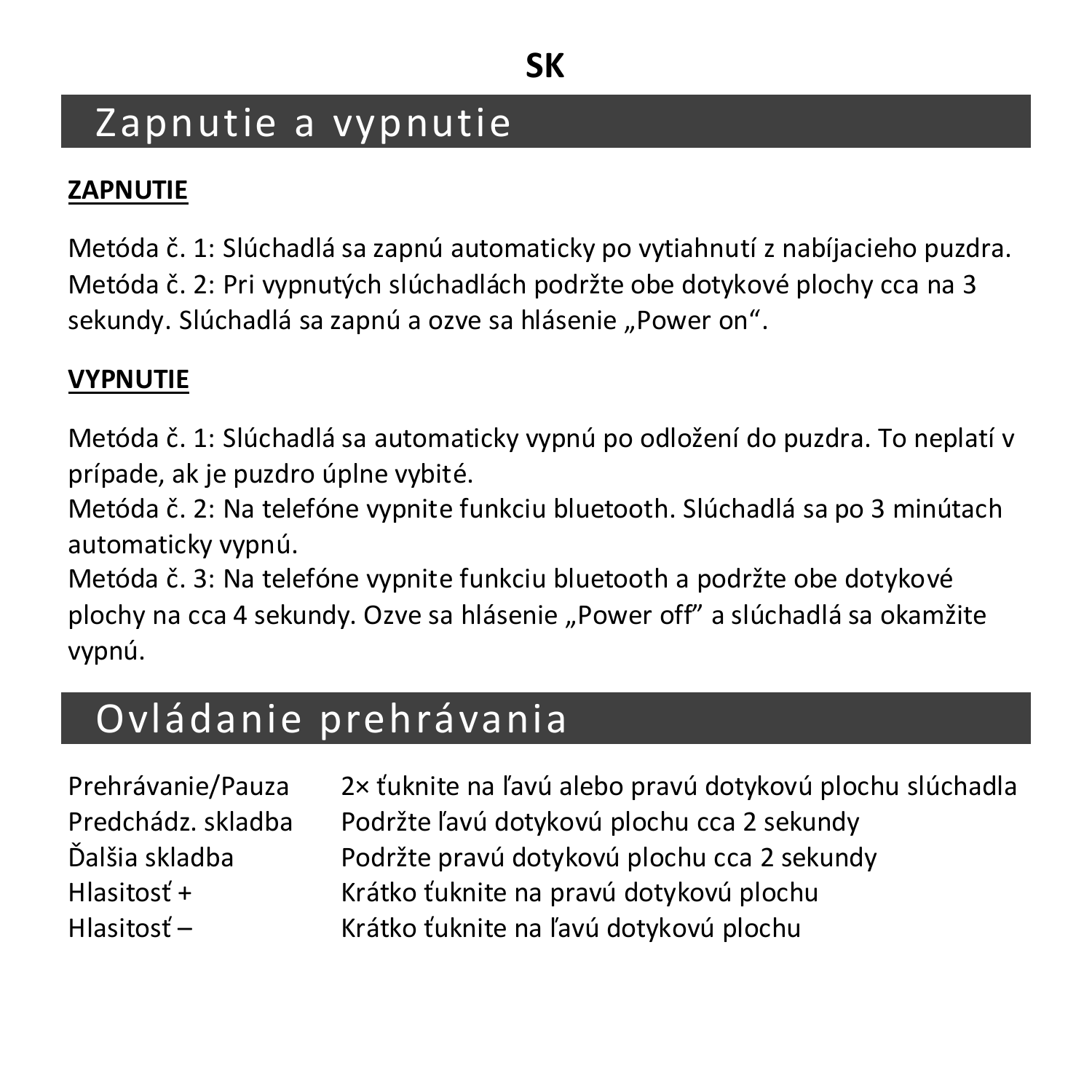#### **SK**

### Ovládanie telefónnych hovorov

| Prijatie hovoru    |  |
|--------------------|--|
| Položenie          |  |
| Zrušenie vytáčania |  |
| Odmietnutie hovoru |  |

1× ťuknite na ľavú alebo pravú dotykovú plochu 2× ťuknite na ľavú alebo pravú dotykovú plochu Počas vytáčania podržte L / R dotykovú plochu cca 2 s Počas vyzváňania podržte L / R dotykovú plochu cca 2 s

### Hlasový asistent

Na aktiváciu/zrušenie hlasového asistenta 3× ťuknite na ľavú alebo pravú dotykovú plochu slúchadiel.

### Funkcia RESET

Ak sa slúchadlá nedajú pripojiť k telefónu/hrá iba jedno slúchadlo, môžete slúchadlá zresetovať pomocou nasledujúceho postupu:

- 1) Odoberte "Intezze CLIQ" zo zoznamu spárovaných zariadení na telefóne.
- 2) Vytiahnite obe slúchadlá z puzdra a rýchlo ťuknite 5× na obe dotykové plochy súčasne. LED na oboch slúchadlách sa rozsvietia nafialovo a následne zhasnú. Ozve sa hlásenie "Power off".
- 3) Zapnite obe slúchadlá súčasným podržaním oboch dotykových plôch na cca 3 sekundy alebo ich vložením do puzdra (LED sa rozsvieti načerveno) a následným vytiahnutím. Počkajte, kým sa obe slúchadlá nerozblikajú namodro.
- 4) Teraz môžete slúchadlá opäť spárovať s telefónom.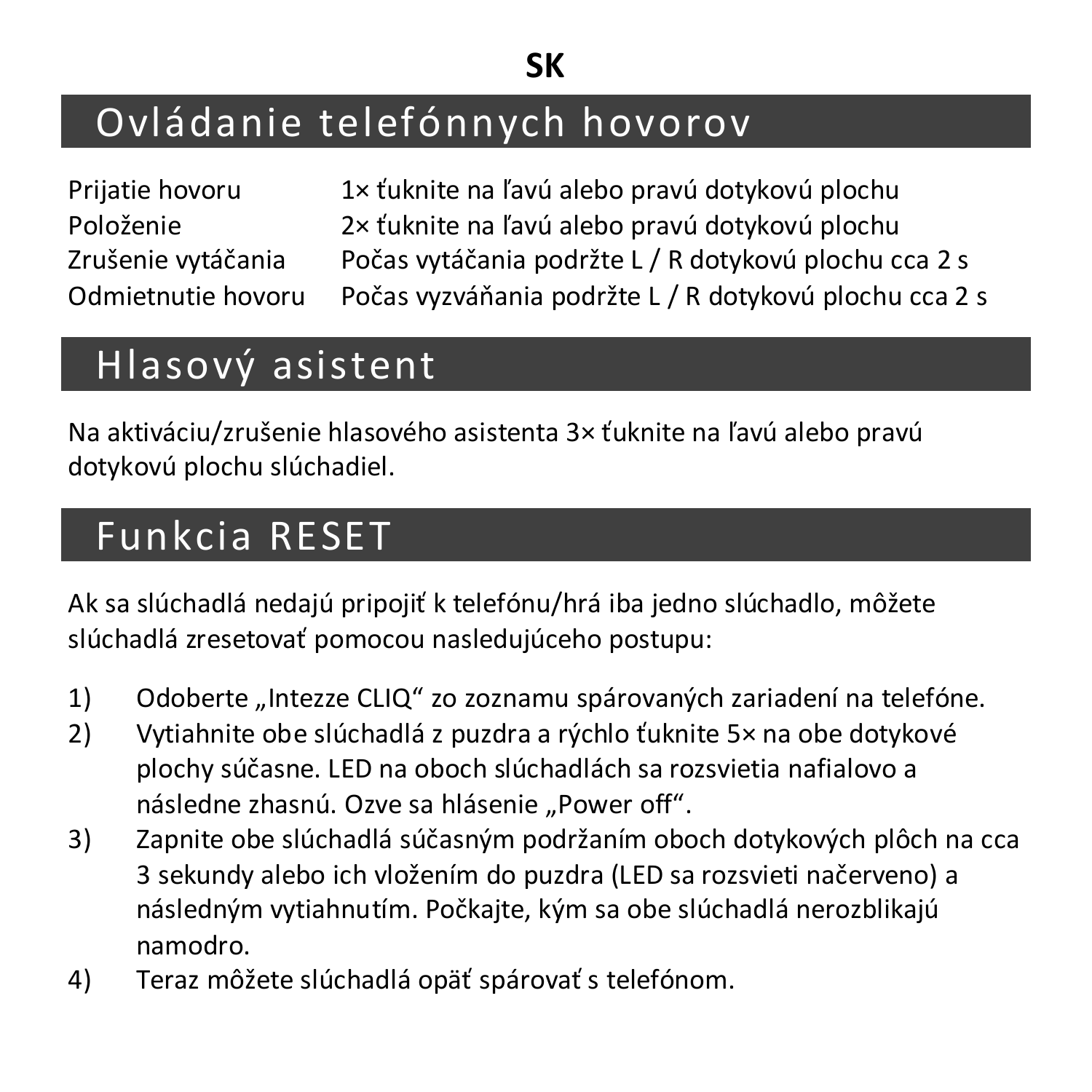### Nabíjanie

Pred prvým použitím je potrebné slúchadlá spolu s puzdrom úplne nabiť!

**Slúchadlá:** Slúchadlá sa po vložení do puzdra začnú automaticky nabíjať. LED na obidvoch slúchadlách budú počas nabíjania svietiť načerveno.

**Puzdro:** Puzdro pripojte k nabíjačke pomocou priloženého kábla USB-C.

### LED kontrolky na slúchadlách

| <b>STAV</b>         | <b>LED kontrolky</b>                           |
|---------------------|------------------------------------------------|
| Nespárované         | LED blikajú rýchlo načerveno a namodro         |
|                     | Čaká sa na spárovanie LED bliká rýchlo namodro |
| Spárované           | LED nesvietia                                  |
| Zapnuté             | Blikne načerveno a namodro cca 1 sekundu       |
| Vypnuté             | LED nesvietia                                  |
| Prehrávanie         | LED nesvietia                                  |
| Pauza               | LED nesvietia                                  |
| Pohotovostný režim  | LED nesvietia                                  |
| Prichádzajúci hovor | Blikne načerveno a namodro každé 3 sekundy     |
| Prebiehajúci hovor  | LED nesvietia                                  |
| Nabíjanie           | LED svietia načerveno                          |
| Nabíjanie dokončené | LED zhasnú                                     |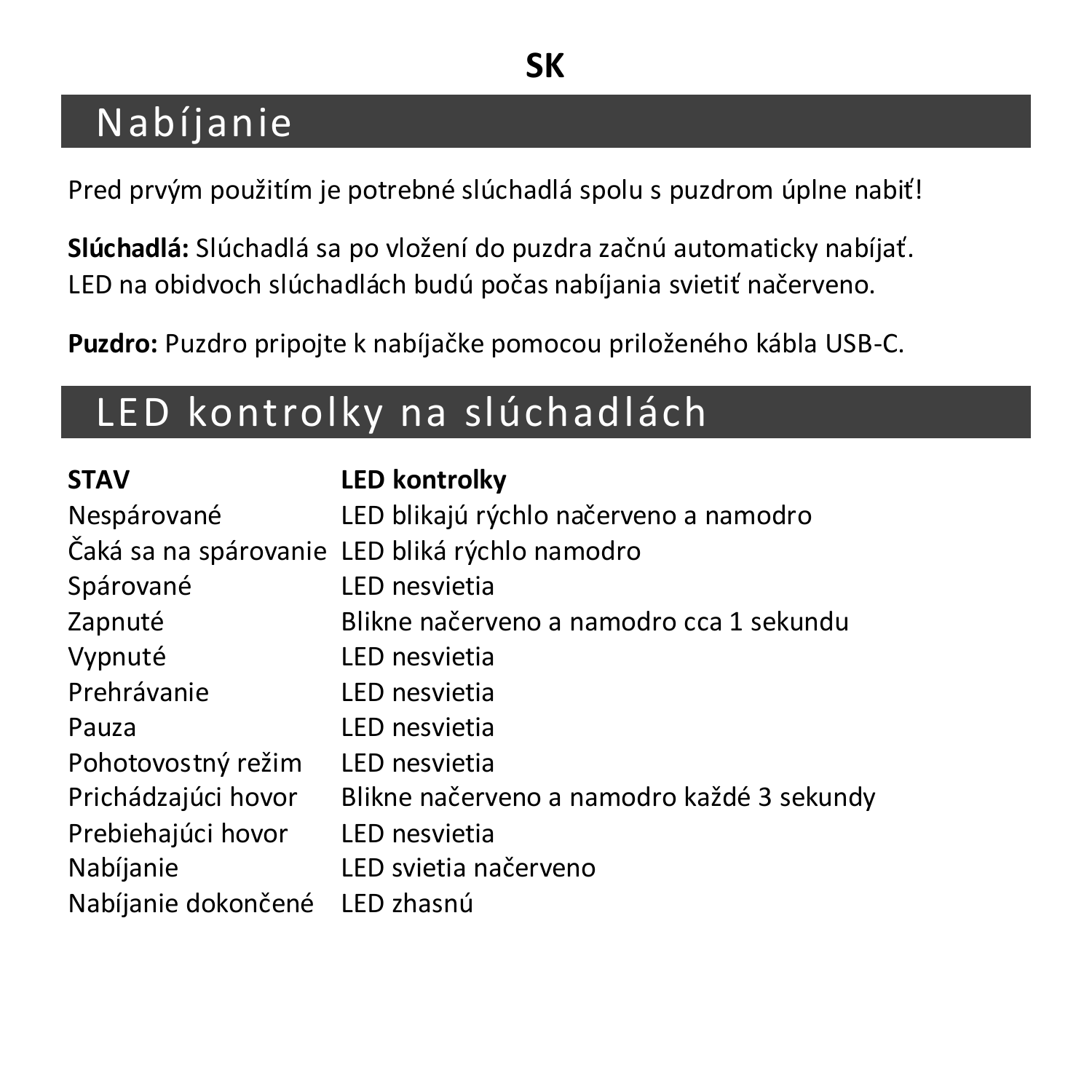#### **SK**

## LED kontrolky na puzdre

| ÚDAJ                 | <b>LED KONTROLKY</b>                                                                                       |
|----------------------|------------------------------------------------------------------------------------------------------------|
| Nabíjanie puzdra     | Počas nabíjania mení LED na puzdre postupne farbu:<br>červená: nabité na 5 - 35 %   žltá: nabité 35 - 70 % |
|                      | zelená: nabité 70 - 100 %                                                                                  |
| Nabíjanie slúchadiel | Ihneď po vložení slúchadiel do puzdra informuje LED o<br>stave nabitia puzdra. Po 8 sekundách LED zhasne.  |
| Nabíjanie dokončené  | LED sa rozsvieti nazeleno a po 8 sekundách zhasne.                                                         |
| Chyba nabíjania      | LED bliká rýchlo načerveno.                                                                                |

### Hlásenia v slúchadlách

| <b>STAV</b>           | <b>OZNÁMENIE</b>   |
|-----------------------|--------------------|
| Zapnutie              | Power on           |
| Vypnutie              | Power off          |
| Batéria takmer vybitá | <b>Battery low</b> |
| Párovanie             | Pairing            |
| Spárované             | Connected          |
| Odpoiené              | Disconnected       |
| Maximálna hlasitosť   | Tón "DiDi"         |
| Minimálna hlasitosť   | Tón "DiDi"         |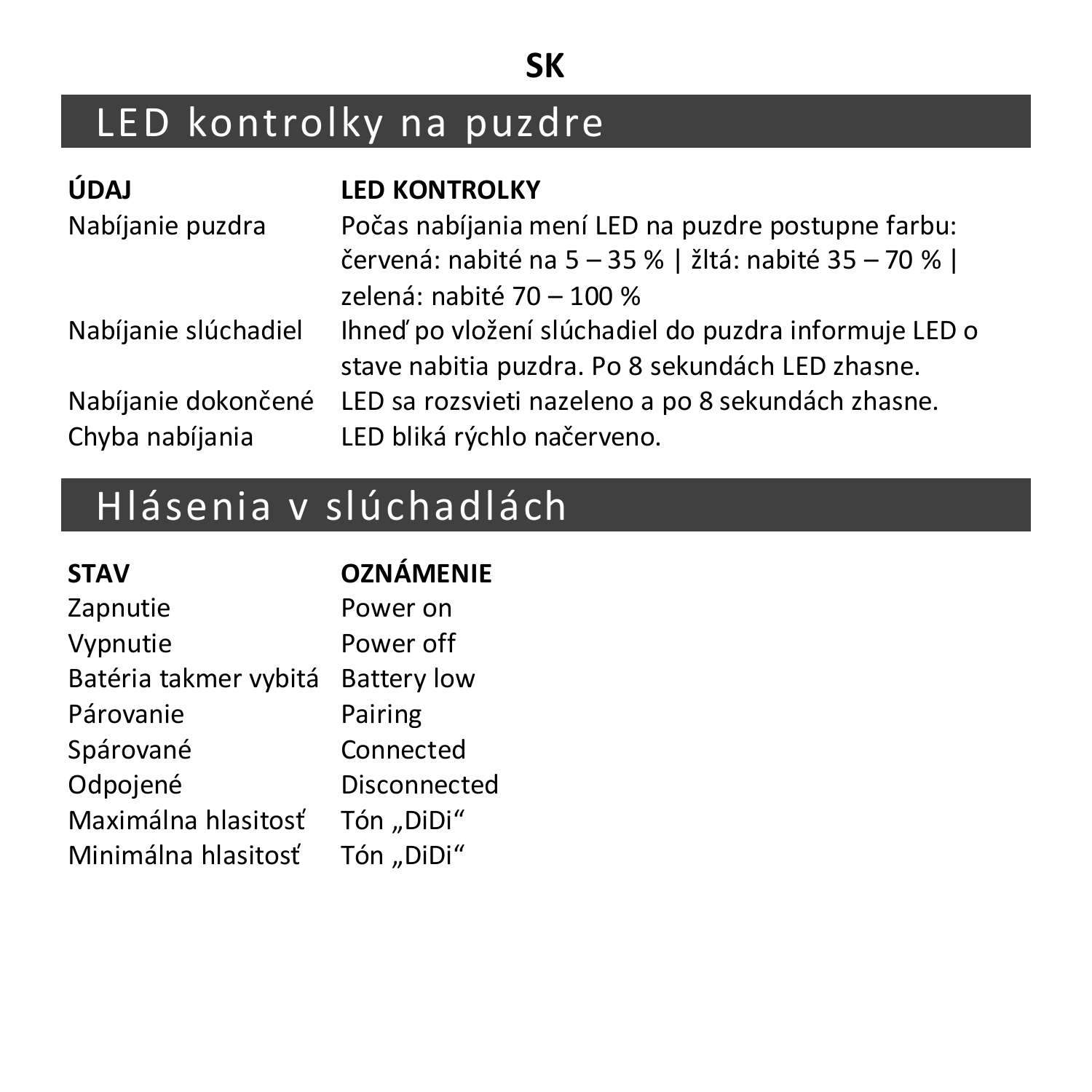### Doplnkové informácie

- 1) Niektoré telefóny Apple aj Android umožňujú nastavovať hlasitosť slúchadiel tiež priamo v telefóne. Niektoré modely to však neumožňujú, a preto je nutné nastavovať hlasitosť iba na slúchadlách. Ak chcete obnoviť predvolenú hlasitosť, vložte slúchadlá späť do puzdra a po rozsvietení červených LED kontroliek ich vytiahnite.
- 2) Počas operácie držte slúchadlá mimo ich dotykových plôch, aby sa predišlo nechcenej aktivácii niektorých funkcií.

### Upozornenie

- 1) Pred prvým použitím puzdro so slúchadlami úplne nabite.
- 2) Ak slúchadlá dlhšie nepoužívate, pravidelne ich spolu s puzdrom nabíjajte, aby sa zabránilo poškodeniu batérií (skráteniu ich životnosti).
- 3) Nastavenú hlasitosť udržujte na čo najnižšej úrovni. Dlhodobé počúvanie pri vysokej hlasitosti nezvratne poškodzuje sluch!
- 4) Deti môžu používať slúchadlá len pod dozorom dospelých. Hrozí prehltnutie drobných častí.
- 5) Slúchadlá nevystavujte dlhodobému pôsobeniu vody. Slúchadlá nie sú určené na plávanie, sprchovanie ani potápanie.
- 6) Používanie slúchadiel vo veľmi prašnom alebo vlhkom prostredí môže viesť k ich poškodeniu.
- 7) Na čistenie používajte mierne navlhčenú handričku.
- 8) Nepoužívajte slúchadlá mimo povoleného rozsahu teplôt −15 °C až +50 °C.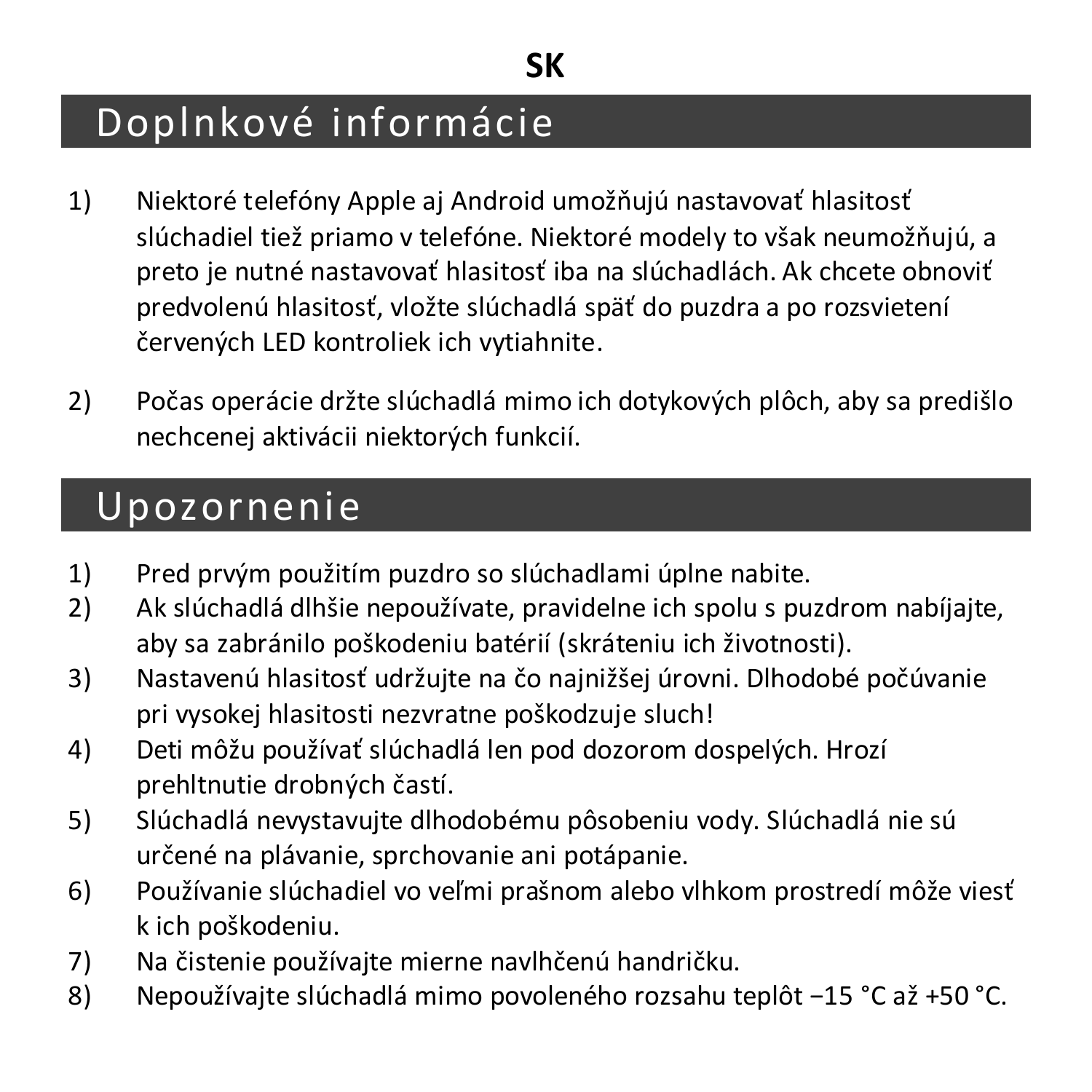#### **SK**

- 9) Puzdro ani slúchadlá nenabíjajte na miestach s teplotou nižšou ako 0 °C.
- 10) Slúchadlá ani puzdro nenechávajte dlhšie na priamom slnku.
- 11) Slúchadlá nikdy nerozoberajte ani inak neopravujte.
- 12) Mriežku zvukovodu udržiavajte na oboch slúchadlách čistú, aby nedošlo k zhoršeniu zvuku.

### Záručné podmienky

Záruka sa nevzťahuje na nasledujúce situácie:

- 1) Poškodenie spôsobené neautorizovaným zásahom do zariadenia.
- 2) Filtre zanesené ušným mazom (nemusí byť viditeľné na prvý pohľad) alebo inak znečistené. Vyčistenie treba zveriť autorizovanému servisu, je spoplatnené.
- 3) Slúchadlá s odstránenými filtrami zo zvukovodov.
- 4) Fyzické poškodenie slúchadiel spôsobené pádom alebo nárazom.
- 5) Poškodenie vyššou mocou.

#### **Zmeny obsahu vyhradené.**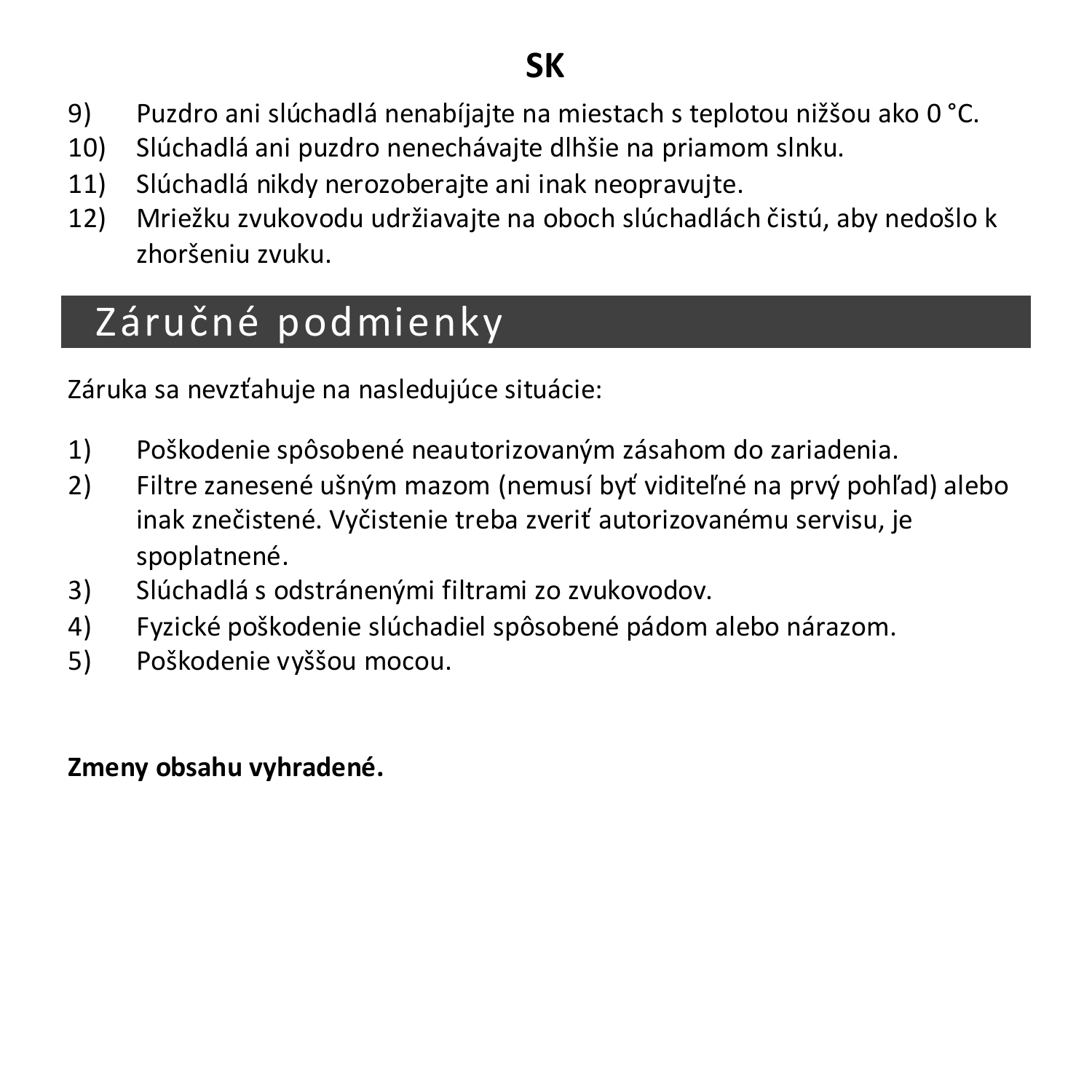

### Bedienungsanleitung

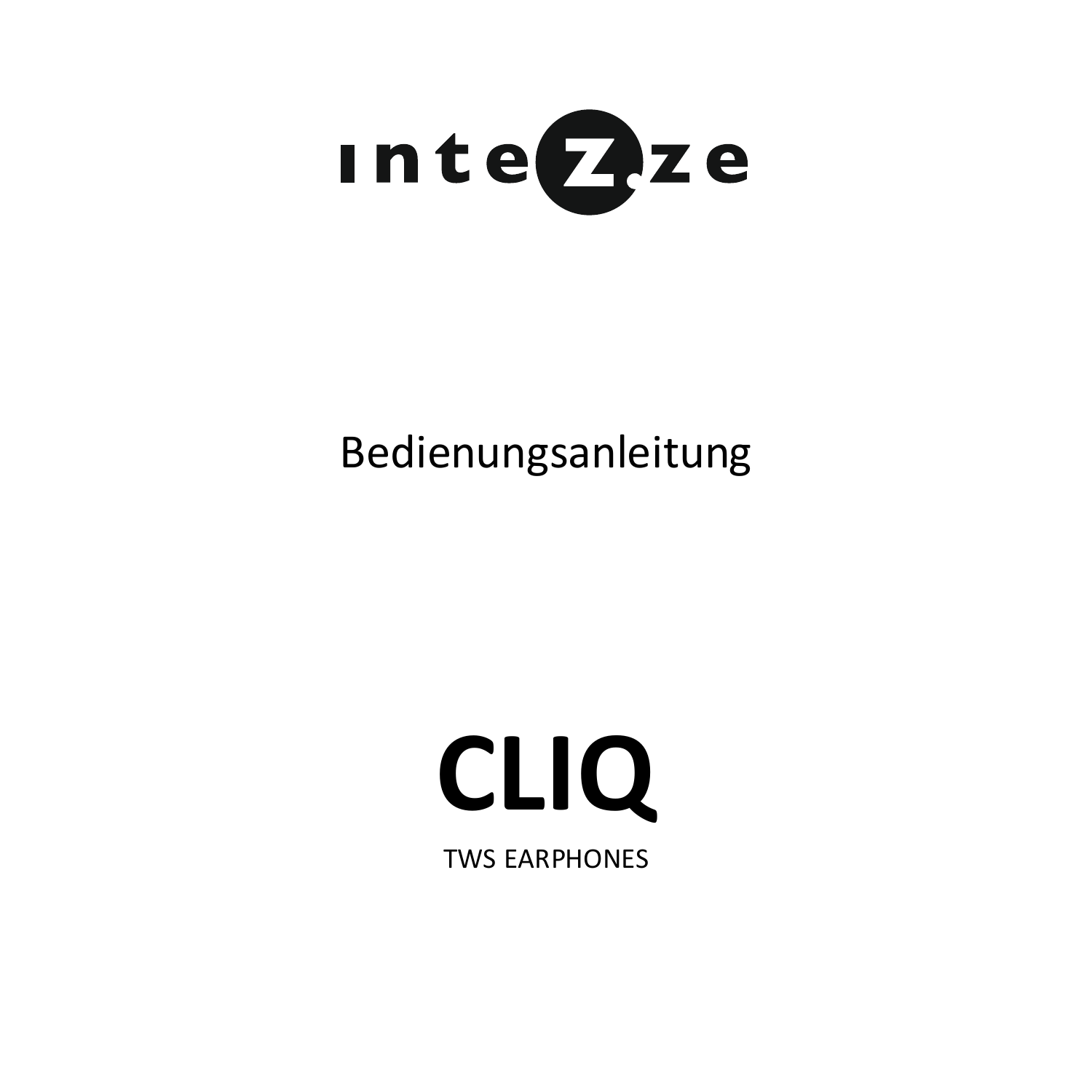#### **DE**

### Beschreibung der Ohrhörer



- 1 Mikrofon 2 Mikrofon 3 LED-Anzeige 4 Berührungsfläche
- 5 Adapter 6 LED-Anzeige 7 Ladegehäuse 8 USB-C-Ladeanschluss

### Koppeln

Nach der Entnahme aus dem Gehäuse werden die Ohrhörer automatisch miteinander gekoppelt. Vor der ersten Verwendung mit einem Gerät müssen Sie die Ohrhörer auch mit diesem koppeln:

- 1) Nehmen Sie beide Ohrhörer aus dem Gehäuse und warten Sie ca. 3 Sekunden, bis der Kopplungsmodus aktiviert ist (beide Ohrhörer blinken blau).
- 2) Schalten Sie die Bluetooth-Funktion an Ihrem Telefon ein und suchen Sie unter den verfügbaren BT-Geräten nach "Intezze CLIQ". Bestätigen Sie ggf. die Kopplung. Die Bestätigungsmeldung "Connected" ertönt.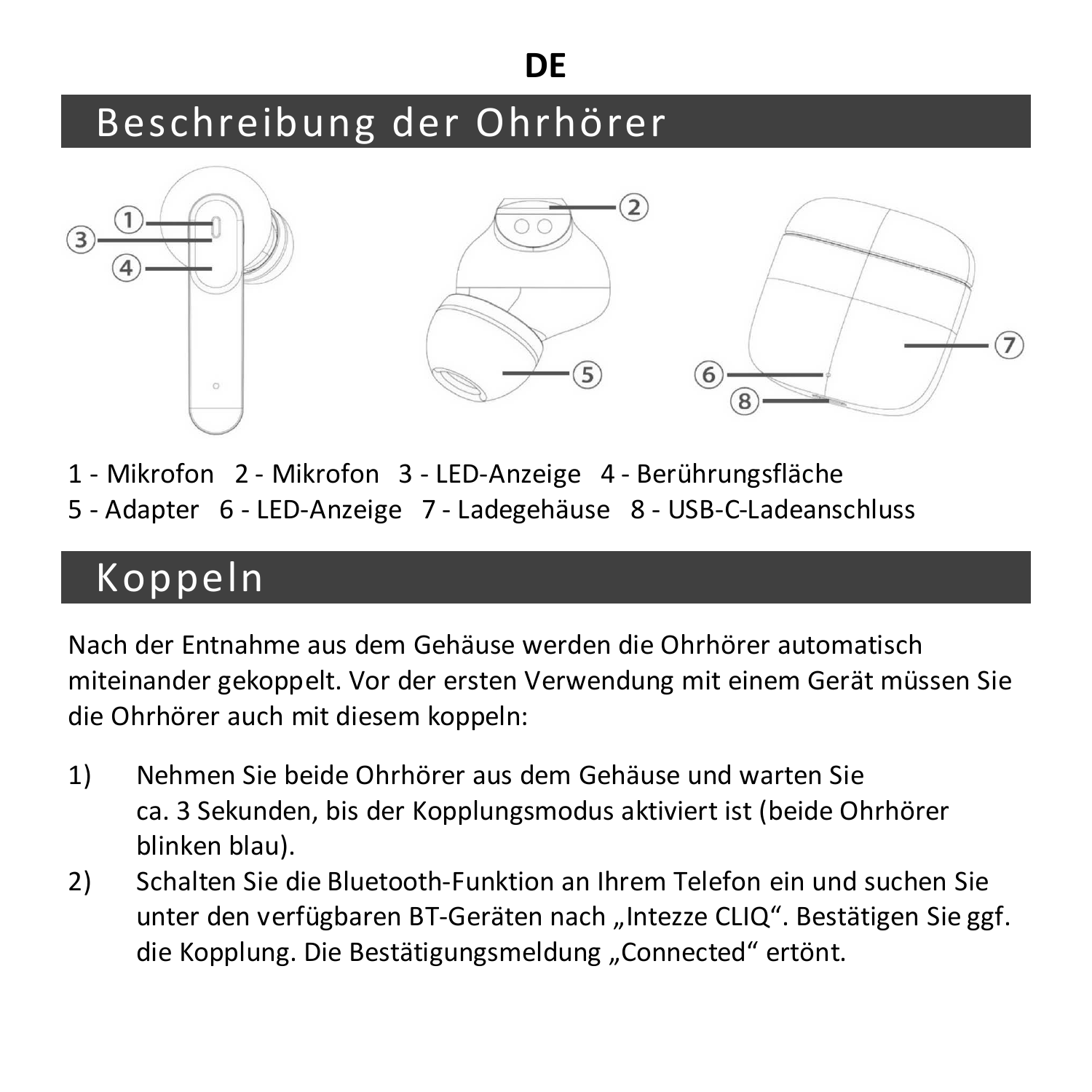### Ein- und Ausschalten

#### **EINSCHALTEN**

Methode 1: Die Ohrhörer werden automatisch eingeschaltet, nachdem sie aus dem Ladegehäuse herausgenommen wurden.

Methode 2: Halten Sie bei ausgeschaltetem Ohrhörer beide Berührungsflächen für etwa 3 Sekunden gedrückt. Die Ohrhörer schalten sich ein und die Sprachansage "Power on" ist zu hören.

#### **AUSSCHALTEN**

Methode 1: Die Ohrhörer werden automatisch ausgeschaltet, nachdem sie in das Gehäuse gelegt wurden (gilt nicht, wenn das Gehäuse vollständig entladen ist). Methode 2: Schalten Sie Bluetooth in Ihrem Telefon aus. Die Ohrhörer schalten sich nach 3 Minuten automatisch aus.

Methode 3: Schalten Sie die Bluetooth-Funktion Ihres Telefons aus und halten Sie beide Berührungsflächen etwa 4 Sekunden lang gedrückt. Die Sprachansage "Power off" ertönt und die Ohrhörer schalten sich sofort aus.

### Bedienung der Wiedergabe

Wiedergabe/Pause 2x auf die L / R Berührungsflächen der Ohrhörer tippen Vorheriger Titel Halten Sie die Berührungsfläche L für ca. 2 s gedrückt Nächster Titel Halten Sie die Berührungsfläche R für ca. 2 s gedrückt Volume + Berührungsfläche R kurz antippen Volume - Berührungsfläche L kurz antippen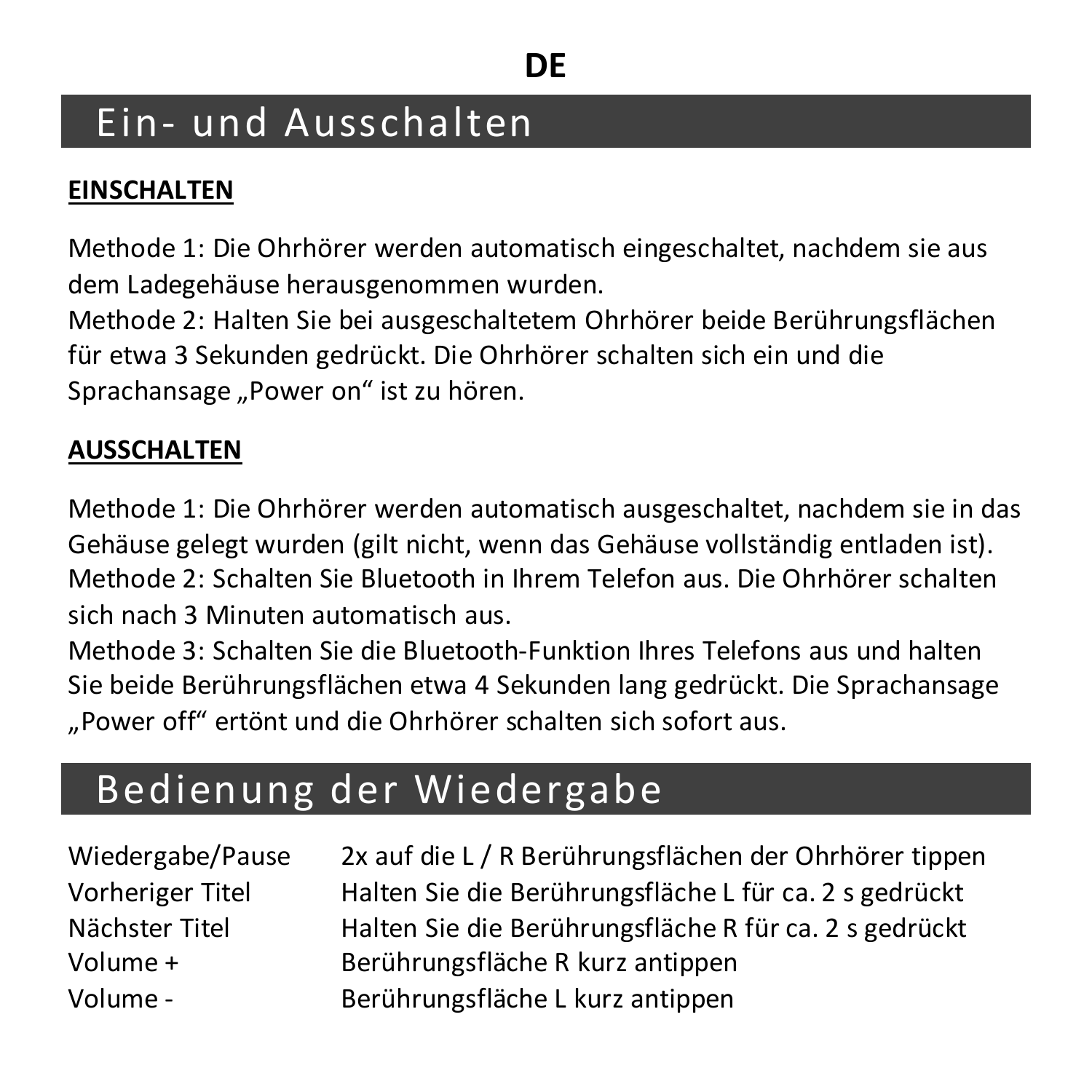#### **DE**

### Bedienung der Telefonanrufe

| Anruf annehmen | 1x auf die Berührungsfläche L/R tippen                              |
|----------------|---------------------------------------------------------------------|
| Auflegen       | 2x auf die Berührungsfläche L/R tippen                              |
|                | Wählvorgang abbrechen Berührungsfläche L/R während des Wählvorgangs |
|                | ca. 2 Sekunden gedrückt halten                                      |
| Anruf abweisen | Berührungsfläche L/R während des Klingelns                          |
|                | ca. 2 Sekunden lang gedrückt halten                                 |

### Sprachassistent

Um den Sprachassistenten zu aktivieren/abzubrechen, tippen Sie 3 Mal auf die Berührungsfläche L oder R der Ohrhörer.

### Funktion RESET

Wenn die Ohrhörer nicht mit dem Telefon verbunden werden können/es spielt nur ein Ohrhörer, können Sie die Ohrhörer mit dem folgenden Verfahren zurücksetzen:

- 1) Entfernen Sie "Intezze CLIO" aus der Liste der gekoppelten Geräte auf Ihrem Telefon.
- 2) Nehmen Sie beide Ohrhörer aus dem Gehäuse und tippen Sie gleichzeitig 5 Mal schnell auf beide Berührungsflächen. Die LED-Dioden auf beiden Ohrhörern leuchten violett auf und schalten sich anschließend aus. Die Sprachansage "Power off" ist zu hören.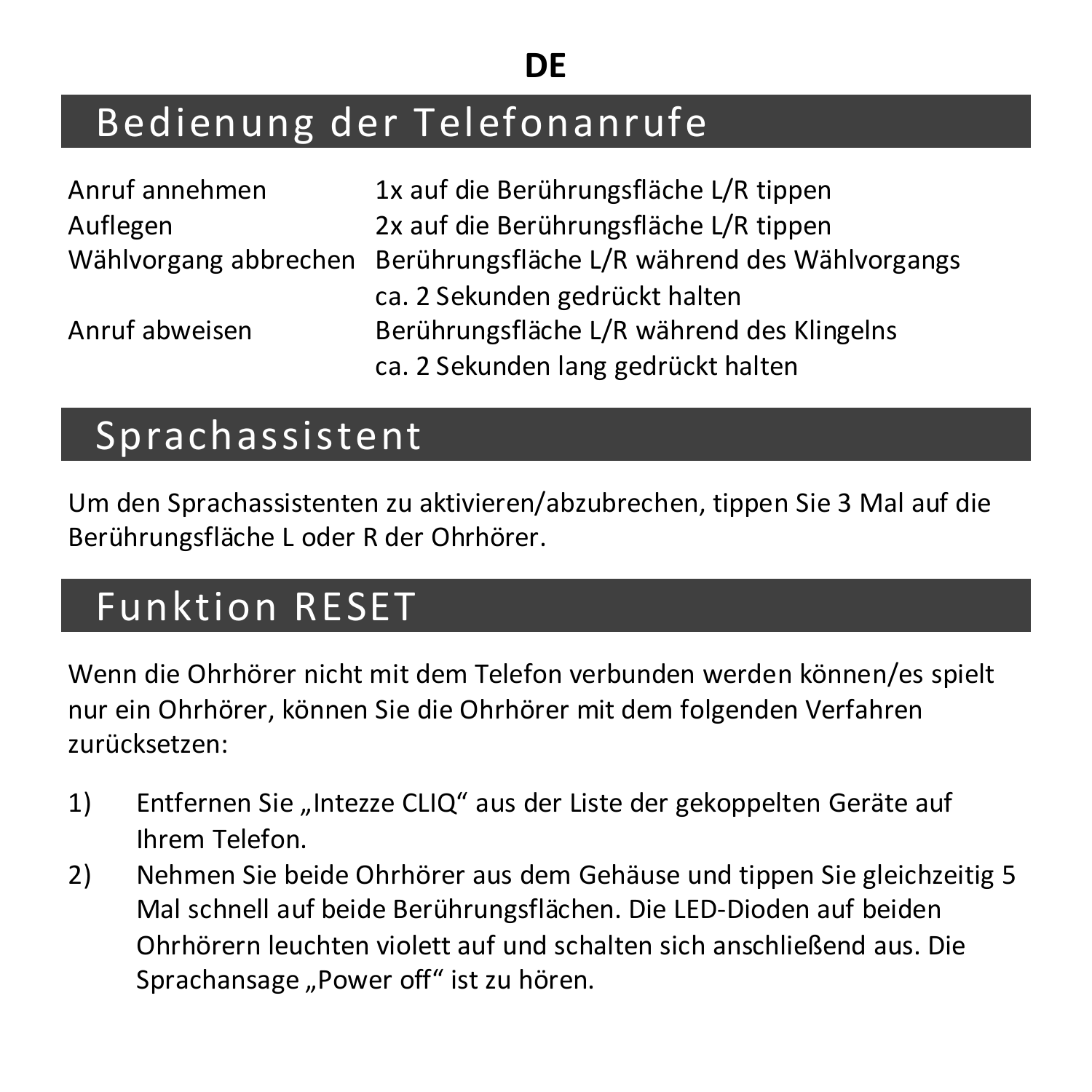- 3) Schalten Sie beide Ohrhörer ein, indem Sie beide Berührungsflächen ca. 3 Sekunden gleichzeitig halten oder durch das Einlegen in das Gehäuse (die LED leuchtet rot auf) und anschließendes Herausnehmen. Warten Sie, bis beide Ohrhörer blau blinken.
- 4) Jetzt können die Ohrhörer wieder mit Ihrem Telefon gekoppelt werden.

### Aufladen

Die Ohrhörer müssen zusammen mit dem Gehäuse vor dem ersten Gebrauch vollständig aufgeladen werden!

**Ohrhörer:** Die Ohrhörer beginnen automatisch zu laden, wenn Sie sie in das Gehäuse legen. Die LEDs an beiden Ohrhörern leuchten während des Ladevorgangs rot.

**Gehäuse:** Verbinden Sie das Gehäuse über das mitgelieferte USB-C-Kabel mit dem Ladegerät.

### LED-Anzeige auf den Ohrhörern

Gekoppelt LEDs leuchten nicht Ausgeschaltet LEDs leuchten nicht Wiedergabe LEDs leuchten nicht

#### **STATUS LED-Anzeige**

Nicht gekoppelt LEDs blinken schnell rot und blau Wartet auf Koppeln LED blinkt schnell blau Eingeschaltet Blinkt rot und blau für ca. 1 Sekunde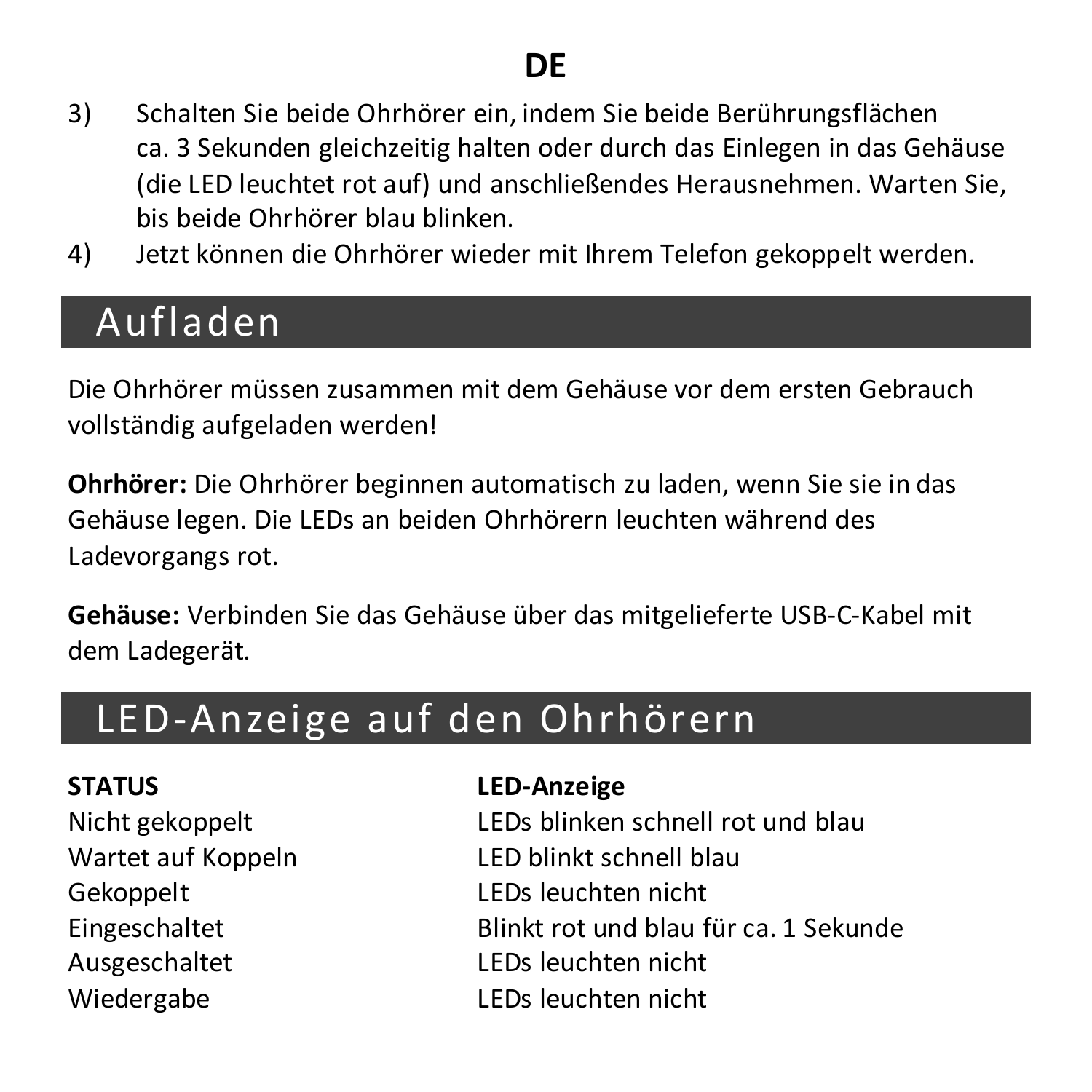### **DE**

| Pause                     |
|---------------------------|
| StandBy-Modus             |
| Eingehender Anruf         |
| Laufendes Gespräch        |
| Ladevorgang               |
| Ladevorgang abgeschlossen |

Pause LEDs leuchten nicht StandBy-Modus LEDs leuchten nicht Eingehender Anruf Blinkt alle 3 Sekunden rot und blau LEDs leuchten nicht Ladevorgang LEDs leuchten rot LEDs aus

### LED-Anzeige auf dem Gehäuse

| <b>ANGABE</b>      | <b>LED-ANZEIGE</b>                                        |
|--------------------|-----------------------------------------------------------|
| Laden des Gehäuses | Während des Ladevorgangs wechselt die LED am Gehäuse      |
|                    | allmählich die Farbe. Rot: 5-35 % geladen   gelb: 35-70 % |
|                    | geladen   grün: 70-100 % geladen.                         |
| Laden der Ohrhörer | Unmittelbar nach dem Einsetzen der Ohrhörer in das        |
|                    | Gehäuse informiert die LED über den Ladezustand des       |
|                    | Gehäuses. Nach 8 Sekunden erlischt die LED.               |
| Voll aufgeladen    | Die LED leuchtet grün auf und erlischt nach 8 Sekunden.   |
| Ladefehler         | LED blinkt schnell rot.                                   |

### Ansagen in den Ohrhörern

| <b>STATUS</b>      | <b>BENACHRICHTIGUNG</b> |
|--------------------|-------------------------|
| Einschalten        | Power on                |
| Ausschalten        | Power off               |
| Batterie fast leer | <b>Battery low</b>      |
| Koppeln            | Pairing                 |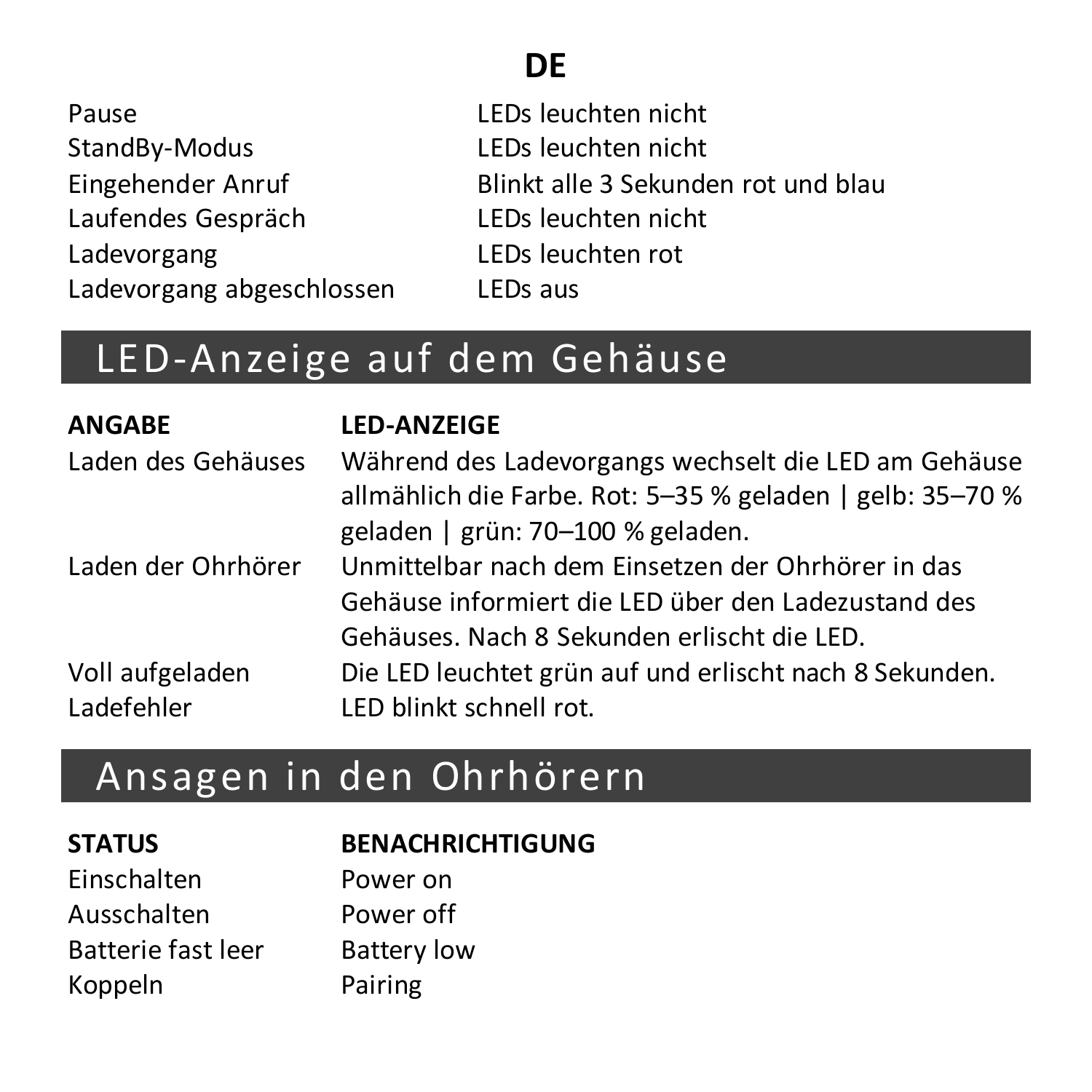Gekoppelt Connected Getrennt Disconnected Maximale Lautstärke DiDi"-Ton Minimale Lautstärke ... DiDi"-Ton

### Zusätzliche Informationen

- 1) Bei einigen Apple- und Android-Telefonen können Sie die Lautstärke der Ohrhörer auch direkt am Telefon einstellen. Bei einigen Modellen ist dies jedoch nicht möglich, sodass die Lautstärke nur an den Ohrhörern eingestellt werden kann. Um die Standardlautstärke wiederherzustellen, geben Sie die Ohrhörer wieder in das Gehäuse und entfernen Sie sie, wenn die roten LEDs aufleuchten.
- 2) Halten Sie die Ohrhörer während des Betriebs nicht an der Schaltfläche, um eine versehentliche Aktivierung einiger Funktionen zu verhindern.

#### Hinweise

- 1) Das Gehäuse zusammen mit den Ohrhörern vor der ersten Verwendung vollständig aufladen.
- 2) Wenn Sie die Ohrhörer längere Zeit nicht benutzen, laden Sie sie regelmäßig mit dem Gehäuse auf, um eine Beschädigung der Batterien (Verkürzung ihrer Lebensdauer) zu vermeiden.
- 3) Die eingestellte Lautstärke so niedrig wie möglich halten. Längeres lautes Hören kann das Gehör irreversibel beschädigen!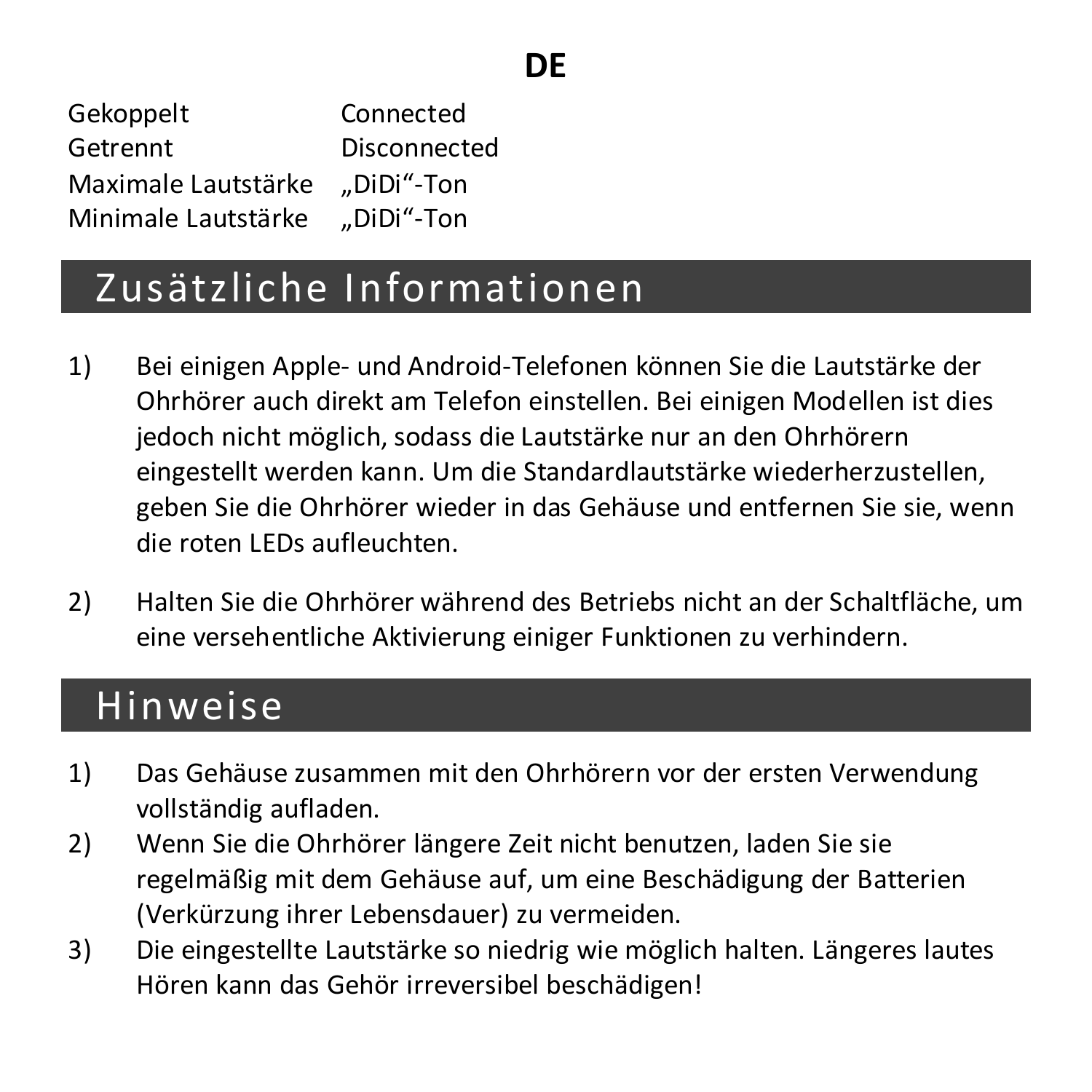### **DE**

- 4) Kinder sollten die Ohrhörer nur unter Aufsicht von Erwachsenen benutzen. Es besteht die Gefahr, dass Kleinteile verschluckt werden.
- 5) Die Ohrhörer nicht für längere Zeit dem Wasser aussetzen. Die Ohrhörer sind nicht zum Schwimmen, Duschen oder Tauchen bestimmt.
- 6) Werden die Ohrhörer in einer sehr staubigen oder feuchten Umgebung verwendet, können sie beschädigt werden.
- 7) Zum Reinigen lediglich leicht angefeuchtetes Tuch verwenden.
- 8) Die Ohrhörer nicht außerhalb des zulässigen Temperaturbereichs von 15 °C bis +50 °C verwenden.
- 9) Das Gehäuse oder die Ohrhörer nicht an Orten mit einer Temperatur unter 0 °C aufladen.
- 10) Die Ohrhörer oder das Gehäuse nicht für längere Zeit direkter Sonneneinstrahlung aussetzen.
- 11) Die Ohrhörer niemals selbst zerlegen oder reparieren.
- 12) Halten Sie das Gehörgangsgitter an beiden Ohrhörern sauber, um Klangverschlechterungen zu vermeiden.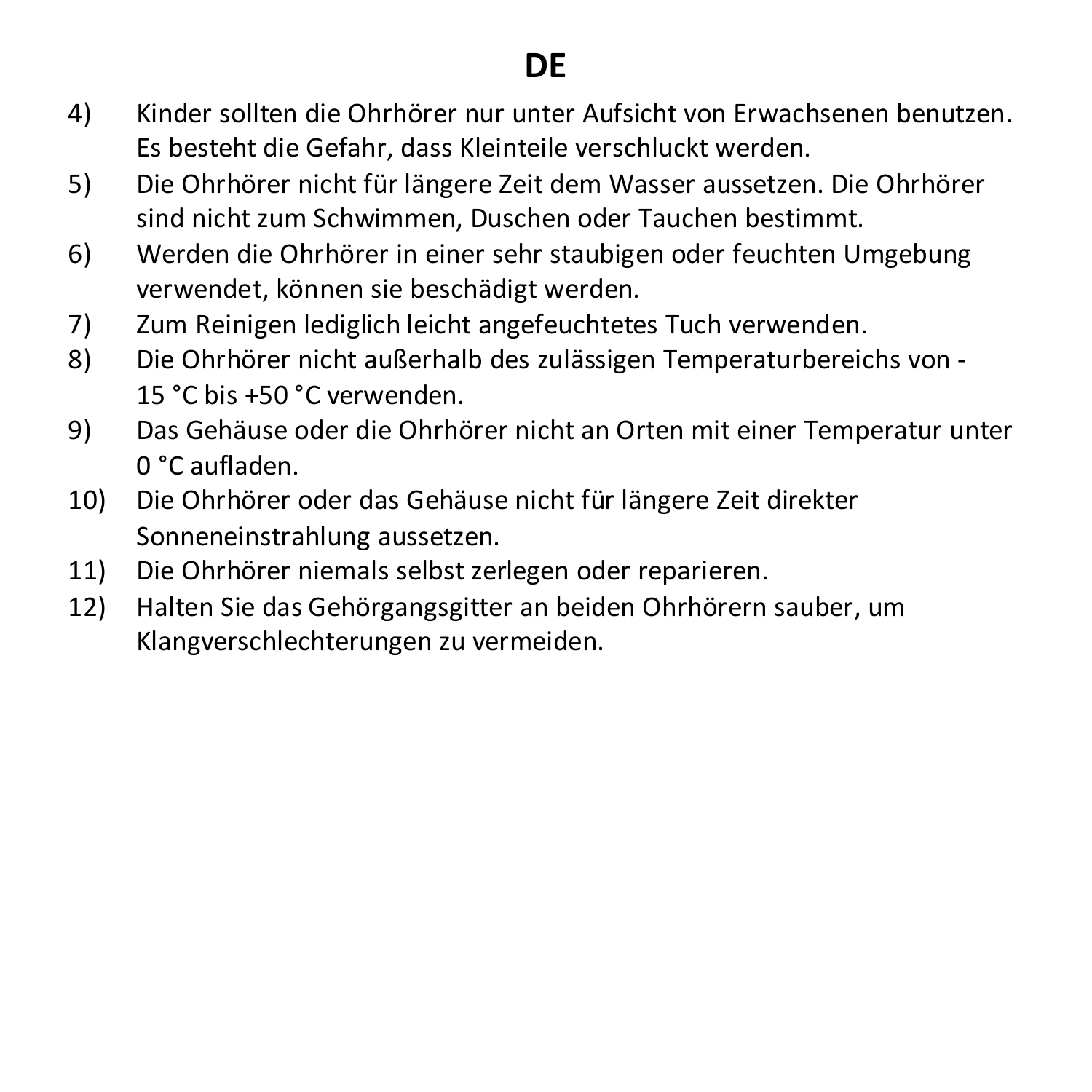### Garantiebedingungen

Die Garantie deckt die folgenden Situationen nicht ab:

- 1) Beschädigung durch einen nicht autorisierten Eingriff in das Gerät.
- 2) Durch Ohrenschmalz verstopfte (muss für das Auge nicht sichtbar sein) oder anderweitig verschmutzte Filter. Die Reinigung muss einer autorisierten Servicestelle anvertraut werden und ist kostenpflichtig.
- 3) Ohrhörer, bei denen die Filter aus den Ohrkanälen entfernt wurden.
- 4) Physische Beschädigung der Ohrhörer durch Absturz oder Stoß.
- 5) Beschädigung durch höhere Gewalt.

**Inhaltliche Änderungen vorbehalten.**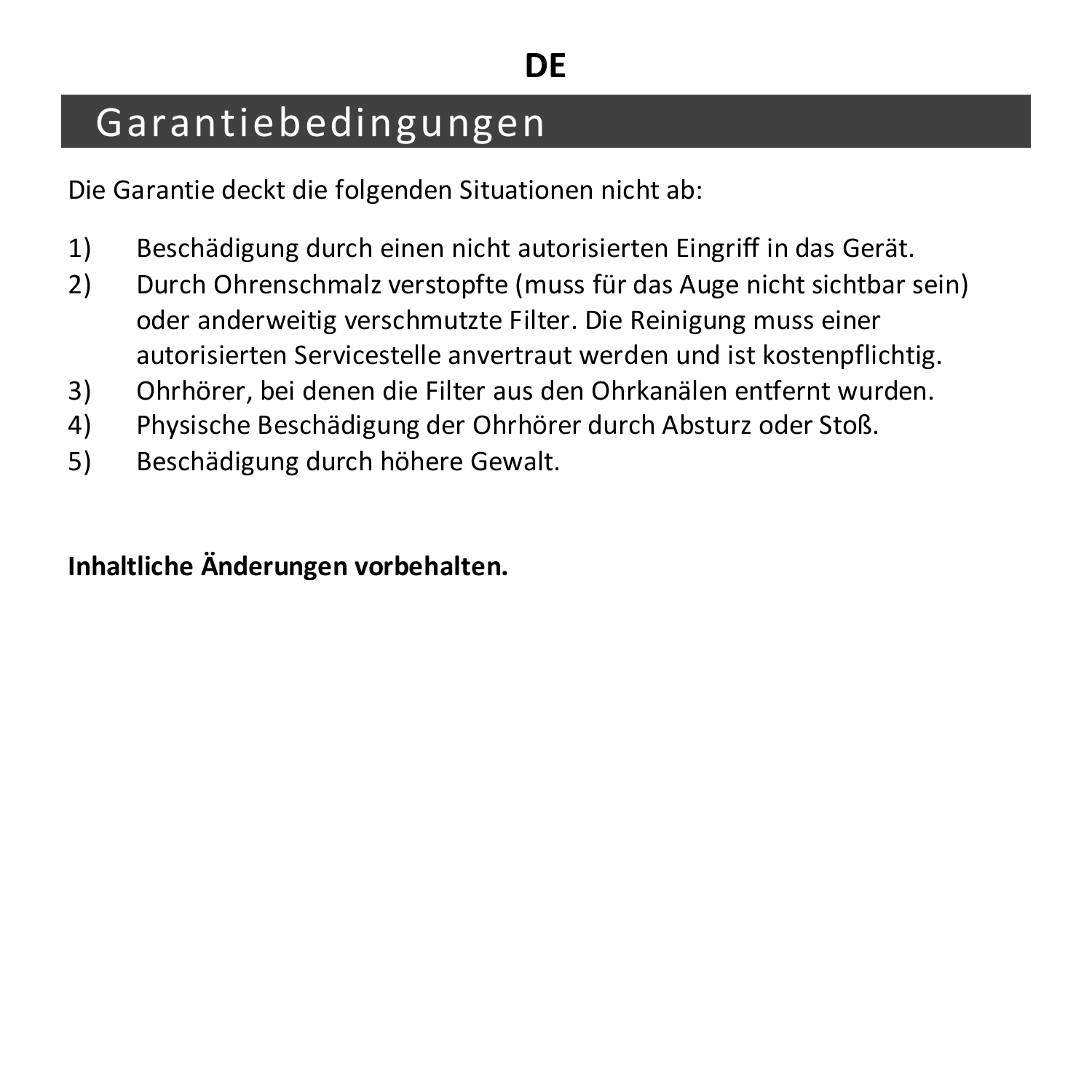

### Használati útmutató

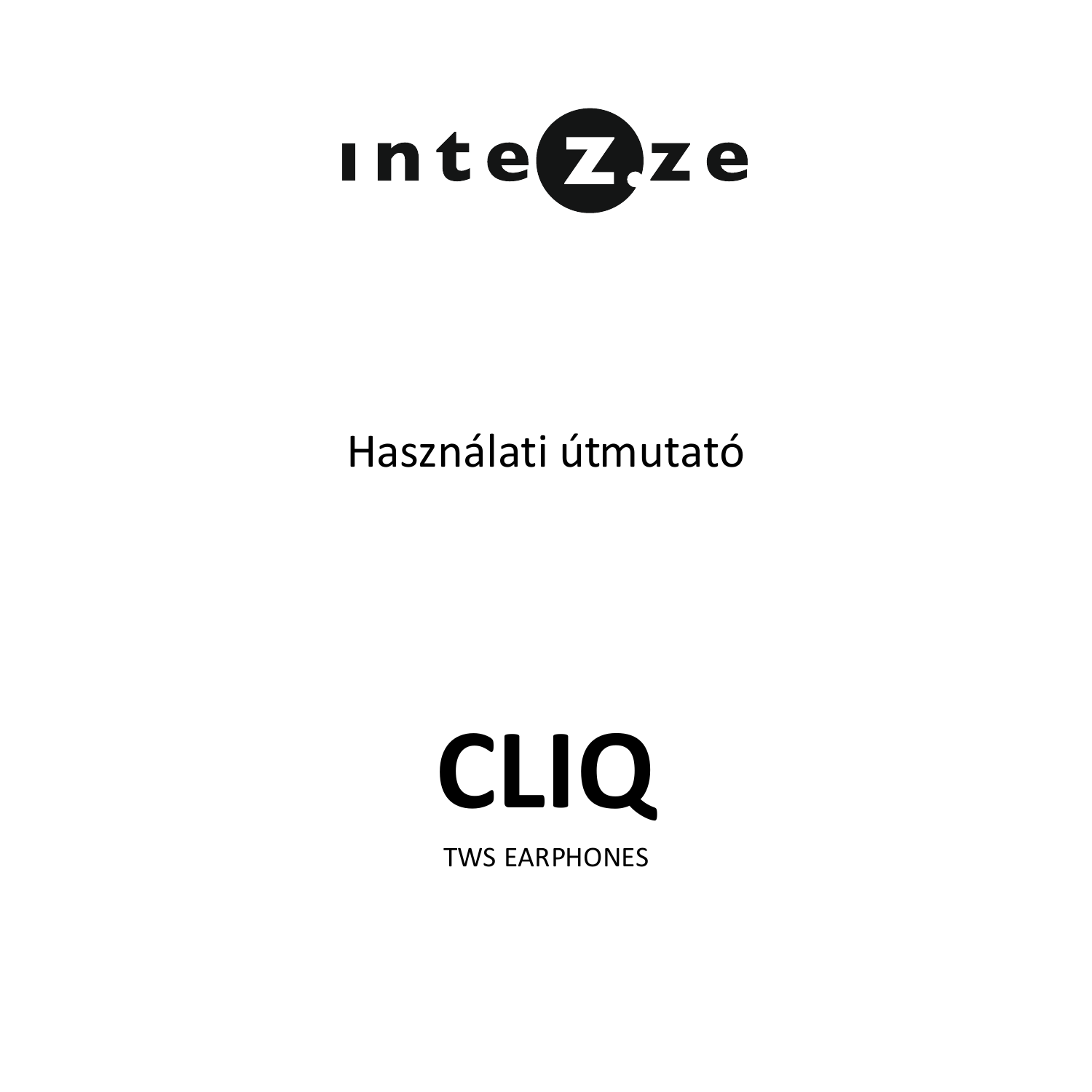### A fülhallgató leírása



1 - Mikrofon 2 - Mikrofon 3 - LED jelzés 4 - Érintőfelület 5 - Füldugó 6 - LED jelzés 7 - Töltőtok 8 - USB-C töltőcsatlakozó

### Párosítás

Miután kiveszi a fülhallgatót a tokból, automatikusan végbemegy a párosítás. Új eszközzel történő első használat előtt a fülhallgatót párosítani kell az eszközzel:

- 1) Vegye ki a fülhallgatókat a tokból, és várjon kb. 3 másodpercet, hogy párosítási üzemmódba kapcsoljanak (mindkettő kéken villog).
- 2) A telefonon kapcsolja be a Bluetooth funkciót, és keresse ki az elérhető eszközök között az "Intezze CLIO" elnevezésű eszközt. Szükség esetén erősítse meg a párosítást. Ezután elhangzik a "Connected" hangielzés.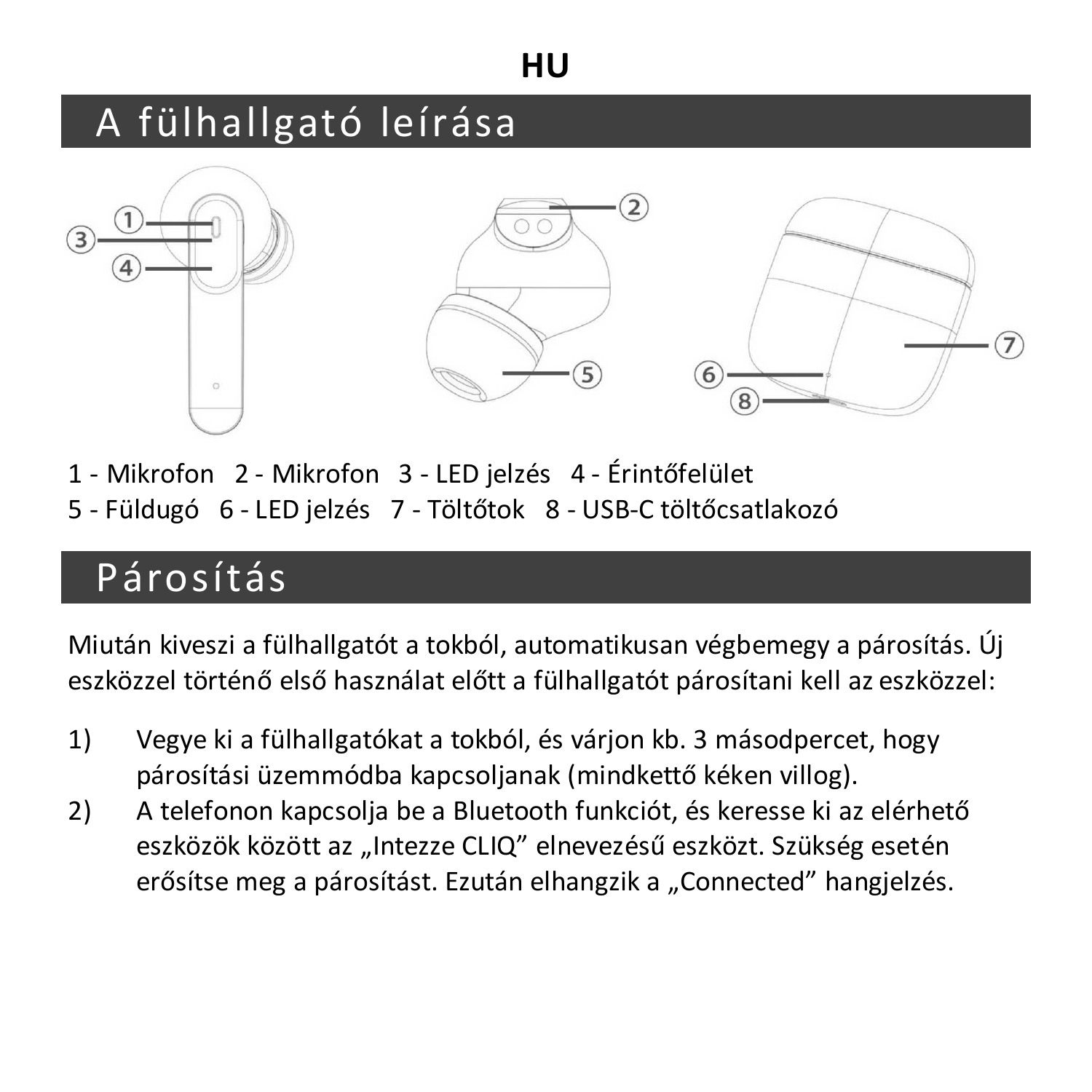### Be- és kikapcsolás

#### **BEKAPCSOLÁS**

1. módszer: A fülhallgató automatikusan bekapcsol a töltőtokból történő kivételkor.

2. módszer: A fülhallgató bekapcsolásához tartsa ujját kb. 3 másodpercig a két érintőfelületen. A fülhallgató bekapcsol, és elhangzik a "Power on" hangielzés.

#### **KIKAPCSOLÁS**

1. módszer: A fülhallgató automatikusan kikapcsol a töltőtokba történő visszahelyezés után, kivéve, ha a tok teljesen le van merülve.

2. módszer: Kapcsolja ki a Bluetooth funkciót a telefonon. A fülhallgató 3 perc elteltével automatikusan kikapcsol.

3. módszer: Kapcsolja ki a Bluetooth funkciót a telefonon, és tartsa ujját kb. 4 másodpercig a két érintőfelületen. Elhangzik a "Power off" hangielzés, és a fülhallgató kikapcsol.

### Lejátszás vezérlése

Lejátszás / Szünet Érintse meg 2-szer az L vagy R érintőfelületet Előző szám Tartsa ujját kb. 2 mp-ig az L érintőfelületen Tartsa ujját kb. 2 mp-ig az R érintőfelületen Hangosítás Érintse meg röviden az R érintőfelületet Halkítás Érintse meg röviden az L érintőfelületet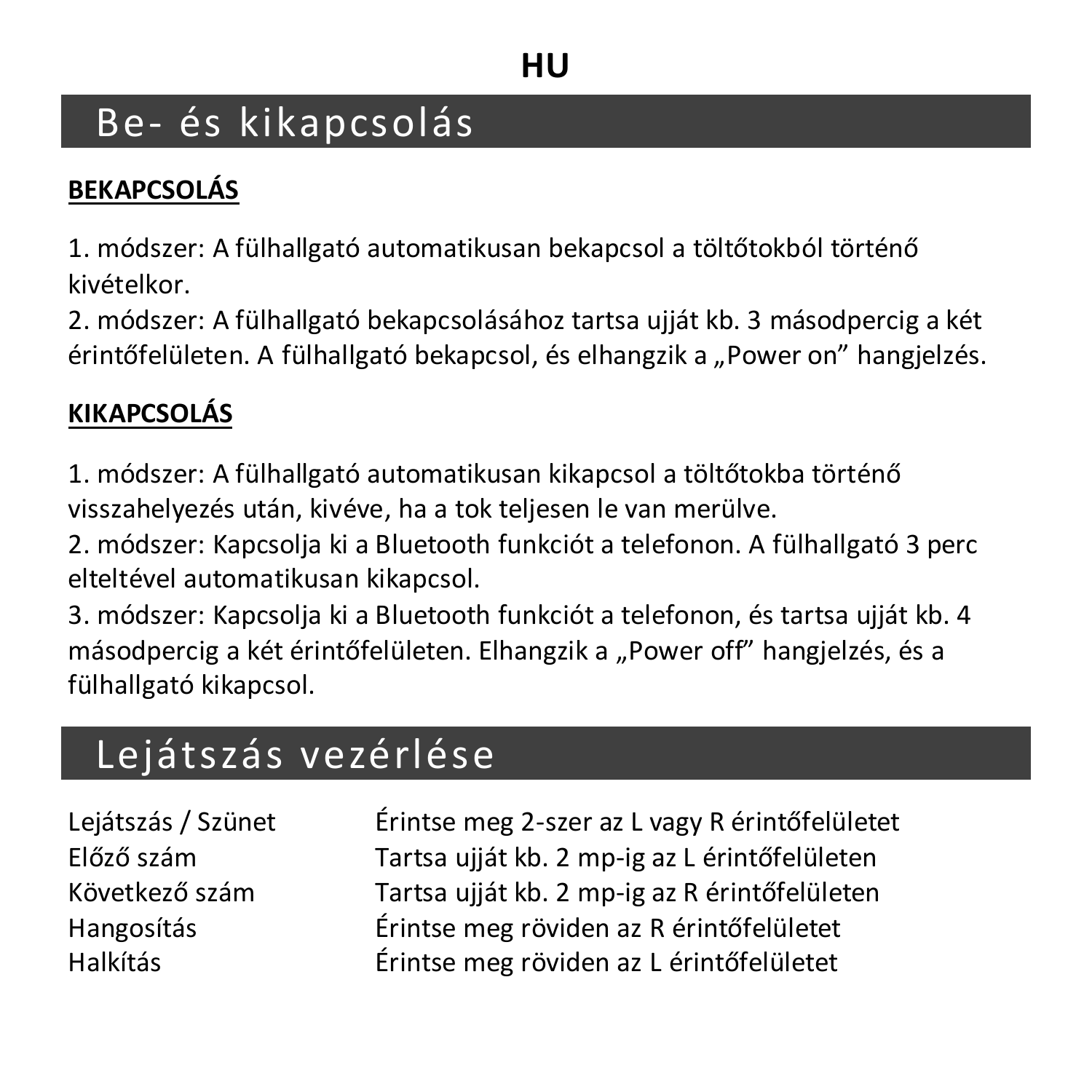### Hívások vezérlése

Hívás fogadása Érintse meg 1-szer az L/R érintőfelületet Hívás befejezése Érintse meg 2-szer az L/R érintőfelületet Tárcsázáskor tartsa ujját kb. 2 mp-ig az L/R felületen Hívás elutasítása Hívás beérkezésekor tartsa ujját kb. 2 mp-ig az L/R felületen

### Hangasszisztens

A hangasszisztens (de)aktiválásához érintse meg 3-szor a fülhallgató L vagy R érintőfelületét.

### RESET funkció

Ha nem sikerül kapcsolódni a telefonhoz, vagy csak az egyik fülhallgató szól, akkor a következő eljárással alaphelyzetbe állíthatja a fülhallgatókat:

- 1) Távolítsa el az "Intezze CLIQ"-t a telefon párosított eszközei közül.
- 2) Vegye ki mindkét fülhallgatót a tokból, és 5-ször gyorsan egymás után érintse meg a két érintőfelületet. Mindkét fülhallgató LED-je lilán felvillan, maid kialszik. Elhangzik a "Power off" hangielzés.
- 3) Kapcsolja be a fülhallgatókat úgy, hogy ujját kb. 3 másodpercig egyidejűleg a két érintőfelületen tartja, vagy úgy, hogy a tokba helyezi (a LED pirosan bekapcsol), majd kiveszi őket. Várjon, amíg nem kezd mindkét fülhallgató kéken villogni.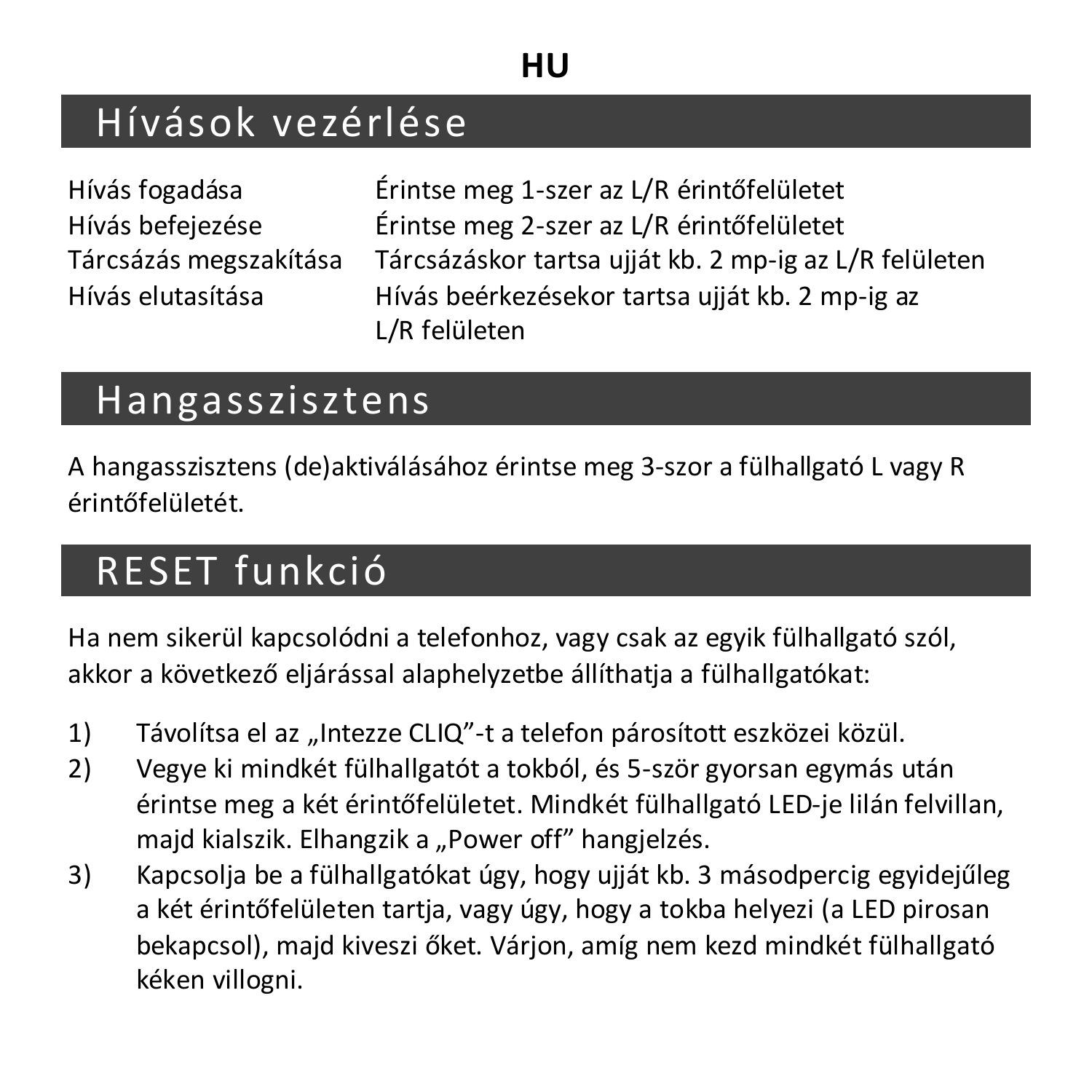4) Ezután ismét elvégezhető a párosítás a telefonnal.

### Töltés

A fülhallgatót a tokkal együtt fel kell tölteni az első használat előtt!

**Fülhallgató:** A fülhallgatók töltése automatikusan elkezdődik, amikor behelyezi őket a tokba. Töltés közben mindkét fülhallgató LED-je pirosan világít.

**Töltőtok:** Csatlakoztassa a tokot a töltőhöz a mellékelt USB-C-kábel segítségével.

### A fülhallgató LED jelzései

| <b>ÁLLAPOT</b>    | LED jelzés                                              |
|-------------------|---------------------------------------------------------|
| Nincs párosítva   | A LED gyors ütemben, kéken-pirosan villog               |
|                   | Várakozás párosításra A LED gyors ütemben, kéken villog |
| Párosítva         | A LED nem világít                                       |
| Bekapcsolva       | A LED kb. 1 mp-ig pirosan és kéken villog               |
| Kikapcsolva       | A LED nem világít                                       |
| Lejátszás         | A LED nem világít                                       |
| Szünet            | A LED nem világít                                       |
| StandBy mód       | A LED nem világít                                       |
| Bejövő hívás      | Kb. 3 másodpercenként pirosan és kéken felvillan        |
| Hívás folyamatban | A LED nem világít                                       |
| Töltés            | A LED pirosan világít                                   |
| Töltés befejezve  | A LED kialszik                                          |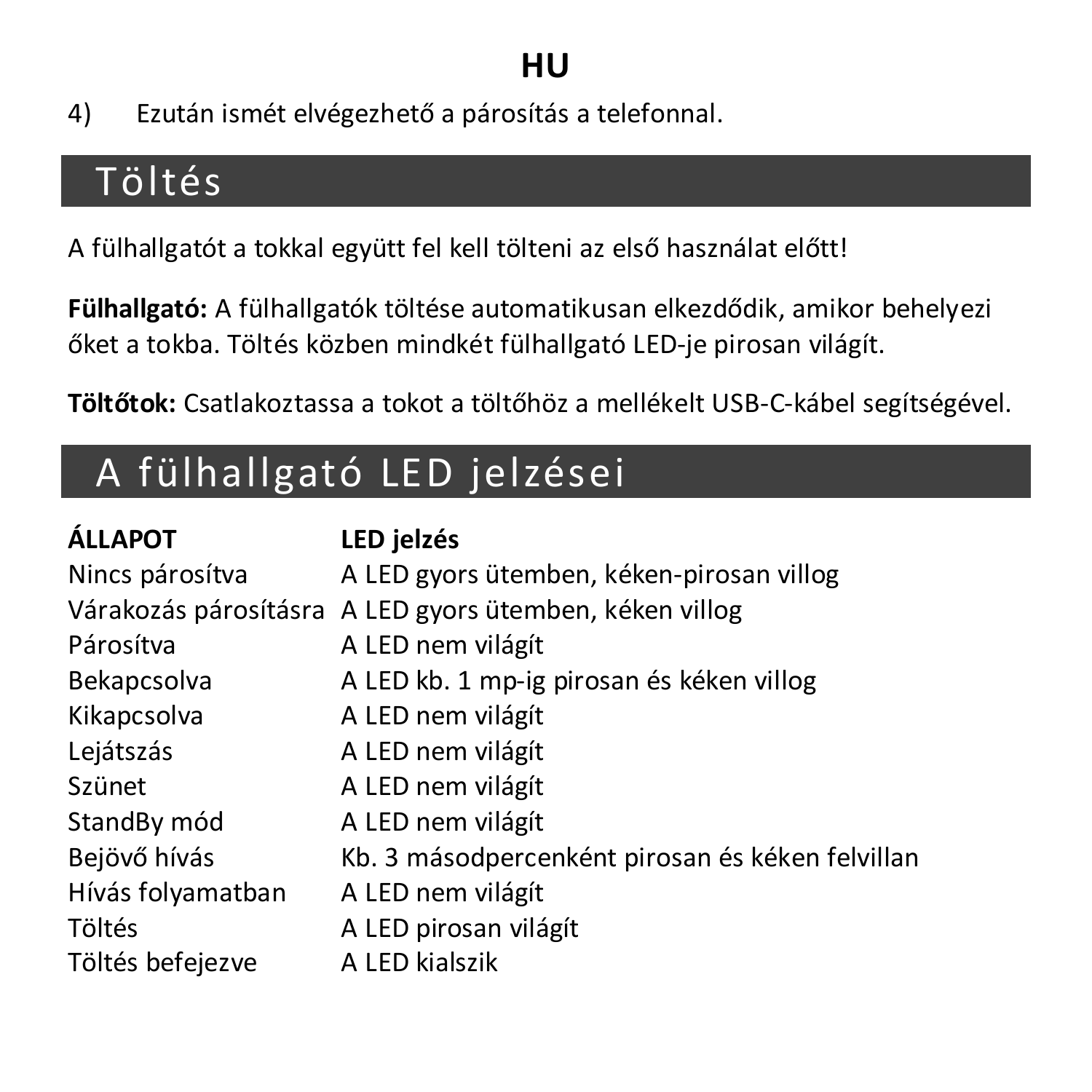### A töltőtok LED jelzései

| <b>INFORMÁCIÓ</b>                | <b>LED JELZÉS</b>                                                                                                                  |
|----------------------------------|------------------------------------------------------------------------------------------------------------------------------------|
| A tok töltése                    | A töltés során változik a LED színe: piros: 5-35%-os<br>töltöttség   sárga: 35-70%-os töltöttség   zöld: 70-100%-<br>os töltöttség |
| A fülhallgató töltése            | A fülhallgató tokba helyezésekor a LED azonnal tájékoztat<br>a tok töltöttségéről, majd 8 másodperc után kialszik.                 |
| Töltés befejezve<br>Töltési hiba | A LED 8 másodpercig zölden világít, majd kialszik.<br>A LED gyorsan, pirosan villog.                                               |

## Jelzések a fülhallgatóban

| <b>ÁLLAPOT</b>             | JELZÉS             |
|----------------------------|--------------------|
| Bekapcsolás                | Power on           |
| Kikapcsolás                | Power off          |
| Alacsony akkumulátor szint | <b>Battery low</b> |
| Párosítás                  | Pairing            |
| Párosítva                  | Connected          |
| Leválasztva                | Disconnected       |
| Maximális hangerő          | "Ti-ti" hang       |
| Minimális hangerő          | "Ti-ti" hang       |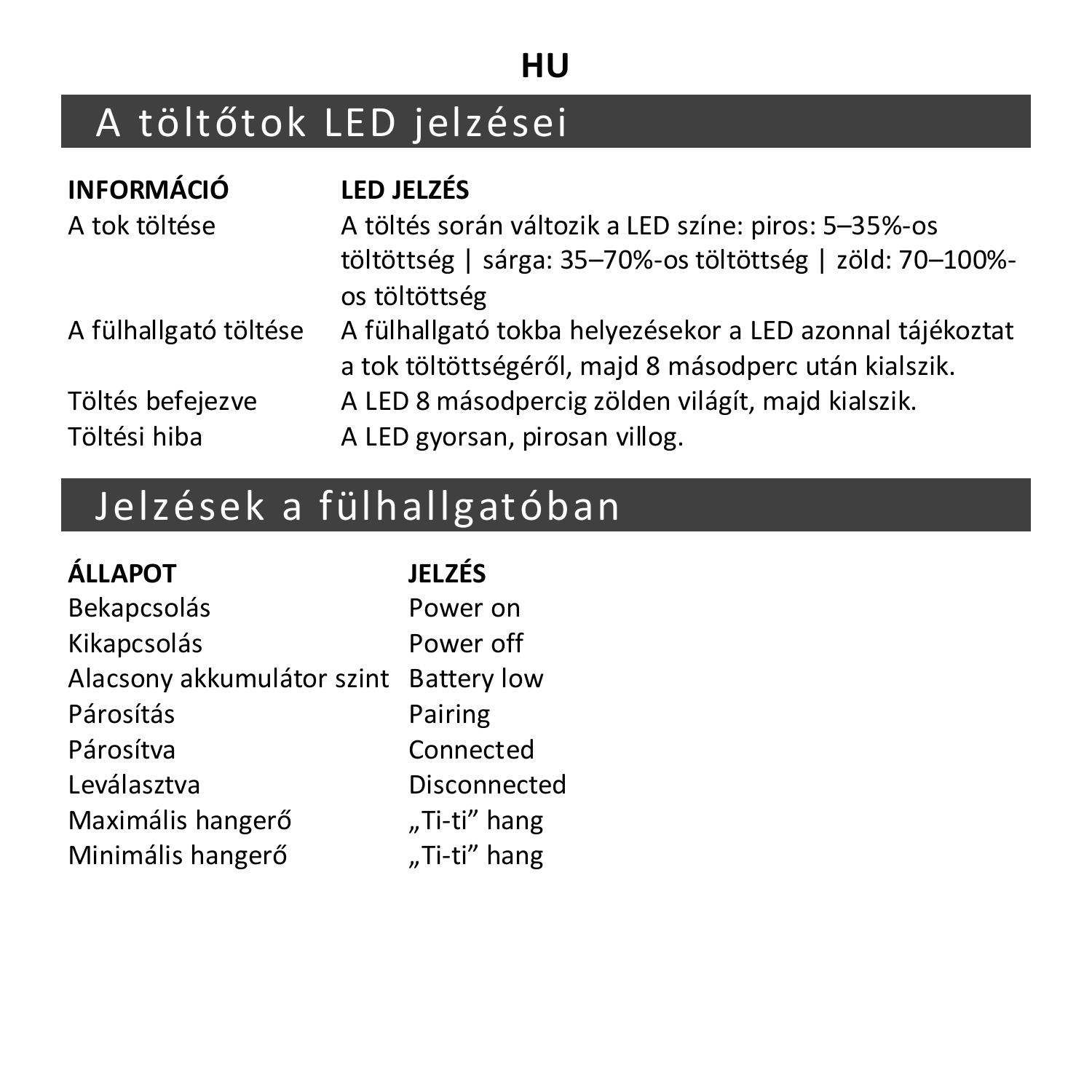### További információk

- 1) Egyes Apple és Android telefonok lehetővé teszik a fülhallgató hangerejének módosítását közvetlenül a telefonról is. Más modellek viszont ezt nem teszik lehetővé, így a hangerő csak a fülhallgatón módosítható. Az alaphangerő visszaállításához helyezze vissza a töltőtokba a fülhallgatót, majd a piros LED kigyulladása után vegye azt ki.
- 2) A művelet során ne érintse meg az érintőfelületeket, nehogy véletlenül aktiváljon valamilyen funkciót.

### Figyelmeztetés

- 1) Az első használat előtt töltse fel teljesen a töltőtokot a fülhallgatóval együtt.
- 2) Ha a fülhallgatót hosszabb ideig nem használja, a tokkal együtt rendszeresen töltse fel, hogy az akkumulátorok ne károsodjanak (az élettartamuk lerövidülhet).
- 3) A beállított hangerőt tartsa a lehető legalacsonyabb szinten. A hosszan tartó hangos zenehallgatás tartósan károsítja a hallást!
- 4) Gyermekek csak felnőtt felügyelete mellett használhatiák a fülhallgatót. Fennáll a kis részek lenyelésének veszélye.
- 5) Ne tegye ki hosszú ideig víz hatásának a fülhallgatót. A fülhallgató nem alkalmas úszáshoz, zuhanyzáshoz, sem búvárkodáshoz.
- 6) A fülhallgató használata nagyon poros vagy nedves környezetben a termék károsodásához vezethet.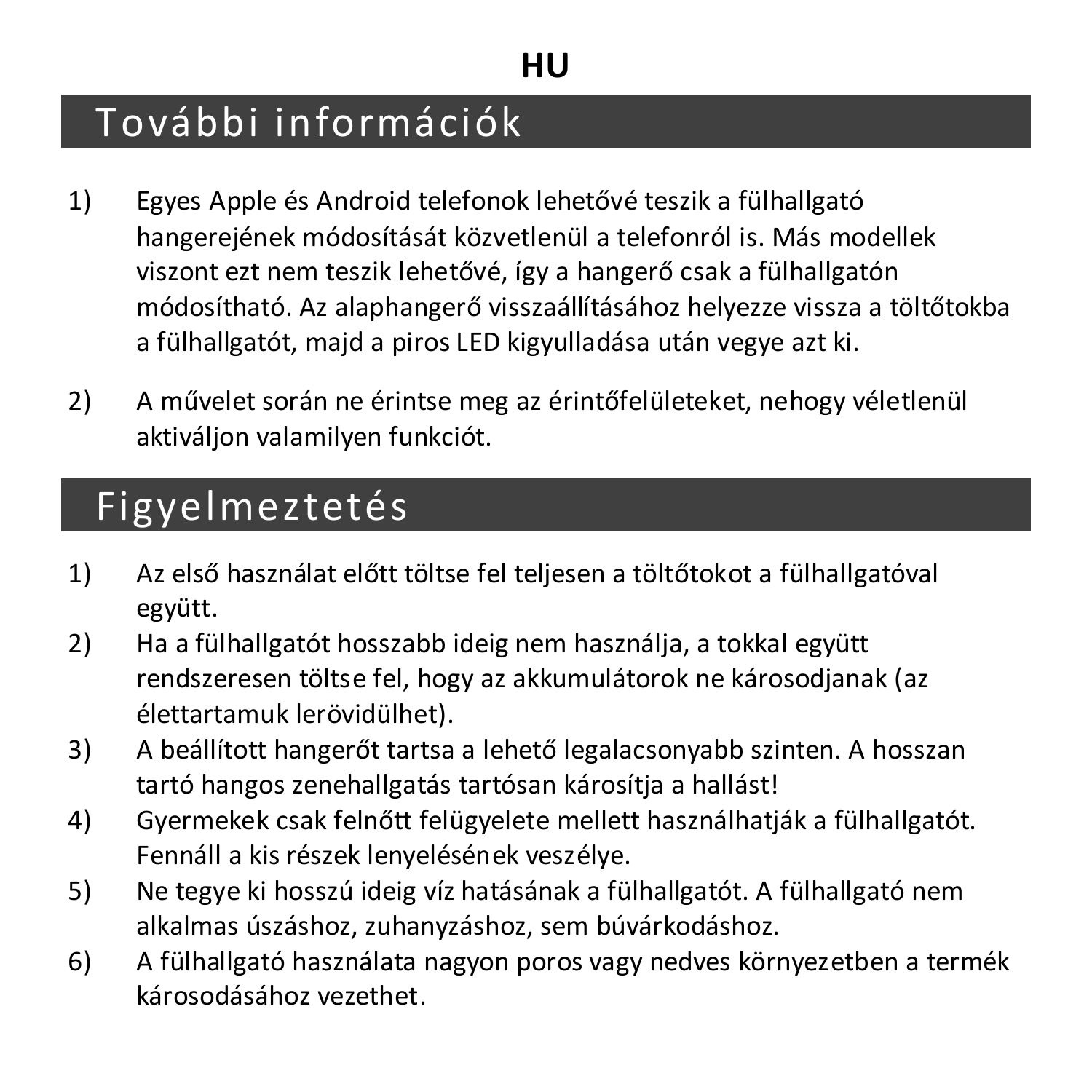- 7) A tisztításához csak enyhén nedves rongyot használjon.
- 8) Ne használja a fülhallgatót az engedélyezett -15 +50 °C közötti hőmérséklet-tartományon kívül.
- 9) Sem a tokot, sem a fülhallgatót ne töltse 0 °C alatti hőmérsékletű közegben.
- 10) Ne tegye ki a fülhallgatót hosszabb ideig közvetlen napsugárzásnak.
- 11) A fülhallgatót soha ne szerelje szét, és ne javítsa.
- 12) Mindkét fülhallgató dróthálóját tartsa tisztán, hogy ne romoljon a hangminőség.

### Jótállási feltételek

A jótállás nem érvényes a következő hibákra:

- 1) Az eszközbe történő illetéktelen beavatkozás által okozott kár.
- 2) Fülzsírral vagy egyéb (akár szabad szemmel nem látható) szennyeződéssel behordott háló. A tisztítást bízza szakszervizre, amely azonban díjköteles.
- 3) A hangcsatornáról eltávolított háló.
- 4) A fülhallgató leesés vagy ütés által okozott fizikai meghibásodásai.
- 5) Vis maior károsodás.

#### **A tartalom változásának jogát fenntartjuk.**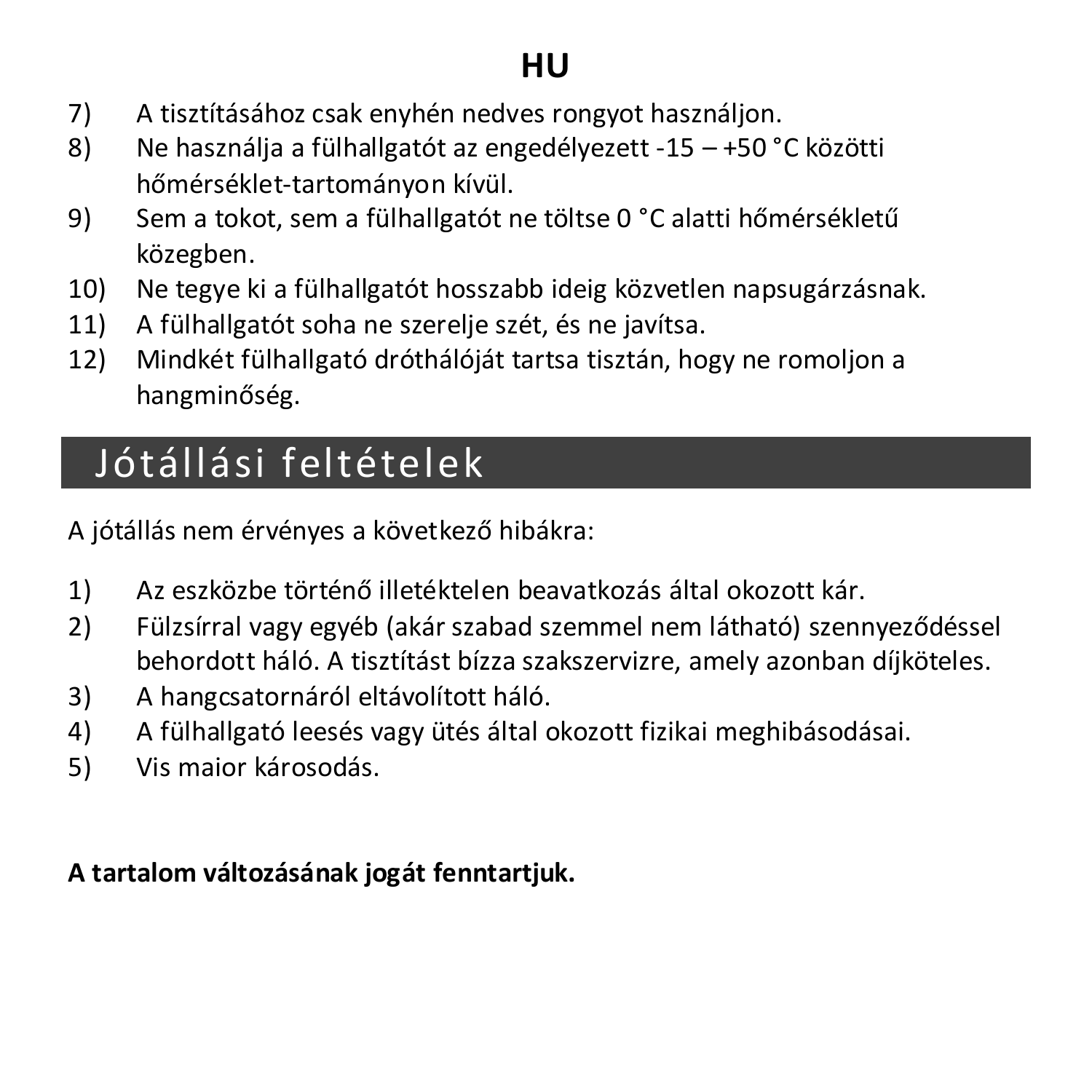

### Instrukcja obsługi

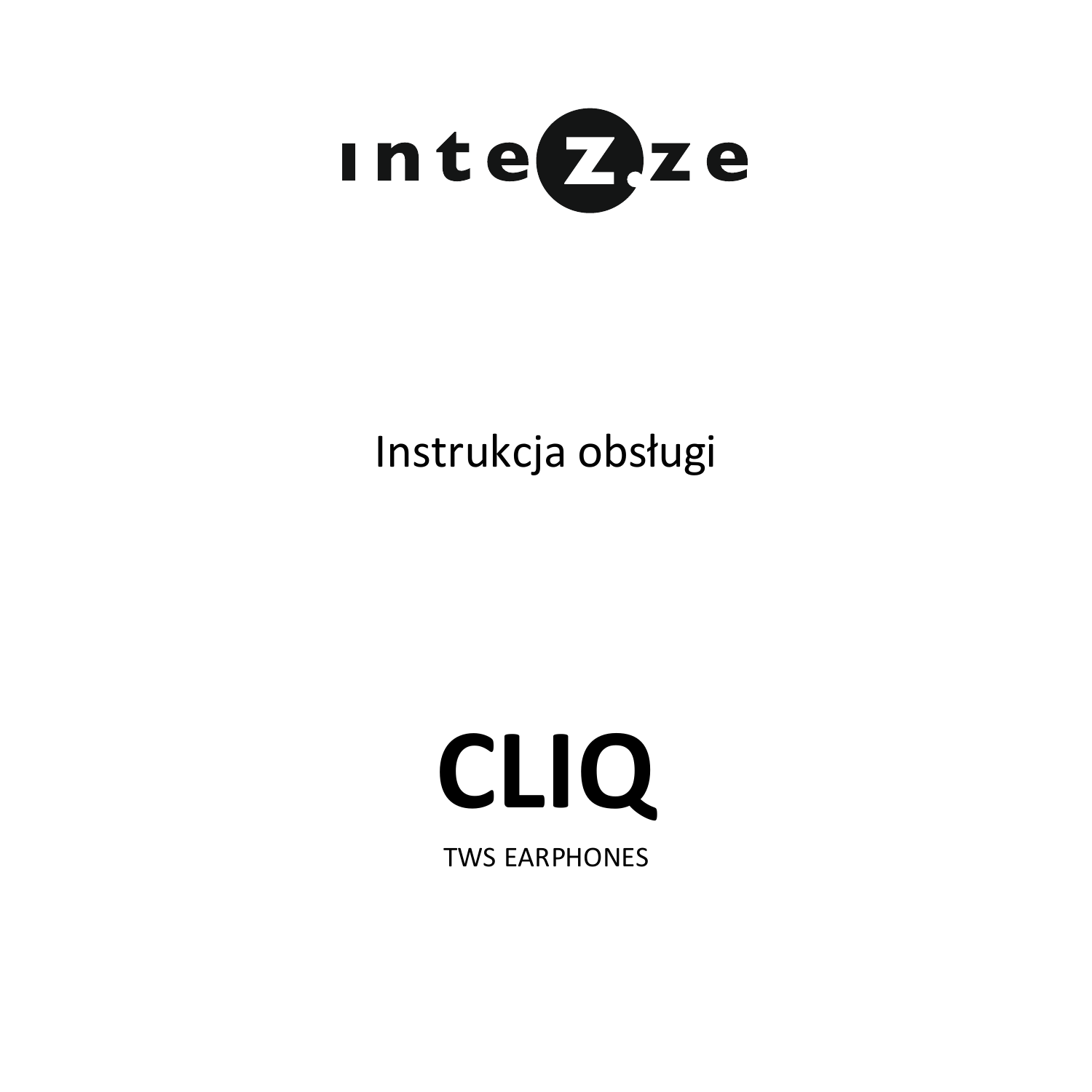#### **PL**

### Opis słuchawek



1 - Mikrofon 2 - Mikrofon 3 - Wskazania LED 4 – Płytka dotykowa 5 - Nasadka 6 - Wskazania LED 7 – Etui do ładowania 8 – Złącze ładowania USB-C

### Parowanie

Po wyjęciu z etui słuchawki automatycznie wzajemnie się sparują. Przed pierwszym użyciem z każdym urządzeniem konieczne jest sparowanie słuchawek także z nim:

- 1) Wyjmij obie słuchawki z etui i odczekaj ok. 3 s, zanim zostanie aktywowany tryb parowania (obie słuchawki zaczną migać na niebiesko).
- 2) W telefonie włącz funkcję Bluetooth, a następnie w dostępnych urządzeniach BT znajdź "Intezze CLIQ". Ewentualnie potwierdź sparowanie. Nastepnie zabrzmi komunikat potwierdzający "Connected".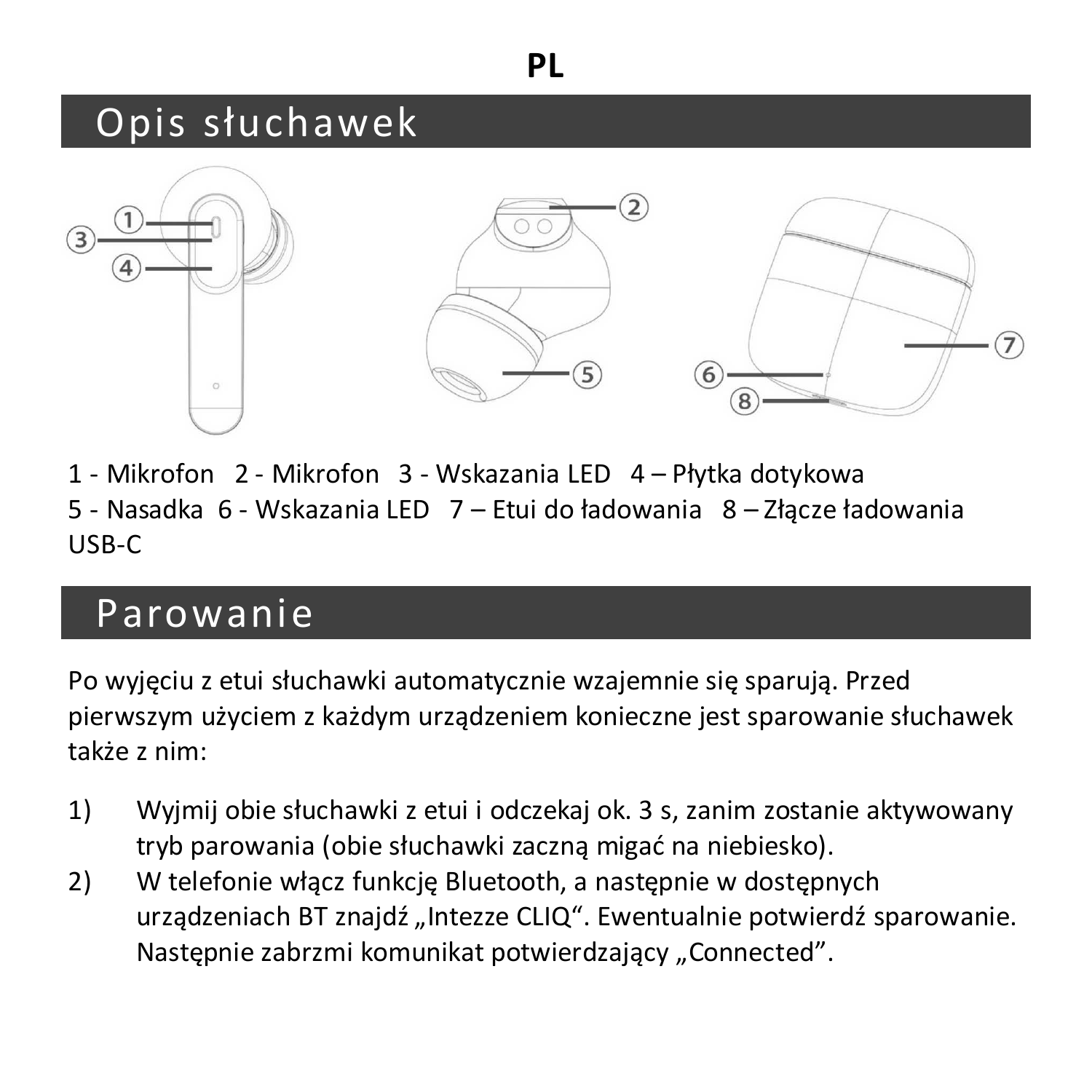### Włączenie i wyłączenie

#### **WŁĄCZENIE**

Metoda 1: Słuchawki włączą się automatycznie po wyjęciu z etui do ładowania. Metoda 2: Na wyłączonych słuchawkach przytrzymaj obie płytki dotykowe przez ok. 3 sekundy. Słuchawki włączą się i zabrzmi komunikat "Power on".

#### **WYŁĄCZENIE**

Metoda 1: Słuchawki wyłączą się automatycznie po włożeniu do etui. Nie dotyczy to sytuacji, gdy etui jest całkowicie rozładowane.

Metoda 2: W telefonie wyłacz funkcie Bluetooth. Słuchawki wyłacza się automatycznie po 3 minutach.

Metoda 3: W telefonie wyłącz funkcję Bluetooth i przytrzymaj obie płytki dotykowe przez ok. 4 sekundy. Zabrzmi komunikat "Power off", a słuchawki natychmiast wyłączą się.

### Sterowanie odtwarzaniem

| Play/Pauza      | 2x stuknij L lub R płytkę dotykową słuchawki      |
|-----------------|---------------------------------------------------|
| Poprzedni utwór | Przytrzymaj L płytkę dotykową przez ok. 2 sekundy |
| Koleiny utwór   | Przytrzymaj R płytkę dotykową przez ok. 2 sekundy |
| Volume +        | Stuknij krótko R płytkę dotykową                  |
| Volume -        | Stuknij krótko L płytkę dotykową                  |
|                 |                                                   |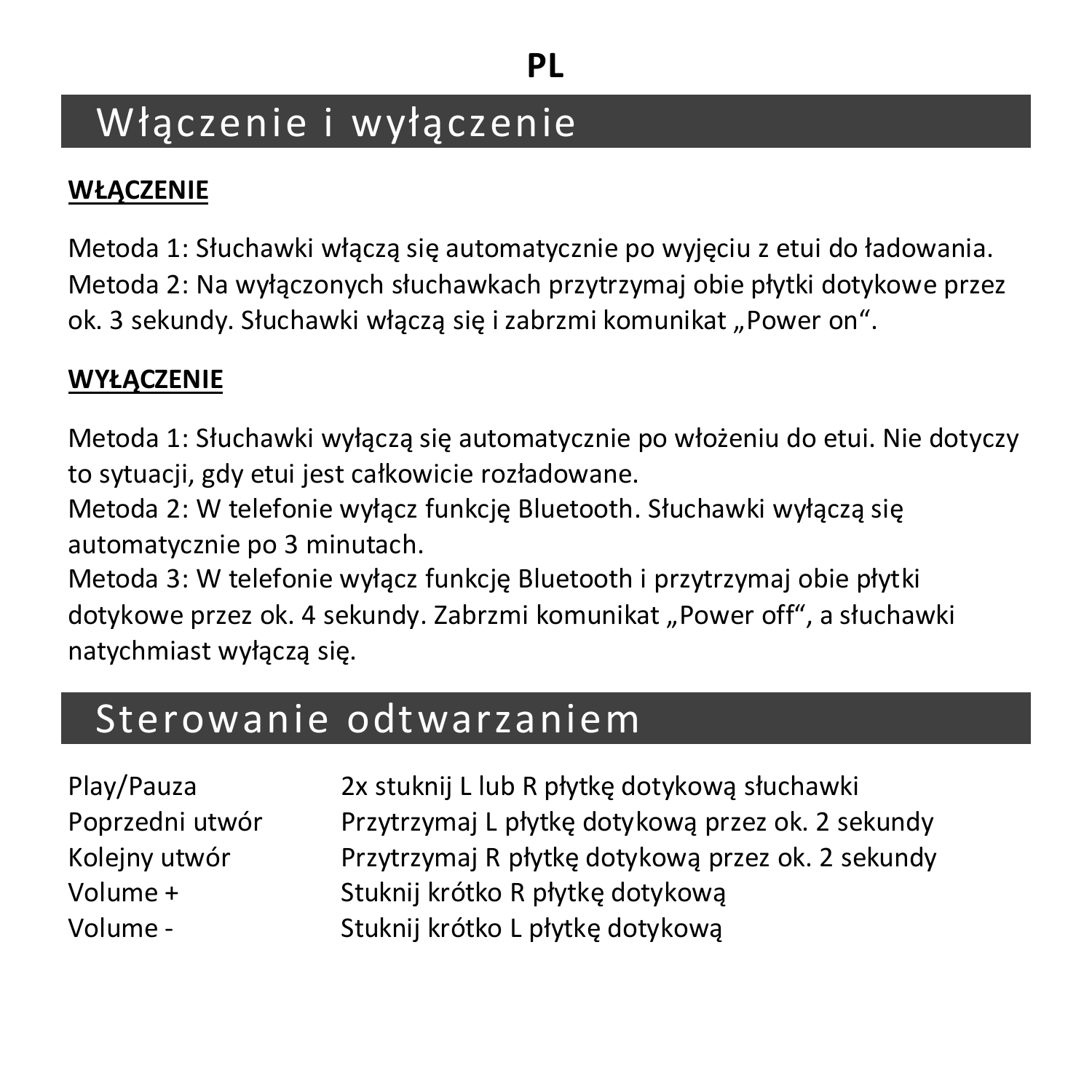### Zarządzanie połączeniami telefonicznymi

|                    | Odebranie połączenia 1x stuknij L/R płytkę dotykową       |
|--------------------|-----------------------------------------------------------|
| Zakończenie        | 2x stuknij L/R płytkę dotykową                            |
| Anulow, wybierania | W trakcie wybierania przytrzymaj L/R płytkę przez ok. 2 s |
| Odrzuc, połaczenia | W trakcie dzwonienia przytrzymaj L/R płytkę przez ok. 2 s |

### Asystent głosowy

W celu aktywacji/dezaktywacji asystenta głosowego stuknij 3x Llub R płytkę dotykową słuchawek.

### Funkcja RESET

Jeśli połączenie słuchawek z telefonem nie udaje się/gra tylko jedna słuchawka, możesz dokonać resetu słuchawek zgodnie z następującymi instrukcjami:

- 1) Usuń "Intezze CLIQ" z listy sparowanych urządzeń w telefonie.
- 2) Wyjmij obie słuchawki z etui i stuknij 5x szybko obie płytki dotykowe jednocześnie. Diody LED na obu słuchawkach zaświecą się na fioletowo, a nastepnie zgasną. Zabrzmi komunikat "Power off".
- 3) Włącz obie słuchawki, przytrzymując jednocześnie obie płytki dotykowe przez ok.3 sekundy lub wkładając je do etui (LED zaświeci się na czerwono), a następnie wyjmując. Poczekaj do momentu, gdy obie słuchawki zaczną migać na niebiesko.
- 4) Wtedy słuchawki można ponownie sparować z telefonem.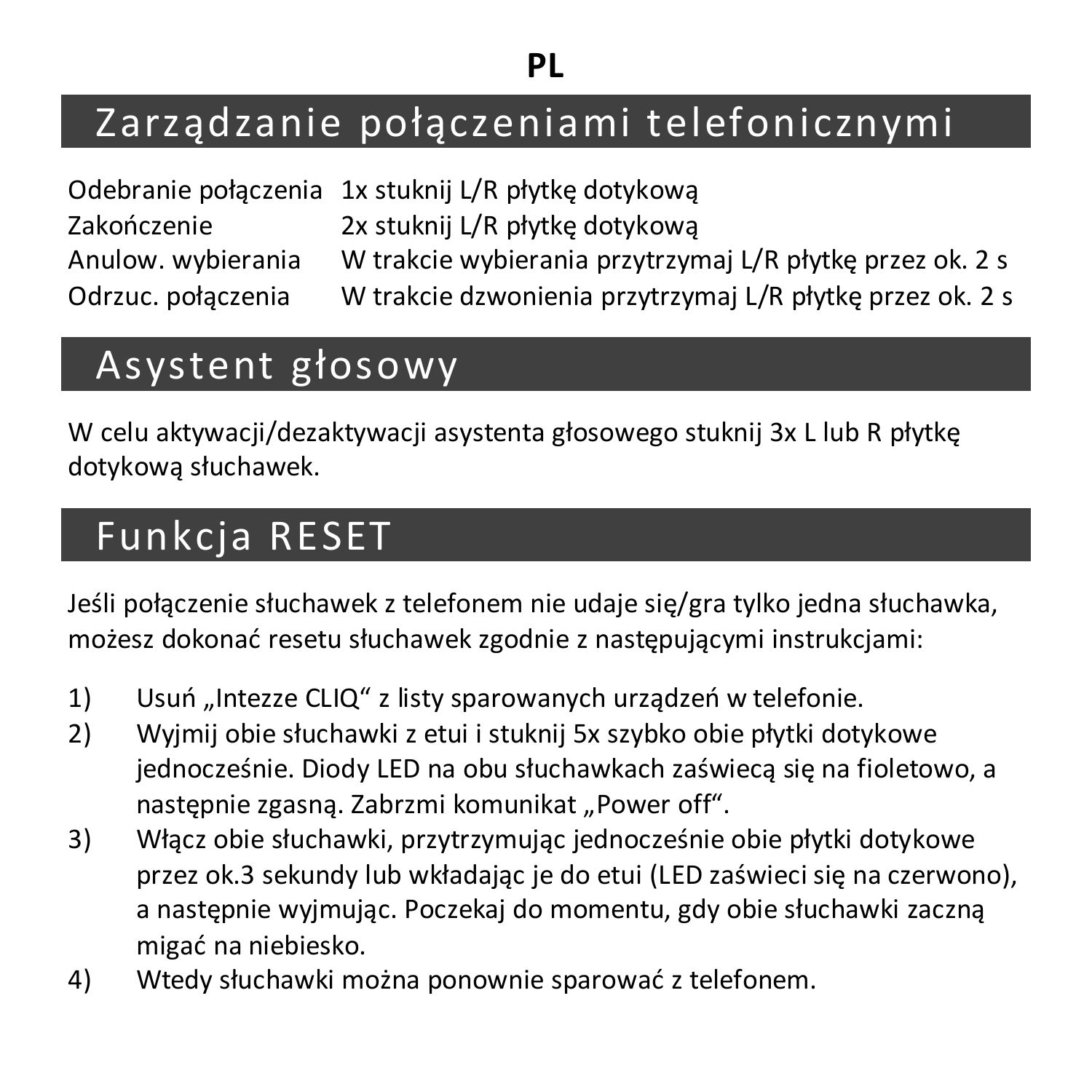### **PL**

### Ładowanie

Przed pierwszym użyciem konieczne jest całkowite naładowanie słuchawek wraz z etui!

**Słuchawki:** Słuchawki zaczną się ładować automatycznie po ich włożeniu do etui. Diody LED na obu słuchawkach będą świecić w trakcie ładowania na czerwono.

**Etui:** Podłącz etui do ładowarki za pomocą załączonego kabla USB-C.

### Wskazania LED na słuchawkach

#### **STAN wskazania LED**

| Niesparowane            | LED migają szybko na czerwono i niebiesko              |
|-------------------------|--------------------------------------------------------|
|                         | Oczekiwanie na sparowanie LED miga szybko na niebiesko |
| Sparowane               | Diody LED nie świeca                                   |
| Włączone                | Mignie na czerwono i niebiesko na ok. 1 sekunde        |
| Wyłączone               | Diody LED nie świeca                                   |
| Odtwarzanie             | Diody LED nie świeca                                   |
| Pauza                   | Diody LED nie świeca                                   |
| <b>Tryb StandBy</b>     | Diody LED nie świeca                                   |
| Połączenie przychodzące | Miga na czerwono i niebiesko co 3 sekundy              |
| Trwające połączenie     | Diody LED nie świeca                                   |
| Ładowanie               | Diody LED świecą na czerwono                           |
| Ładowanie zakończone    | Diody LED zgasną                                       |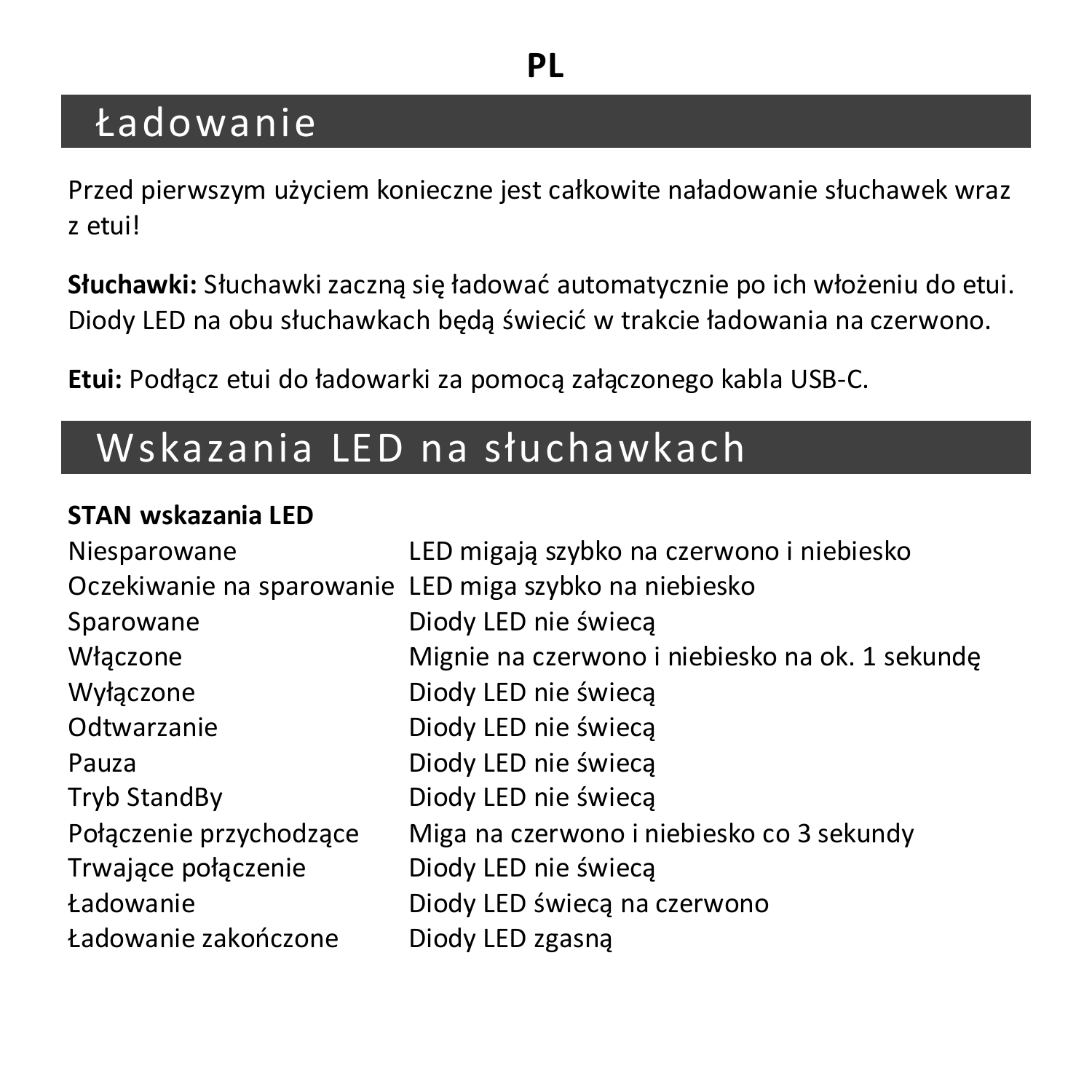#### **PL**

### Wskazania LED na etui

#### **INFORMACJA WSKAZANIA LED**

| Ładowanie etui | W trakcie ładowania dioda na etui stopniowo zmienia<br>kolor: czerwony: poziom naładowania 5-35%   żółty: |
|----------------|-----------------------------------------------------------------------------------------------------------|
|                | poziom naładowania 35-70% l                                                                               |
|                | zielony: poziom naładowania 70-100%                                                                       |
|                | Ładowanie słuchawek Natychmiast po włożeniu słuchawek do etui dioda LED                                   |
|                | informuje o stanie naładowania etui. Po 8 sekundach<br>dioda zgaśnie.                                     |
|                | Ładowanie zakończone Dioda zaświeci się na zielono, a po 8 sekundach zgaśnie.                             |
| Bład ładowania | Dioda LED miga szybko na czerwono.                                                                        |

### Komunikaty w słuchawkach

| <b>STAN</b>                       | <b>POWIADOMIENIE</b> |
|-----------------------------------|----------------------|
| Włączenie                         | Power on             |
| Wyłaczenie                        | Power off            |
| Niski poziom baterii              | <b>Battery low</b>   |
| Parowanie                         | Pairing              |
| Sparowane                         | Connected            |
| Rozłączone                        | Disconnected         |
| Maksymalna głośność Dźwięk "DiDi" |                      |
| Minimalna głośność                | Dźwięk "DiDi"        |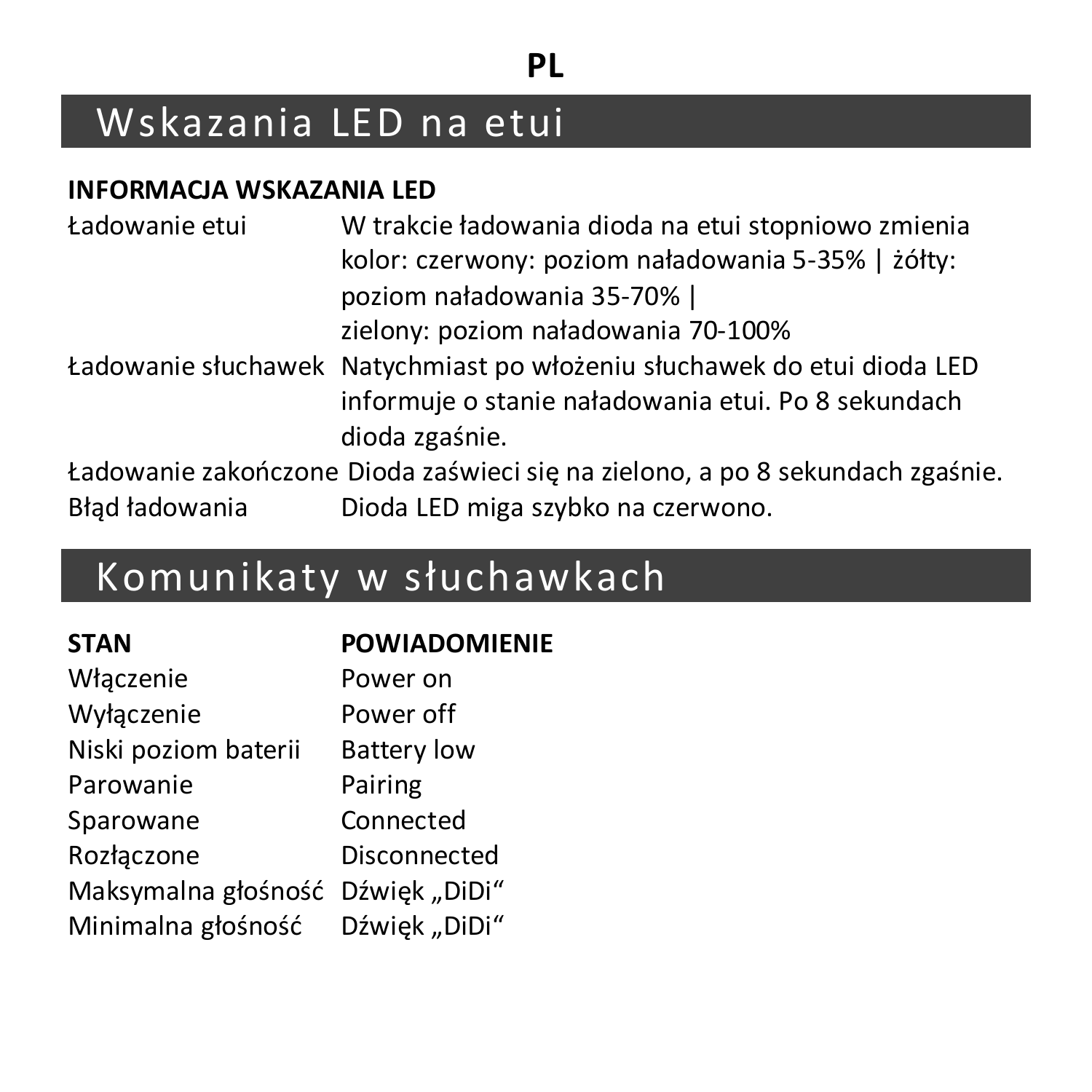### Informacje uzupełniające

- 1) Niektóre telefony Apple i Android umożliwiają ustawianie głośności słuchawek także bezpośrednio w telefonie. Niektóre modele jednak nie posiadają tej funkcji, zatem konieczne jest ustawianie głośności tylko na słuchawkach. Jeśli chcesz przywrócić głośność domyślną, włóż słuchawki z powrotem do etui, a po zaświeceniu czerwonych diod LED wyjmij je.
- 2) W trakcie tej czynności trzymaj słuchawki poza płytkami dotykowymi, aby zapobiec przypadkowej aktywacji niektórych funkcji.

### Uwaga

- 1) Przed pierwszym użyciem naładuj całkowicie etui wraz ze słuchawkami.
- 2) Jeśli nie używasz słuchawek przez dłuższy czas, regularnie je ładuj wraz z etui, aby uniknąć uszkodzenia baterii (skrócenia ich żywotności).
- 3) Ustawioną głośność utrzymuj na jak najniższym poziomie. Długotrwałe głośne słuchanie nieodwracalnie uszkadza słuch!
- 4) Dzieci mogą używać słuchawek wyłącznie pod nadzorem osób dorosłych. Niebezpieczeństwo połknięcia drobnych elementów.
- 5) Nie wystawiaj słuchawek na długotrwałe działanie wody. Słuchawki nie są przeznaczone do pływania, kąpieli pod prysznicem, ani też do nurkowania.
- 6) Używanie słuchawek w bardzo zapylonym lub wilgotnym otoczeniu może spowodować ich uszkodzenie.
- 7) Do czyszczenia używaj tylko lekko zwilżonej szmatki.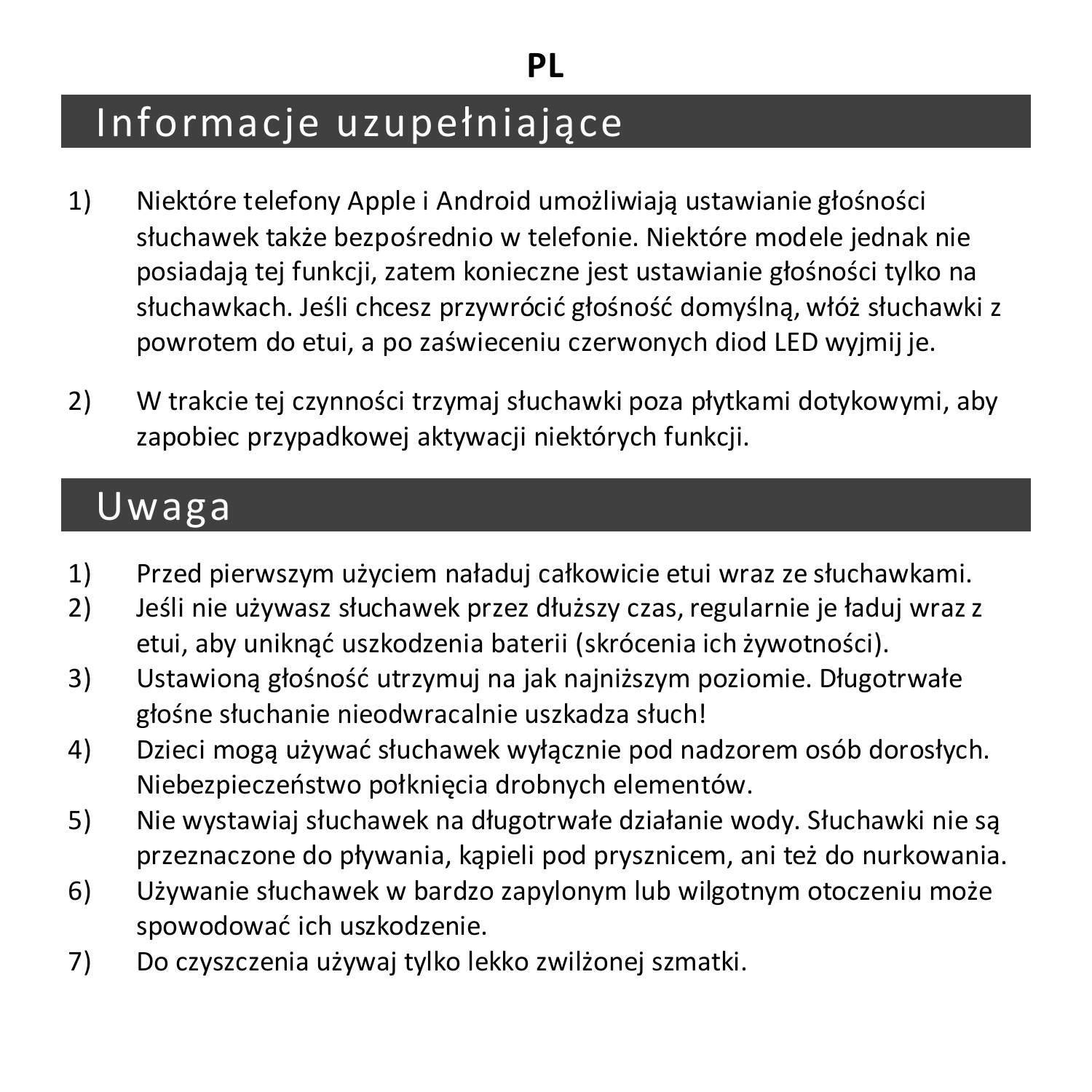#### **PL**

- 8) Nie używaj słuchawek poza dopuszczalnym zakresem temperatur od -15°C do +50°C.
- 9) Etui, a także słuchawek, nie ładuj w miejscach o temperaturze poniżej 0°C.
- 10) Nie pozostawiaj słuchawek, ani też etui, przez dłuższy czas bezpośrednio na słońcu.
- 11) Nigdy nie demontuj ani nie naprawiaj słuchawek samodzielnie.
- 12) Utrzymuj w czystości kratkę kanału dźwiękowego na obu słuchawkach, by nie nastąpiła degradacja dźwięku.

### Warunki gwarancji

Gwarancja nie obejmuje następujących sytuacji:

- 1) Uszkodzenie spowodowane wskutek nieautoryzowanej ingerencji w urządzenie.
- 2) Filtry zatkane woskowiną (może nie być widoczne) lub w inny sposób zanieczyszczone. Czyszczenie należy zlecić autoryzowanemu serwisowi i iest ono odpłatne.
- 3) Słuchawki z filtrami usuniętymi z kanałów dźwiękowych.
- 4) Fizyczne uszkodzenie słuchawek w wyniku upadku lub uderzenia.
- 5) Uszkodzenie w wyniku działania siły wyższej.

#### **Zmiany treści zastrzeżono.**